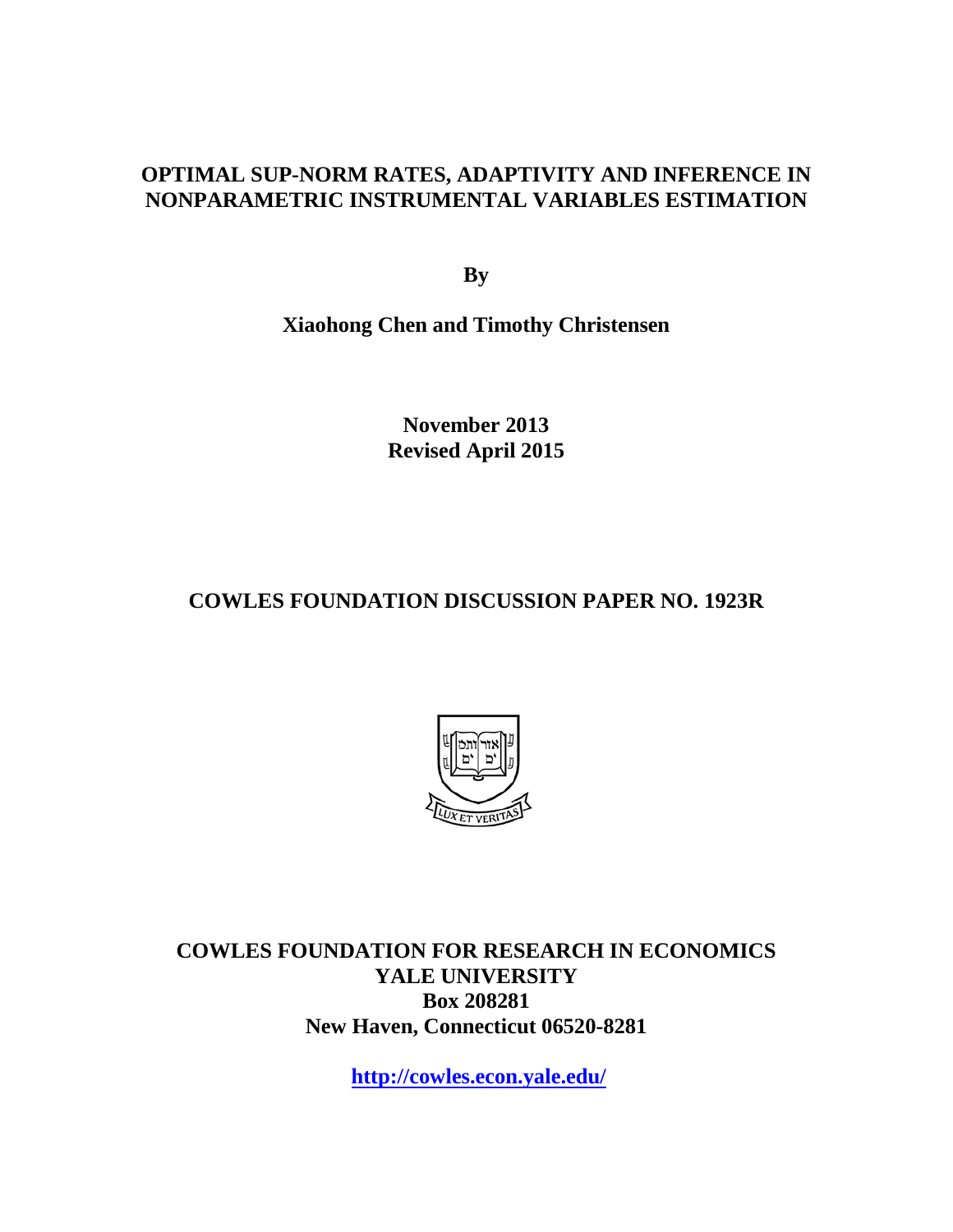# Optimal Sup-norm Rates, Adaptivity and Inference in Nonparametric Instrumental Variables Estimation<sup>∗</sup>

Xiaohong Chen† and Timothy M. Christensen‡

First version August 2013; Revised March 31, 2015

#### Abstract

This paper makes several contributions to the literature on the important yet difficult problem of estimating functions nonparametrically using instrumental variables. First, we derive the minimax optimal sup-norm convergence rates for nonparametric instrumental variables (NPIV) estimation of the structural function  $h_0$  and its derivatives. Second, we show that a computationally simple sieve NPIV estimator can attain the optimal sup-norm rates for  $h_0$  and its derivatives when  $h_0$  is approximated via a spline or wavelet sieve. Our optimal sup-norm rates surprisingly coincide with the optimal  $L^2$ -norm rates for severely ill-posed problems, and are only up to a  $[\log(n)]^{\epsilon}$  (with  $\epsilon < 1/2$ ) factor slower than the optimal  $L^2$ -norm rates for mildly ill-posed problems. Third, we introduce a novel data-driven procedure for choosing the sieve dimension optimally. Our data-driven procedure is sup-norm rate-adaptive: the resulting estimator of  $h_0$  and its derivatives converge at their optimal sup-norm rates even though the smoothness of  $h_0$  and the degree of ill-posedness of the NPIV model are unknown. Finally, we present two non-trivial applications of the sup-norm rates to inference on nonlinear functionals of  $h_0$  under low-level conditions. The first is to derive the asymptotic normality of sieve t-statistics for exact consumer surplus and deadweight loss functionals in nonparametric demand estimation when prices, and possibly incomes, are endogenous. The second is to establish the validity of a sieve score bootstrap for constructing asymptotically exact uniform confidence bands for collections of nonlinear functionals of  $h_0$ . Both applications provide new and useful tools for empirical research on nonparametric models with endogeneity.

Keywords: Ill-posed inverse problems; Series 2SLS; Optimal sup-norm convergence rates; Adaptive estimation; Random matrices; Bootstrap uniform confidence bands; Nonlinear welfare functionals; Nonparametric demand analysis with endogeneity.

<sup>∗</sup>This paper is a major extension of Sections 2 and 3 of our Cowles Foundation Discussion Paper CFDP1923, Cemmap Working Paper CWP56/13 and arXiv preprint arXiv:1311.0412 [math.ST] (Chen and Christensen, 2013). We thank E. Gautier, E. Guerre, J. Horowitz, S. Lee, W. Newey, J. Powell, A. Tsybakov and participants of SETA2013, AMES2013, SETA2014, the 2014 International Symposium in honor of Jerry Hausman, the 2014 Cowles Summer Conference, the 2014 SJTU-SMU Econometrics Conference, the 2014 Cemmap Celebration Conference, and seminars at Caltech, Johns Hopkins, NYU, Toulouse, and USC for useful comments. Support from the Cowles Foundation is gratefully acknowledged. Any errors are the responsibility of the authors.

<sup>†</sup>Cowles Foundation for Research in Economics, Yale University, Box 208281, New Haven, CT 06520, USA. E-mail address: xiaohong.chen@yale.edu

<sup>‡</sup>Department of Economics, New York University, 19 W. 4th St, 6th floor, New York, NY 10012, USA. E-mail address: timothy.christensen@nyu.edu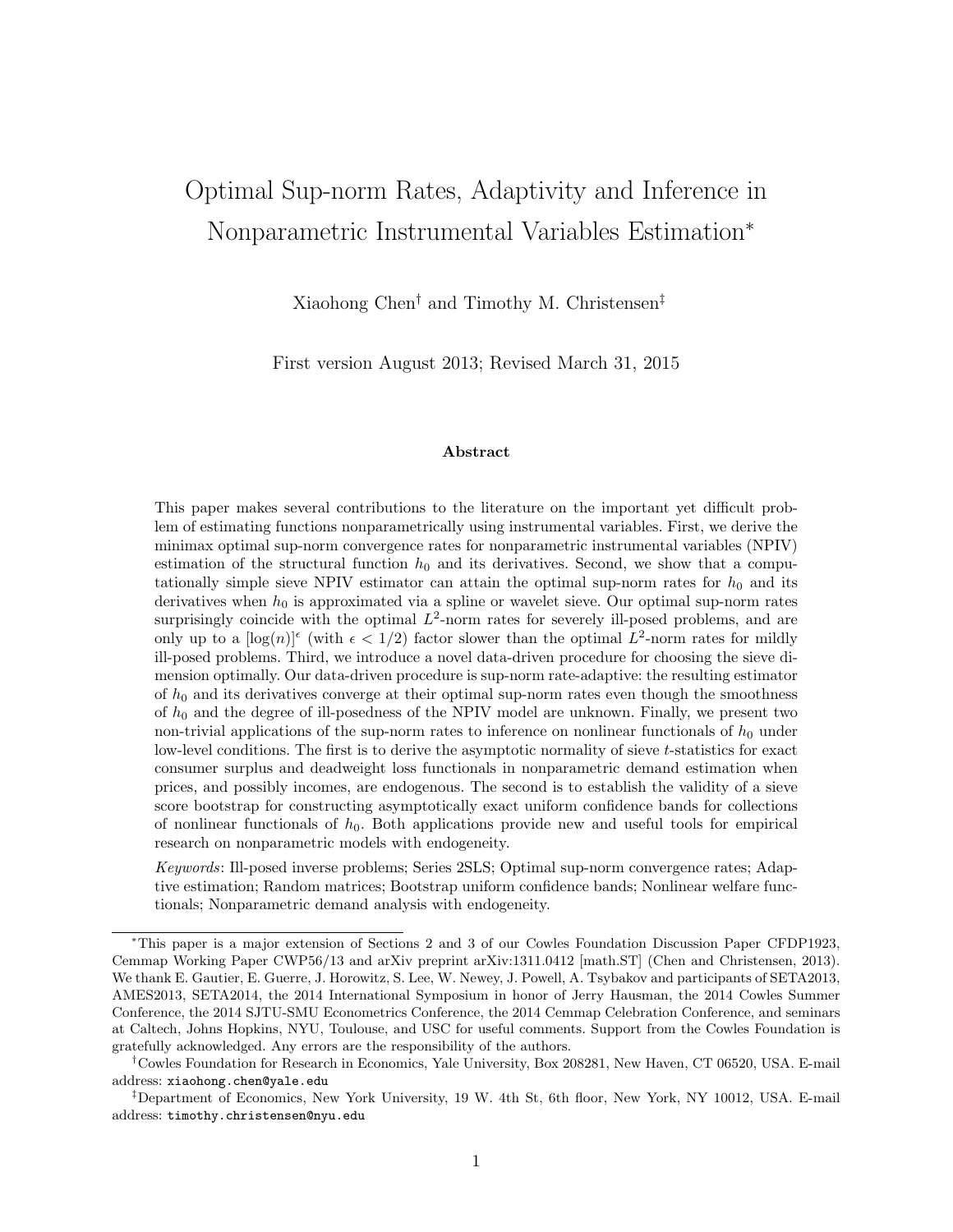### 1 Introduction

This paper investigates how well one may estimate an unknown structural function  $h_0$  of endogenous regressors in sup-norm loss, where  $h_0$  is identified by a nonparametric instrumental variables (NPIV) model:  $E[Y_i - h_0(X_i)|W_i] = 0$ , where  $X_i$  is a vector of endogenous regressors and  $W_i$  is a vector of instrumental variables. We show that a computationally simple sieve NPIV estimator, which is also called a sieve minimum distance or series 2SLS estimator (Newey and Powell, 2003; Ai and Chen, 2003; Blundell, Chen, and Kristensen, 2007), can attain the best possible sup-norm convergence rates when spline or wavelet sieves are used to approximate the unknown  $h_0$ . We introduce a novel data-driven procedure to choose the key regularization parameter, namely the sieve dimension (for approximating  $h_0$ , of the sieve NPIV estimator. The procedure is shown to be sup-norm rate adaptive to the unknown smoothness of  $h_0$  and the unknown degree of ill-posedness of the NPIV model. In fact, we show that the same data-driven choice of the sieve dimension simultaneously leads to the optimal sup-norm rates for estimating  $h_0$  and its derivatives.

Sup-norm (uniform) convergence rates for nonparametric estimators of  $h_0$  and its derivatives provide sharper measures on how well the unknown function  $h_0$  and its derivatives could be estimated given a sample of size  $n$ . Equally or perhaps more importantly, they are very useful to control the nonlinearity bias when conducting inference on nonlinear functionals of  $h_0$ , such as the exact consumer surplus and deadweight loss welfare functionals in nonparametric demand estimation (Hausman and Newey, 1995; Vanhems, 2010; Blundell, Horowitz, and Parey, 2012).

NPIV estimation has been the subject of much recent research, both because of its importance to applied economics and its prominent role in the literature on ill-posed inverse problems with unknown operators. In addition to the sieve NPIV estimator (Newey and Powell, 2003; Ai and Chen, 2003; Blundell et al., 2007), other estimators have also been considered in the literature; see Hall and Horowitz (2005); Carrasco, Florens, and Renault (2007); Darolles, Fan, Florens, and Renault (2011); Horowitz (2011); Liao and Jiang (2011); Gagliardini and Scaillet (2012); Chen and Pouzo (2012); Florens and Simoni (2012); Kato (2013) and references therein. To the best of our knowledge, all the published works on convergence rates for various NPIV estimators have only studied  $L^2$ -norm (or closely related Hilbert-norm) convergence rates. In particular, Hall and Horowitz (2005) are the first to establish the minimax lower bound in  $L^2$ -norm loss for estimating  $h_0$ for mildly ill-posed NPIV models, and show that their estimators attain the lower bound. Chen and Reiss (2011) derive the minimax lower bound in  $L^2$ -norm loss for estimating  $h_0$  for NPIV models that could be mildly or severely ill-posed, and show that the sieve NPIV estimator achieves the lower bound.<sup>1</sup> Recently, for Horowitz (2011)'s modified orthogonal series NPIV estimator, Horowitz (2014) proposed a data-driven procedure for choosing the orthogonal series dimension that is near  $L^2$ -norm rate-adaptive in that his procedure attains the optimal  $L^2$ -norm rate up to a  $\lceil \log(n) \rceil^{1/2}$ 

<sup>&</sup>lt;sup>1</sup>Subsequently, some other NPIV estimators have also been shown to attain the optimal  $L^2$ -norm rates.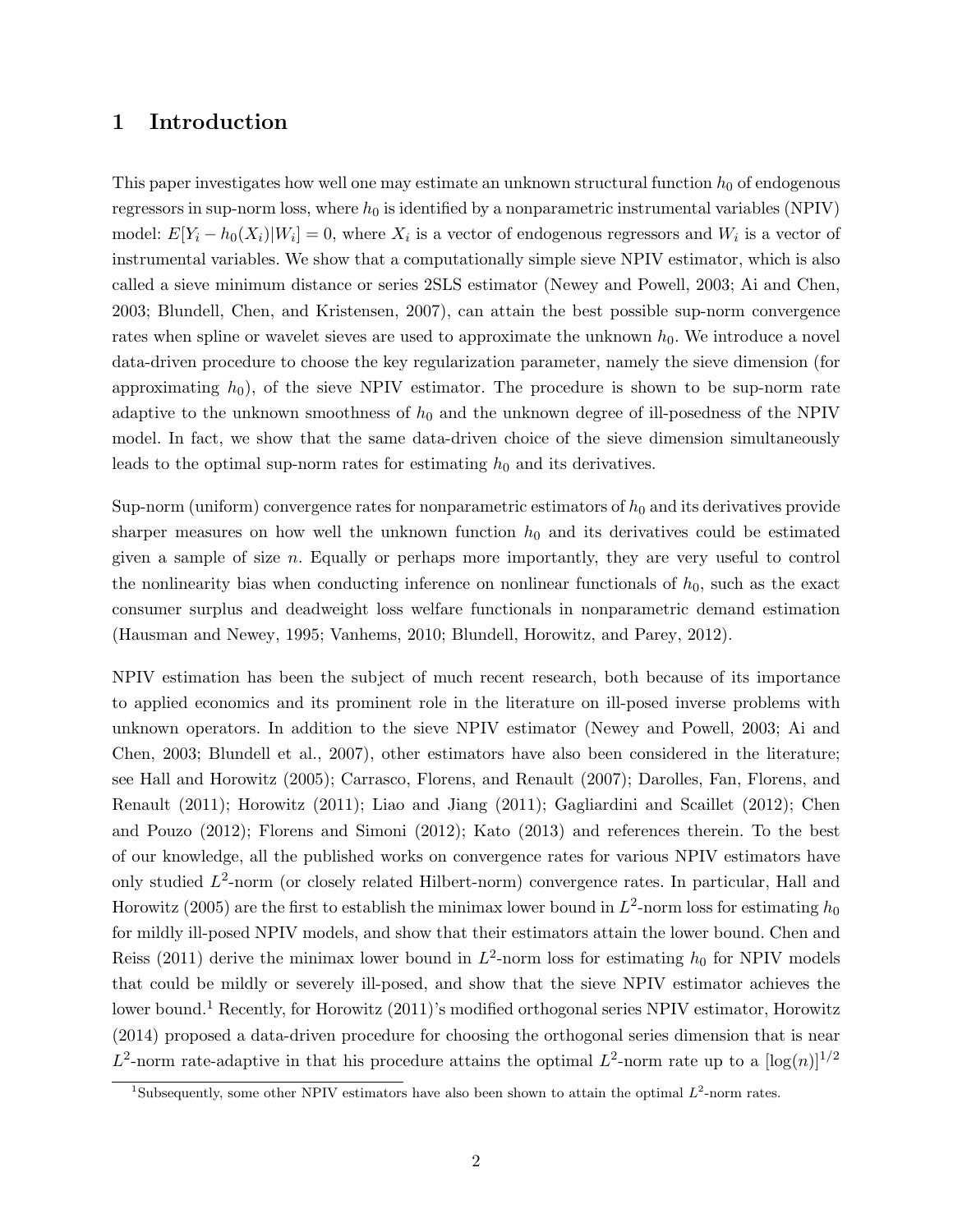factor for both mildly or severely ill-posed models. As yet there are no published results on supnorm convergence rates for *any* NPIV estimator, nor are there results on what are the minimax lower bounds in sup-norm loss for any class of NPIV models. Further, there is no prior work on any data-driven procedure that is sup-norm rate adaptive to the unknown smoothness of the function  $h_0$  and the unknown degree of ill-posedness of the NPIV model.

In this paper we study the sup-norm convergence properties of the sieve NPIV estimator of the unknown  $h_0$  and its derivatives. We focus on this estimator because, in addition to its known  $L^2$ norm rate optimality for estimating  $h_0$ , it has been used extensively in empirical work and can be implemented as a simple two stage least squares (2SLS) estimator even when  $X_i$  contains both endogenous and exogenous regressors. We first establish a general upper bound on the sup-norm convergence rate of any sieve NPIV estimator. When  $h_0$  belongs to a Hölder ball of functions with smoothness  $p > 0$ , we obtain the sup-norm convergence rates of the spline and wavelet sieve NPIV estimators for estimating  $h_0$  and its derivatives jointly. We then derive the minimax lower bounds in sup-norm loss for  $h_0$  and its derivatives uniformly over a Hölder ball of functions. The lower bounds are shown to equal our sup-norm convergence rates for the spline and wavelet sieve NPIV estimators of  $h_0$  and its derivatives. Surprisingly, these optimal sup-norm convergence rates for estimating  $h_0$  and its derivatives coincide with the optimal  $L^2$ -norm rates for severely ill-posed problems, and are a factor of  $\lceil \log(n) \rceil^{\epsilon}$  (with  $0 < \epsilon < p/(2p+1)$ ) slower than the optimal  $L^2$ -norm rates for mildly ill-posed problems.<sup>2</sup>

In practice, to attain the optimal sup-norm convergence rates of the sieve NPIV estimator one must choose the sieve dimension to balance the sup-norm bias term and the sup-norm sampling error term (loosely called the "standard deviation" term). The sup-norm bias term depends on the smoothness of the unknown function  $h_0$  and the sup-norm standard deviation term depends on the degree of ill-posedness of the unknown NPIV operator. Therefore, it is important to have a method for choosing the optimal sieve dimension without knowing these unknowns. We introduce a new data-driven procedure for choosing the sieve dimension for approximating  $h_0$ . We show that our data-driven choice of sieve dimension is optimal in that the resulting sieve NPIV estimators of  $h_0$ and its derivatives attain their optimal sup-norm rates. Interestingly, our data-driven procedure automatically leads to optimal  $L^2$ -norm rate adaptivity for severely ill-posed models, and optimal  $L^2$ -norm rate adaptivity up to a factor of  $\lceil \log(n) \rceil^{\epsilon}$  (with  $0 < \epsilon < p/(2p+1)$ ) for mildly ill-posed models. Our data-driven procedure is different from the model selection procedure proposed by Horowitz (2014) for his modified orthogonal series NPIV estimator, which might explain why our procedure leads to a  $L^2$ -norm rate that is faster than his procedure. A Monte Carlo study indicates that our sup-norm rate-adaptive procedure performs well in finite samples.

We illustrate the usefulness of the sup-norm convergence rate results with two non-trivial applica-

<sup>&</sup>lt;sup>2</sup>See Subsection 2.4 for the expression of  $\epsilon$  and the complementary results on  $L^2$ -norm rate optimality of sieve NPIV estimators for estimating the derivatives of  $h_0$ .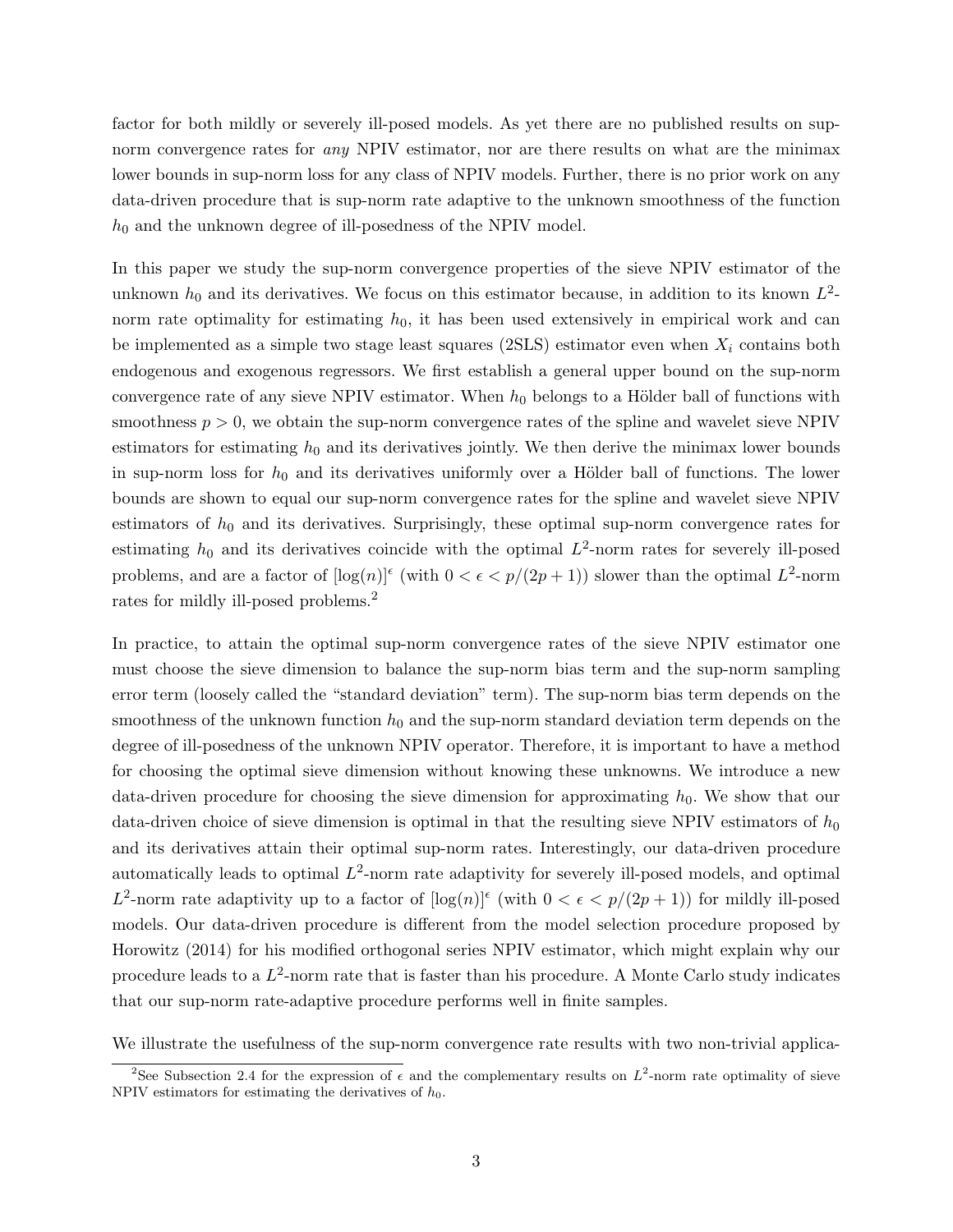tions, each of which makes new contribution to inference on nonlinear welfare functionals in NPIV estimation. Inference on nonlinear functionals of  $h_0$  in a NPIV model is very difficult because of the combined effects of nonlinearity bias and slow rates of convergence of any NPIV estimators in  $L^q$  norms for  $1 \leq q \leq \infty$ . In the first application, we extend the important work by Hausman and Newey (1995) on nonparametric estimation of exact consumer surplus and deadweight loss functionals to allow for prices, and possibly incomes, to be endogenous. Specifically, we use our sup-norm convergence rates for estimating the demand function  $h_0$  and its derivatives to linearize plug-in estimators of exact consumer surplus and deadweight loss functionals. This linearization immediately leads to asymptotic normality of sieve t statistics for exact consumer surplus and deadweight loss using our pointwise limit theory in Appendix A.<sup>3</sup> Our second important application is to sieve score bootstrap uniform confidence bands for collections of nonlinear functionals of  $h_0$ ; see Appendix B for details.

The rest of the paper is organized as follows. Section 2 establishes the optimal rates of convergence for estimating  $h_0$  and its derivatives in a NPIV model. Section 3 introduces a data-driven sup-norm rate-adaptive procedure for sieve NPIV estimators. Section 4 provides an application to inference on exact consumer surplus and deadweight loss functionals in nonparametric demand estimation with endogeneity. Appendices A and B present low-level conditions for pointwise and bootstrap uniform limit theories for sieve t statistics of general nonlinear functionals of  $h_0$  in a NPIV model respectively. The online appendix contains background materials on B-spline and wavelet sieve spaces (Appendix C), technical lemmas and all the proofs (Appendix D), and supplementary useful lemmas on random matrices (Appendix E).

**Notation:** Throughout we work on a complete probability space  $(\Omega, \mathcal{F}, \mathbb{P})$ . A<sup>c</sup> denotes the complement of a measurable event  $A \in \mathcal{F}$ . We abbreviate "with probability approaching one" to "wpa1", and say that a sequence of events  $\{\mathcal{A}_n\} \subset \mathcal{F}$  holds wpa1 if  $\mathbb{P}(\mathcal{A}_n^c) = o(1)$ . For a random variable X we define the space  $L^q(X)$  as the equivalence class of all measurable functions of X with finite qth moment if  $1 \leq q < \infty$ ; when  $q = \infty$  with some abuse of notation we take  $L^{\infty}(X)$  to mean the set of all bounded measurable  $f: \mathcal{X} \to \mathbb{R}$  endowed with the sup norm  $||f||_{\infty} = \sup_x |f(x)|$ . We let  $\langle \cdot, \cdot \rangle_X$  denote the inner product on  $L^2(X)$ . For matrix and vector norms,  $\|\cdot\|_{\ell^q}$  denotes the vector  $\ell^q$ norm when applied to vectors and the operator norm induced by the vector  $\ell^q$  norm when applied to matrices. If a and b are scalars we let  $a \vee b := \max\{a, b\}$  and  $a \wedge b := \min\{a, b\}.$ 

 ${}^{3}$ By exploiting the sup-norm rates and the close form expression of the sieve NPIV estimator, Appendix A derives the pointwise asymptotic normality of sieve  $t$  statistics of nonlinear functionals of NPIV under lower-level conditions with faster growth of sieve dimension than those in Chen and Pouzo (2014) for functionals of general semi/nonparametric conditional moment restrictions.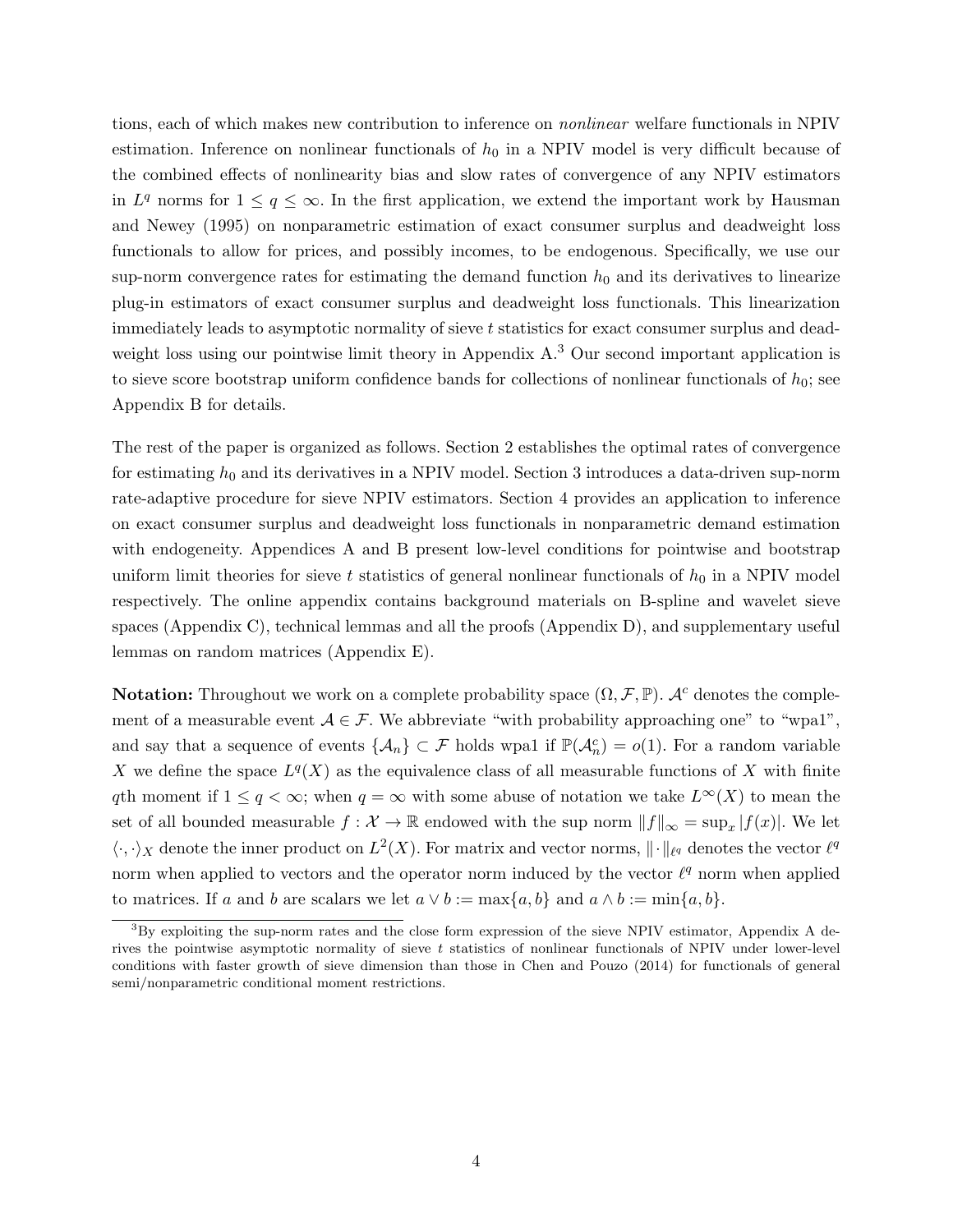### 2 Optimal sup-norm convergence rates

This section consists of several subsections. Subsection 2.1 outlines the NPIV model and the estimator. Subsections 2.2 and 2.3 first establish a general upper bound on the sup-norm convergence rates for any sieve NPIV estimator and then the minimax lower bound in sup-norm loss, allowing for both mildly and severely ill-posed problems. These results together lead to the optimal sup-norm convergence rates for spline and wavelet sieve NPIV estimators for estimating  $h_0$  and its derivatives. Subsection 2.4 shows that the sieve NPIV estimator attains the optimal  $L^2$ -norm convergence rates for estimating  $h_0$  and its derivatives under much weaker conditions. Finally Subsection 2.5 considers an extended NPIV model with endogenous and exogenous regressors.

### 2.1 The NPIV model, the estimator and the measure of ill-posedness

Throughout the paper the data  $\{(Y_i, X_i, W_i)\}_{i=1}^n$  is assumed to be a random sample from the nonparametric instrumental variables (NPIV) model

$$
Y_i = h_0(X_i) + u_i
$$
  
\n
$$
E[u_i|W_i] = 0,
$$
\n(1)

where  $Y_i \in \mathbb{R}$  is a scalar response variable,  $X_i \in \mathcal{X} \subseteq \mathbb{R}^d$  is a d-dimensional endogenous regressor, and  $W_i \in \mathcal{W} \subseteq \mathbb{R}^{d_w}$  is a  $d_w$  vector of (conditional) instrumental variables.

The sieve NPIV (or series 2SLS) estimator  $\hat{h}$  of  $h_0$  may be written in matrix form as

$$
\widehat{h}(x) = \psi^{J}(x)^{\prime}\widehat{c} \quad \text{with} \quad \widehat{c} = [\Psi^{'}B(B^{\prime}B)^{-}B^{\prime}\Psi]^{-}\Psi^{'}B(B^{\prime}B)^{-}B^{\prime}Y
$$

where  $Y = (Y_1, \ldots, Y_n)'$  and

$$
\psi^{J}(x) = (\psi_{J1}(x), \dots, \psi_{JJ}(x))'
$$
  
\n
$$
\Psi = (\psi^{J}(X_{1}), \dots, \psi^{J}(X_{n}))'
$$
  
\n
$$
b^{K}(w) = (b_{K1}(w), \dots, b_{KK}(w))'
$$
  
\n
$$
B = (b^{K}(W_{1}), \dots, b^{K}(W_{n}))'
$$

(see (Blundell et al., 2007; Newey, 2013)).

The crucial regularization parameter to be chosen is the dimension  $J$  of the sieve space used to approximate the structural function  $h_0$ . The *smoothing* parameter K is the dimension of the instrument space, and is assumed to grow at the order of  $K = O(J)$ . From the analogy with 2SLS, it is clear that we need  $K \geq J$ .<sup>4</sup> When  $K = J$ ,  $b^K = \psi^J$  and  $d_w = d$ , the sieve 2SLS estimator

<sup>4</sup>Previous Monte Carlo evidences (Blundell et al., 2007; Chen and Pouzo, 2014) have demonstrated that sieve NPIV estimators often perform better with  $K > J$  (the "over identified" case) than with  $K = J$  (the "just identified" case), and that the regularization parameter  $J$  is important for finite sample performance while the parameter  $K$  is not important as long as it is larger than J.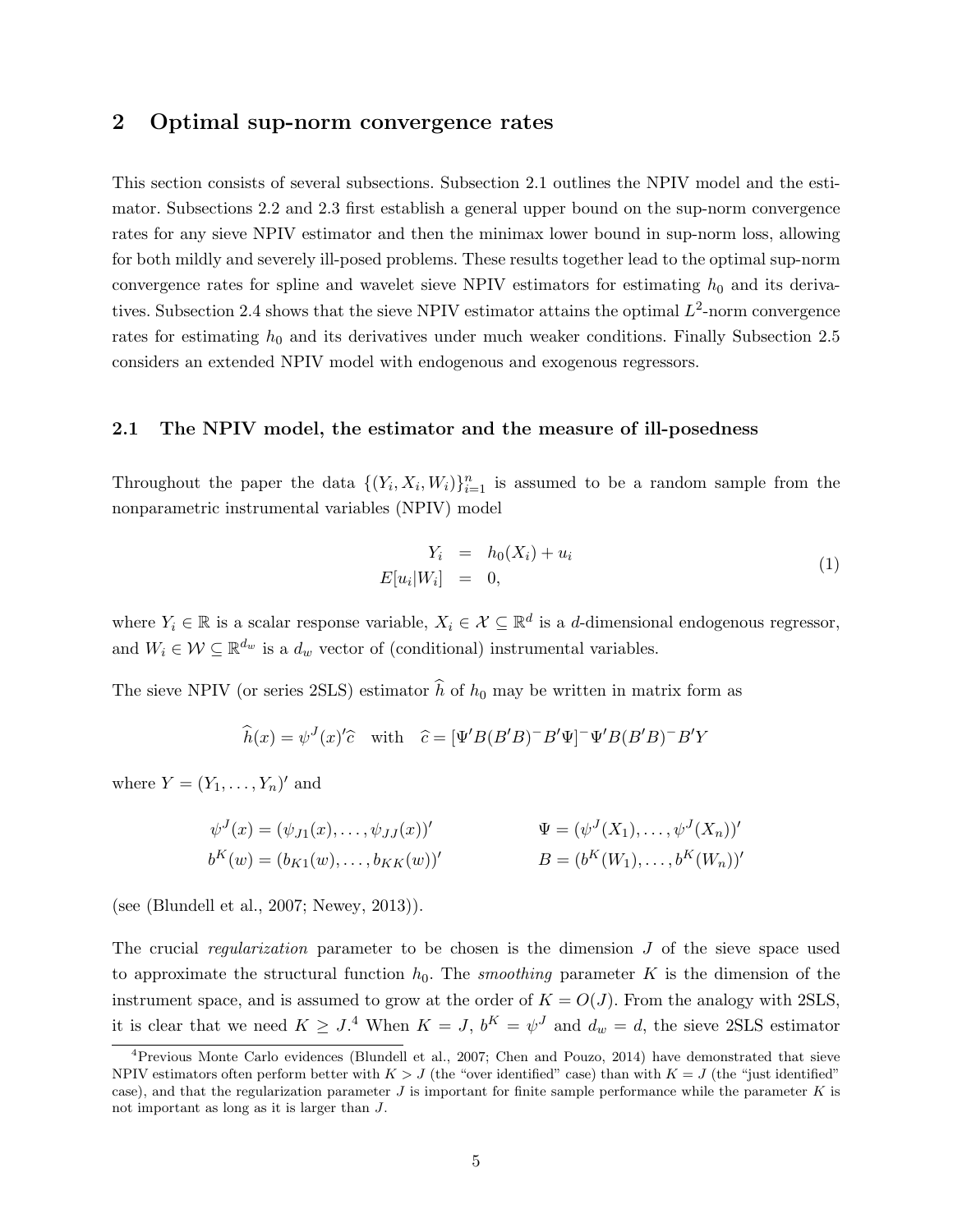becomes Horowitz (2011)'s modified orthogonal series NPIV estimator.

The coefficient estimator  $\hat{c}$  is the 2SLS estimator of the parameter vector  $c_{0,J} \in \mathbb{R}^J$  satisfying

$$
E[b^{K}(W_{i})(Y_{i}-\psi^{J}(X_{i})'c_{0,J})]=0.
$$

Define

$$
G_{\psi} = G_{\psi,J} = E[\psi^{J}(X_{i})\psi^{J}(X_{i})'] G_{b} = G_{b,K} = E[b^{K}(W_{i})b^{K}(W_{i})'] S = S_{JK} = E[b^{K}(W_{i})\psi^{J}(X_{i})'] .
$$

We assume that S has full column rank J and that  $G_{\psi,J}$  and  $G_{b,K}$  are positive definite for each J and K, i.e.,  $e_J = \lambda_{\min}(G_{\psi,J}) > 0$  for each J and  $e_{b,K} = \lambda_{\min}(G_{b,K}) > 0$  for each K. Then  $c_{0,J}$  can be expressed as

$$
c_{0,J} = [S'G_b^{-1}S]^{-1}S'G_b^{-1}E[b^K(W_i)Y_i] = [S'G_b^{-1}S]^{-1}S'G_b^{-1}E[b^K(W_i)h_0(X_i)].
$$

We refer to  $\psi^J(\cdot)'c_{0,J}$  as the sieve 2SLS approximation to  $h_0$ .

To introduce a measure of ill-posedness, let  $T: L^2(X) \to L^2(W)$  denote the conditional expectation operator given by

$$
Th(w) = E[h(X_i)|W_i = w].
$$

The operator  $T$  is compact when  $X$  is endogenous under mild conditions on the conditional density of X given W (see, e.g., Newey and Powell (2003); Blundell et al. (2007); Darolles et al. (2011); Andrews (2011)). Let  $\Psi_J = c lsp{\psi_{J1}, \dots, \psi_{JJ}} \subset L^2(X)$  and  $B_K = c lsp{\psi_{K1}, \dots, \psi_{KK}} \subset L^2(W)$ denote the sieve spaces for the endogenous and instrumental variables, respectively.<sup>5</sup> Let  $\Psi_{J,1}$  =  ${h \in \Psi_J : ||h||_{L^2(X)} = 1}.$  The sieve  $L^2$  measure of ill-posedness is

$$
\tau_J = \sup_{h \in \Psi_J: h \neq 0} \frac{\|h\|_{L^2(X)}}{\|Th\|_{L^2(W)}} = \frac{1}{\inf_{h \in \Psi_{J,1}} \|Th\|_{L^2(W)}}.
$$

Following Blundell et al. (2007), we call a NPIV model:

- (i) mildly ill-posed if  $\tau_J = O(J^{\varsigma/d})$  for some  $\varsigma > 0$ ; and
- (ii) severely ill-posed if  $\tau_J = O(\exp(\frac{1}{2}J^{\varsigma/d}))$  for some  $\varsigma > 0$ .

<sup>&</sup>lt;sup>5</sup>The exception is when the vector of regressors contains both endogenous and exogenous variables. See Section 2.5 for a discussion.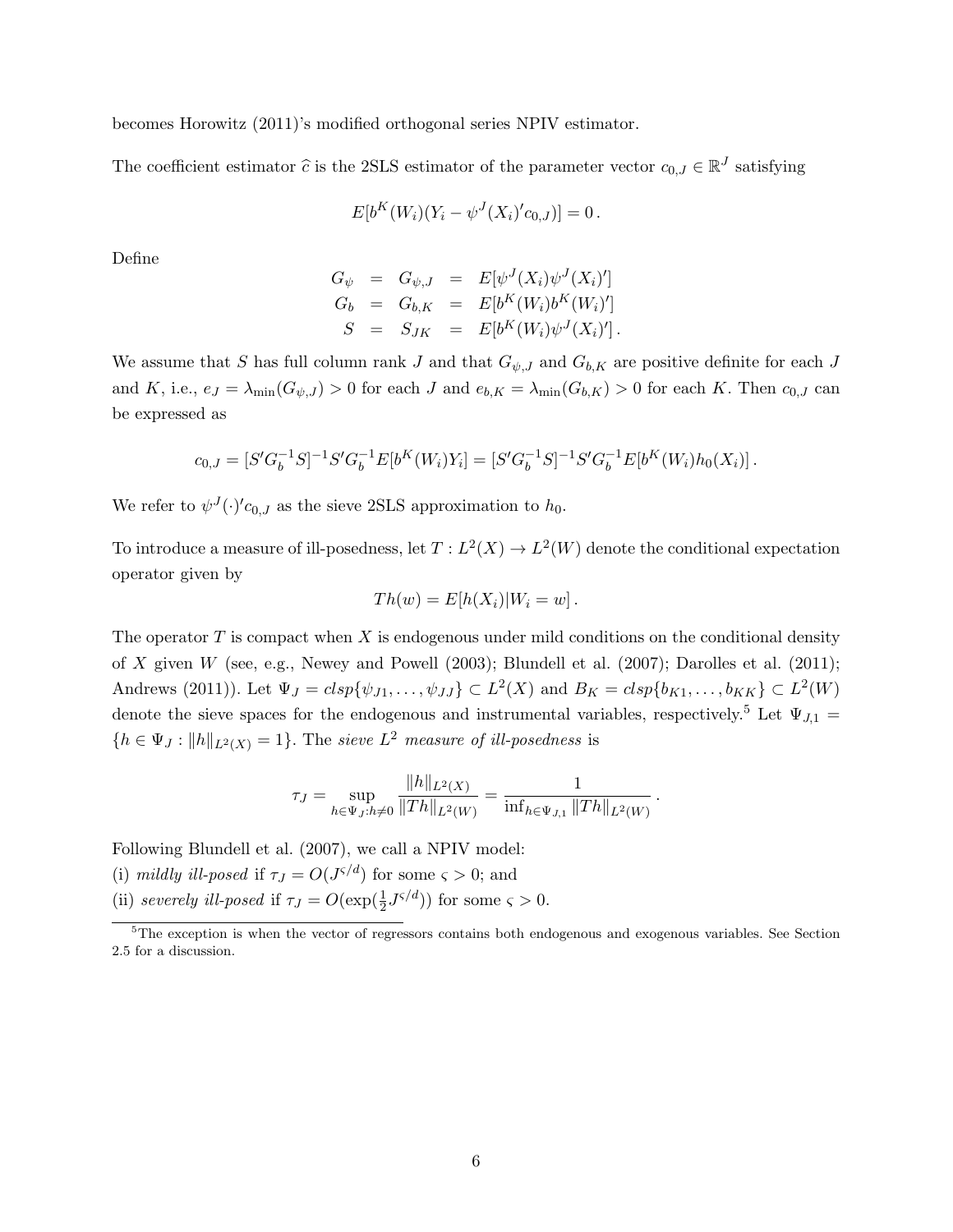#### 2.2 Upper bounds on sup-norm rates

To derive the sup-norm (uniform) convergence rate we split  $\|\hat{h} - h_0\|_{\infty}$  into so-called bias and variance terms and derive sup-norm convergence rates for the two terms. Specifically, let

$$
\widetilde{h}(x) = \psi^{J}(x)'\widetilde{c} \quad \text{with} \quad \widetilde{c} = [\Psi^{'}B(B'B)^{-}B'\Psi]^{-}\Psi^{'}B(B'B)^{-}B'H_{0}
$$

where  $H_0 = (h_0(X_1), \ldots, h_0(X_n))'$ . We say that  $\|\tilde{h} - h_0\|_{\infty}$  is the "bias" term and  $\|\tilde{h} - \tilde{h}\|_{\infty}$  is the "standard deviation" (or sometimes loosely called "variance") term. Both are random quantities.

We first introduce some basic conditions on the supports of the data, identification, true residuals and the sieve spaces.

**Assumption 1** (i)  $X_i$  has compact rectangular support  $\mathcal{X} \subset \mathbb{R}^d$  with nonempty interior and the density of  $X_i$  is uniformly bounded away from 0 and  $\infty$  on X; (ii)  $W_i$  has compact rectangular support  $W \subset \mathbb{R}^{d_w}$  and the density of  $W_i$  is uniformly bounded away from 0 and  $\infty$  on W; (iii)  $T: L^2(X) \to L^2(W)$  is injective; and (iv)  $h_0 \in \mathcal{H} \subset L^{\infty}(X)$  and  $\Psi_J \subset \Psi_{J'}$  for  $J' > J$  with  $\cup_J \Psi_J$ dense in  $(\mathcal{H}, \|\cdot\|_{L^2(X)})$ .

Assumption 2 (i)  $\sup_{w \in \mathcal{W}} E[u_i^2|W_i = w] \leq \overline{\sigma}^2 < \infty$ ; and (ii)  $E[|u_i|^{2+\delta}] < \infty$  for some  $\delta > 0$ .

We say that the sieve basis for  $\Psi_J$  is Hölder continuous if there exist finite constants  $\omega \geq 0, \omega' > 0$ such that  $||G_{\psi,J}^{-1/2}\{\psi^J(x) - \psi^J(x')\}||_{\ell^2} \lesssim J^{\omega} ||x - x'||_{\ell^2}^{\omega'}$  $_{\ell^2}^{\omega'}$  for all  $x, x' \in \mathcal{X}$ . Let

$$
\zeta_{\psi} = \zeta_{\psi,J} = \sup_{x} ||G_{\psi}^{-1/2} \psi^{J}(x)||_{\ell^{2}}
$$
  

$$
\zeta_{b} = \zeta_{b,K} = \sup_{w} ||G_{b}^{-1/2} b^{K}(w)||_{\ell^{2}}
$$
  

$$
\zeta_{\psi} = \xi_{\psi,J} = \sup_{x} ||\psi^{J}(x)||_{\ell^{1}}
$$

for each J and K and define  $\zeta = \zeta_J = \zeta_{b,K} \vee \zeta_{\psi,J}$ . Note that  $\zeta_{\psi,J}$  has some useful properties:  $||h||_{\infty} \leq \zeta_{\psi,J} ||h||_{L^2(X)}$  for all  $h \in \Psi_J$ , and  $\sqrt{J} = (E[||G_{\psi}^{-1/2} \psi^J(X)||_{\ell^2}^2])^{1/2} \leq \zeta_{\psi,J} \leq \xi_{\psi,J}/\sqrt{e_J}$ ; clearly  $\zeta_{b,K}$  has similar properties.

**Assumption 3** (i) the basis spanning  $\Psi_J$  is Hölder continuous; (ii)  $\tau_J \zeta^2/\sqrt{n} = O(1)$ ; and (iii)  $\zeta^{(2+\delta)/\delta}\sqrt{(\log n)/n} = o(1).$ 

Let  $\Pi_K: L^2(W) \to B_K$  denote the  $L^2(W)$  orthogonal projection onto  $B_K$  (the sieve instrumental variables space).

**Assumption 4** (*i*)  $\sup_{h \in \Psi_{J,1}} ||(\Pi_K T - T)h||_{L^2(W)} = o(\tau_J^{-1})$  $\left( \frac{-1}{J}\right)$ .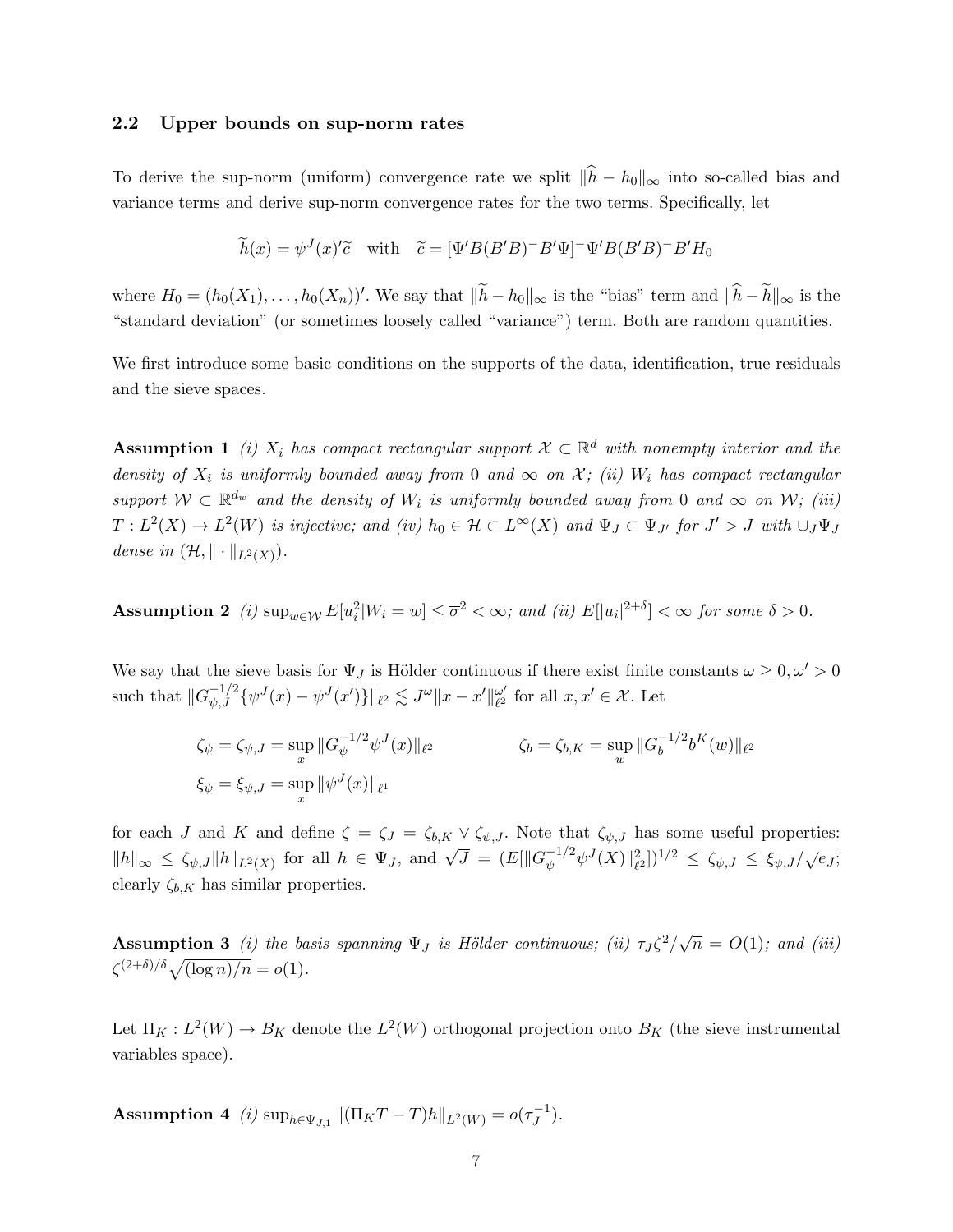Assumption 1 is standard. Parts (i) and (ii) just place some mild regularity conditions on the support of the data. Part (iii) is typically satisfied in models with endogeneity (e.g. Newey and Powell (2003); Carrasco et al. (2007); Blundell et al. (2007); Andrews (2011)). The parameter space  $\mathcal H$  for  $h_0$  in part (iv) is typically taken to be a Hölder or Sobolev class. Assumption 2(i)(ii) are also imposed for sup-norm convergence rates for series LS regression without endogeneity (e.g., Chen and Christensen  $(2014)$ ). Assumption  $3(i)$  is satisfied by most commonly used sieve bases. Assumption 3(ii)(iii) restrict the maximum rate at which  $J$  can grow with the sample size. Upper bounds for  $\zeta_{\psi,J}$  and  $\zeta_{b,K}$  are known for commonly used bases under standard regularity conditions. For instance, under Assumption 1(i)(ii),  $\zeta_{b,K} = O(\sqrt{K})$  and  $\zeta_{\psi,J} = O(\sqrt{J})$  for (tensor-product) polynomial spline, wavelet and cosine bases, and  $\zeta_{b,K} = O(K)$  and  $\zeta_{\psi,J} = O(J)$  for (tensor-product) orthogonal polynomial bases (see, e.g., Huang (1998) and online Appendix C). Assumption 4(i) is a very mild condition on the approximation properties of the basis used for the instrument space and is similar to the first part of Assumption 5(iv) of Horowitz (2014). It is trivially satisfied with  $\|(\Pi_K T - T)h\|_{L^2(W)} = 0$  for all  $h \in \Psi_J$  when the basis functions for  $B_K$  and  $\Psi_J$  form either a Riesz basis or eigenfunction basis for the conditional expectation operator.

### 2.2.1 Bound on sup-norm "standard derivation"

**Lemma 2.1** Let Assumptions 
$$
1(i)(iii), 2(i)(ii), 3(ii)(iii),
$$
 and  $4(i)$  hold. Then:  $(1) \|\hat{h} - \tilde{h}\|_{\infty} = O_p\left(\tau_J \xi_{\psi, J} \sqrt{(\log n)/ (n e_J)}\right).$  (2) If Assumption 3(i) also holds, then:  $\|\hat{h} - \tilde{h}\|_{\infty} = O_p\left(\tau_J \zeta_{\psi, J} \sqrt{(\log n)/n}\right).$ 

Recall that  $\sqrt{J}\leq\zeta_{\psi,J}\leq\xi_{\psi,J}/\sqrt{e_J}.$  Result (2) of Lemma 2.1 provides a slightly tighter upper bound on the variance term than Result (1) does, while Result (1) allows for slightly more general basis to be used to approximate  $h_0$ . For splines and wavelets, we show in Appendix C that  $\xi_{\psi,J}/\sqrt{e_J} \lesssim \sqrt{ }$  $J,$ so Results (1) and (2) produce the same tight upper bound  $\tau_J \sqrt{(J \log n)/n}$  on  $\|\hat{h} - \tilde{h}\|_{\infty}$ .

### 2.2.2 Bound on sup-norm "bias"

Before we provide a bound on the sup-norm "bias" term  $\|\tilde{h} - h_0\|_{\infty}$ , we introduce various nonrandom projections of  $h_0$  onto the sieve approximating space  $\Psi_J$ , which imply different sieve approximation errors for  $h_0$  that have close relations among themselves.

Let  $\Pi_J : L^2(X) \to \Psi_J$  denote the  $L^2(X)$  orthogonal projection onto  $\Psi_J$  and then  $\Pi_J h_0 =$  $\arg\min_{h\in\Psi_J} \|h_0 - h\|\|_{L^2(X)}$ . Let  $Q_J h_0 = \arg\min_{h\in\Psi_J} \|\Pi_K T(h_0 - h)\|_{L^2(W)}$  denote the sieve 2SLS projection of  $h_0$  onto  $\Psi_J$ , which is  $Q_J h_0 = \psi^J(\cdot)^c c_{0,J}$ . Let  $\pi_J h_0 = \arg \min_{h \in \Psi_J} ||T(h_0 - h)||_{L^2(W)}$ denote the IV projection of  $h_0$  onto  $\Psi_J$ .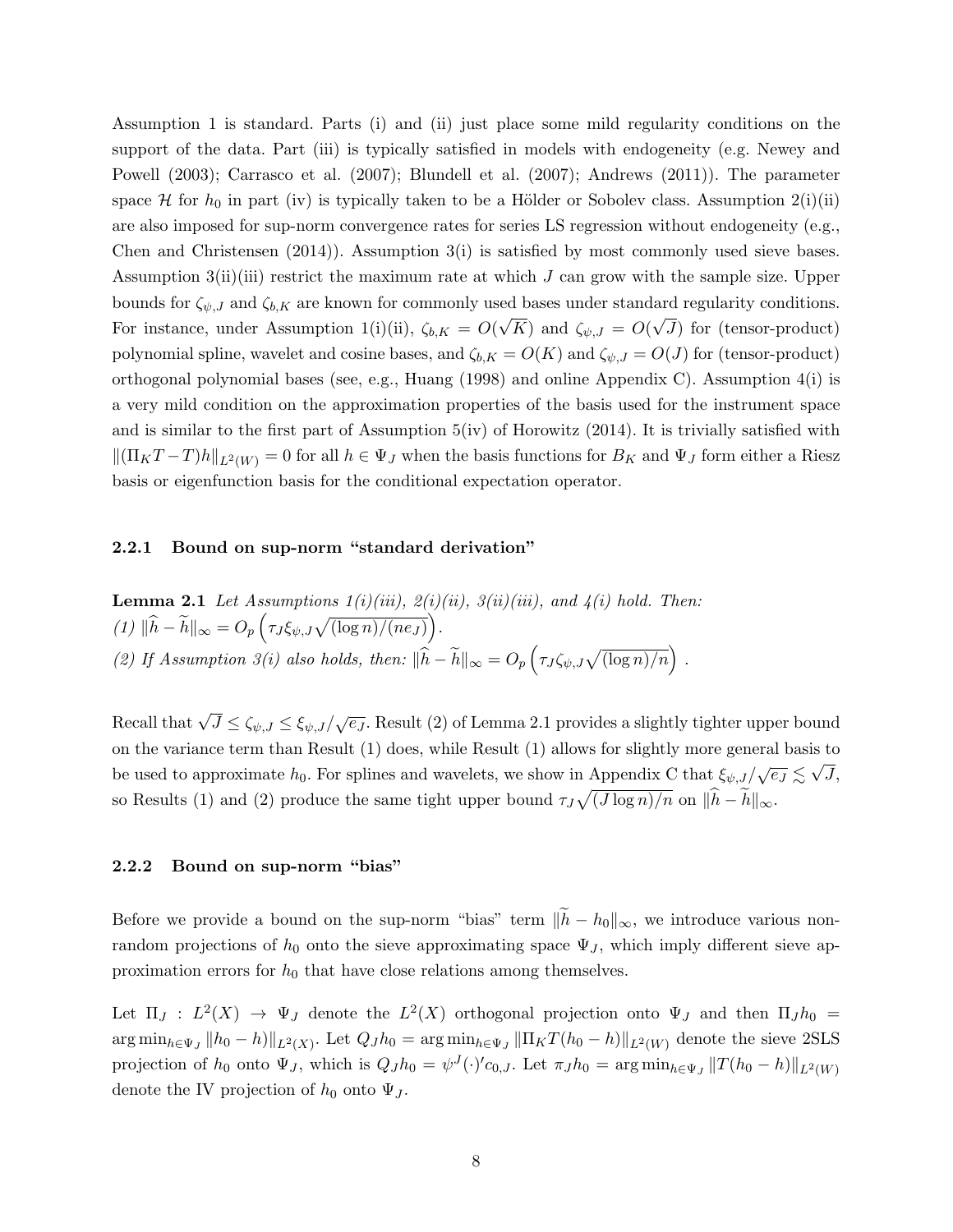${\rm Assumption~4~(continued)}~~(ii)$   $\tau_J \times \| T(h_0 - \Pi_J h_0) \|_{L^2(W)} \le {\rm const} \times \| h_0 - \Pi_J h_0 \|_{L^2(X)}$ ; and  $(iii)$   $||Q_J h_0 - \Pi_J h_0||_{\infty} \leq O(1) \times ||h_0 - \Pi_J h_0||_{\infty}$ .

Assumption 4(ii) is the usual  $L^2$  "stability condition" imposed in the NPIV literature (see Assumption 6 in Blundell et al. (2007) and Assumption 5.2(ii) in Chen and Pouzo (2012) and their sufficient conditions). Assumption 4(iii) is a new  $L^{\infty}$  "stability condition" to control for the sup-norm bias. Instead of Assumption 4(iii), we could impose the following Assumption 4(iii').

 $\textbf{Assumption~4}~~(iii')~(\zeta_{\psi,J}\tau_J)\times\|(\Pi_KT-T)(Q_Jh_0-\pi_Jh_0)\|_{L^2(W)}\leq \text{const}\times\|Q_Jh_0-\pi_Jh_0\|_{L^2(X)}.$ 

**Lemma 2.2** Let Assumptions  $1(iii)$  and  $4(ii)$  hold. Then:

 $(1)$   $\|h_0 - \pi_J h_0\|_{L^2(X)} \asymp \|h_0 - \Pi_J h_0\|_{L^2(X)};$ (2) If Assumption 4(i) also holds, then:  $||Q_J h_0 - \pi_J h_0||_{L^2(X)} \leq o(1) \times ||h_0 - \pi_J h_0||_{L^2(X)}$ . (3) Further, if Assumption  $4(iii')$  and

$$
\|\Pi_J h_0 - \pi_J h_0\|_{\infty} \le \text{const} \times \|h_0 - \Pi_J h_0\|_{\infty} \tag{2}
$$

hold then Assumption  $\chi(iii)$  is satisfied.

In light of Lemma 2.2 results (1) and (2), both Assumption 4(iii') and Condition (2) seem mild. In fact, Condition (2) is trivially satisfied when the basis for  $\Psi_J$  is a Riesz basis because then  $\pi_J h_0 = \Pi_J h_0$  (see section 6 in Chen and Pouzo (2014)). See Lemma D.2 in the online Appendix D for more detailed relations among  $\Pi_J h_0$ ,  $\pi_J h_0$  and  $Q_J h_0$ .

Let  $h_{0,J} \in \Psi_J$  solve  $\inf_{h \in \Psi_J} ||h_0 - h||_{\infty}$ . Then:

$$
||h_0 - \Pi_J h_0||_{\infty} \le ||h_0 - h_{0,J} + \Pi_J (h_0 - h_{0,J})||_{\infty}
$$
  

$$
\le (1 + ||\Pi_J||_{\infty}) \times ||h_0 - h_{0,J}||_{\infty}
$$

where  $\|\Pi_J\|_{\infty}$  is the Lebesgue constant for the sieve  $\Psi_J$  (see Lebesgue's lemma in DeVore and Lorentz (1993), page 30). Recently it has been established that  $\|\Pi_J\|_{\infty} \lesssim 1$  when  $\Psi_J$  is spanned by a tensor product B-spline basis (Huang (2003)) or a tensor product CDV wavelet basis (Chen and Christensen (2014)). See DeVore and Lorentz (1993) and Belloni, Chernozhukov, Chetverikov, and Kato (2014) for examples of other bases with bounded Lebesgue constant or with Lebesgue constant diverging slowly with the sieve dimension.

The next lemma provides a bound on the sup-norm "bias" term.

**Lemma 2.3** Let Assumptions  $1(iii)$ ,  $3(ii)$  and 4 hold. Then: (1)  $\|\tilde{h} - \Pi_J h_0\|_{\infty} \leq O_p(1) \times \|h_0 - \Pi_J h_0\|_{\infty}$ .  $(2)$   $\|\tilde{h} - h_0\|_{\infty} \leq O_p (1 + \|\Pi_J\|_{\infty}) \times \|h_0 - h_{0,J}\|_{\infty}$ .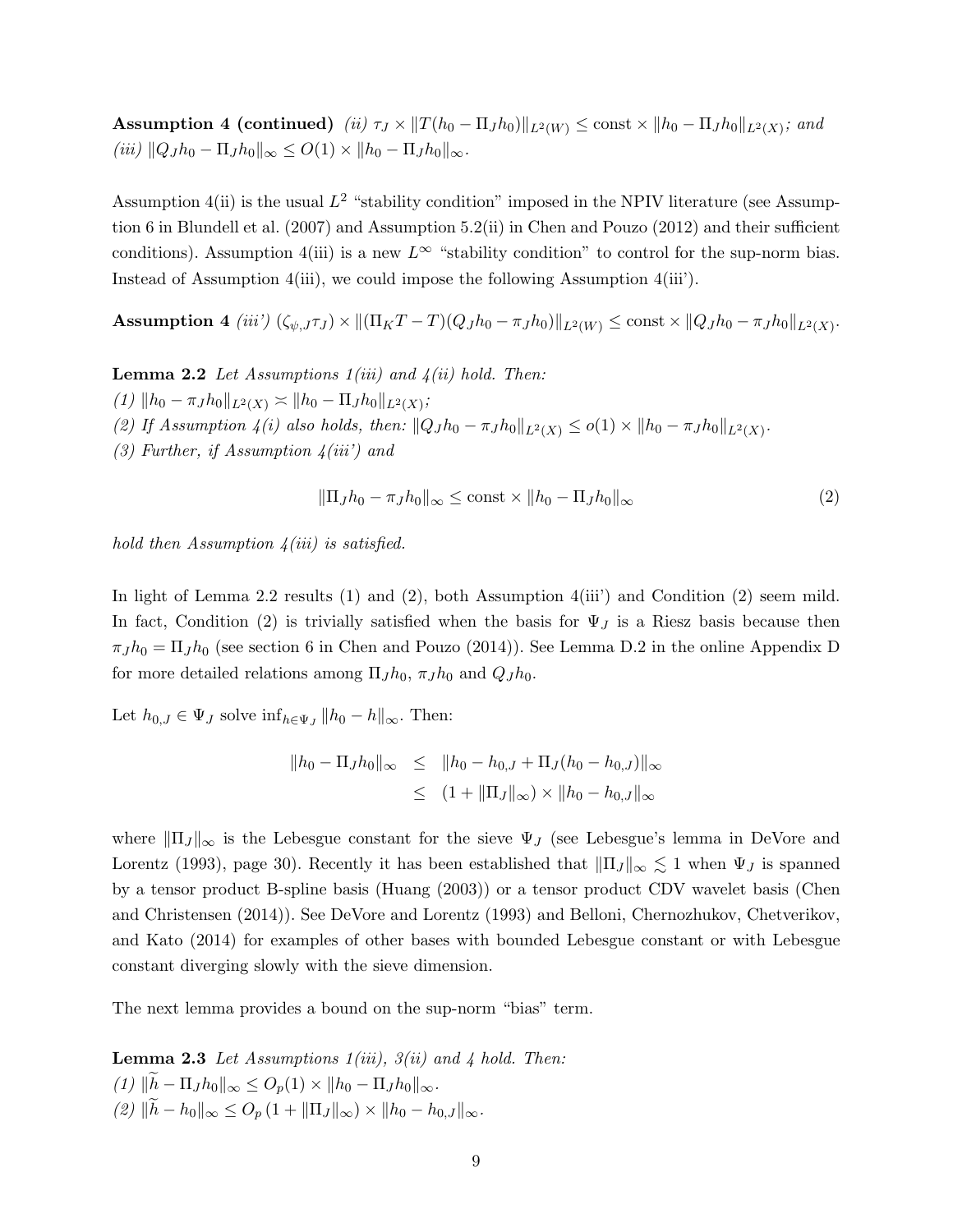#### 2.2.3 Sup-norm convergence rates

Lemmas 2.1(1) and 2.3 immediately yield the following general sup-norm rate result.

**Theorem 2.1** (1) Let Assumptions  $1(i)(iii)(iv)$ ,  $2(i)(ii)$ ,  $3(ii)(iii)$ , and 4 hold. Then:

$$
\|\widehat{h} - h_0\|_{\infty} = O_p\left(\|h_0 - \Pi_J h_0\|_{\infty} + \tau_J \xi_{\psi, J} \sqrt{\frac{\log n}{n_{J}}}\right).
$$

(2) Further, if the linear sieve  $\Psi_J$  satisfies  $\|\Pi_J\|_{\infty} \lesssim 1$  and  $\xi_{\psi,J}/\sqrt{e_J} \lesssim \sqrt{2}$ J, then

$$
\|\widehat{h} - h_0\|_{\infty} = O_p\left(\|h_0 - h_{0,J}\|_{\infty} + \tau_J\sqrt{(J\log n)/n}\right).
$$

The following corollary provides concrete sup-norm convergence rates of  $\hat{h}$  and its derivatives. To introduce the result, let  $B_{\infty,\infty}^p$  denote the Hölder space of smoothness  $p > 0$  and  $\|\cdot\|_{B_{\infty,\infty}^p}$  denote its norm (see Triebel (2006)). Let  $B_{\infty}(p, L) = \{h \in B_{\infty,\infty}^p : ||h||_{B_{\infty,\infty}^p} \leq L\}$  denote a Hölder ball of smoothness  $p > 0$  and radius  $L \in (0, \infty)$ . Let  $\alpha_1, \ldots, \alpha_d$  be non-negative integers, let  $|\alpha| = \alpha_1 + \ldots + \alpha_d$ , and define

$$
\partial^{\alpha}h(x) := \frac{\partial^{|\alpha|}h}{\partial^{\alpha_1}x_1\cdots\partial^{\alpha_d}x_d}h(x) .
$$

Of course, if  $|\alpha| = 0$  then  $\partial^{\alpha} h = h$ .<sup>6</sup>

**Corollary 2.1** Let Assumptions  $1(i)(ii)(iii)$  and 4 hold. Let  $h_0 \in B_{\infty}(p, L)$ ,  $\Psi_J$  be spanned by a B-spline basis of order  $\gamma > p$  or a CDV wavelet basis of regularity  $\gamma > p$ ,  $B_K$  be spanned by a cosine, spline or wavelet basis.

(1) If Assumption  $3(ii)$  holds, then

$$
\|\partial^{\alpha}\widetilde{h} - \partial^{\alpha}h_0\|_{\infty} = O_p\left(J^{-(p-|\alpha|)/d}\right) \quad \text{for all} \quad 0 \leq |\alpha| < p.
$$

(2) Further if Assumptions  $2(i)(ii)$  and  $3(iii)$  hold, then

$$
\|\partial^{\alpha}\widehat{h} - \partial^{\alpha}h_0\|_{\infty} = O_p\left(J^{-(p-|\alpha|)/d} + \tau_J J^{|\alpha|/d}\sqrt{(J\log n)/n}\right) \quad \text{for all} \quad 0 \le |\alpha| < p.
$$

(2.a) Mildly ill-posed case: with  $p \ge d/2$  and  $\delta \ge d/(p+\varsigma)$ , choosing  $J \asymp (n/\log n)^{d/(2(p+\varsigma)+d)}$ implies that Assumption  $3(ii)(iii)$  holds and

$$
\|\partial^{\alpha}\widehat{h} - \partial^{\alpha}h_0\|_{\infty} = O_p((n/\log n)^{-(p-|\alpha|)/(2(p+\varsigma)+d)}).
$$

<sup>&</sup>lt;sup>6</sup>If  $|\alpha| > 0$  then we assume h and its derivatives can be continuously extended to an open set containing X so that  $\partial^{\alpha}h(x)$  is well defined for all  $x \in \mathcal{X}$ .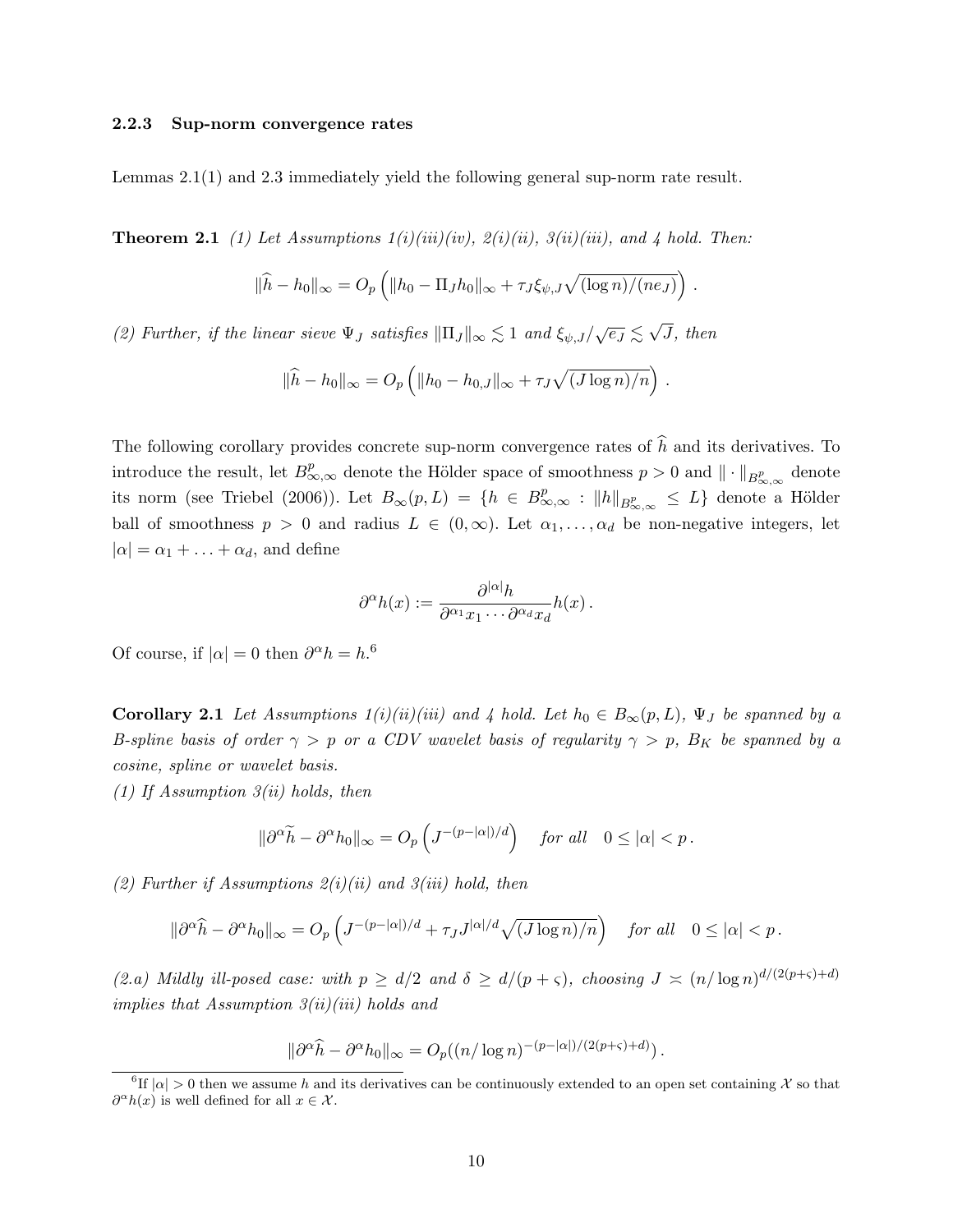(2.b) Severely ill-posed case: choosing  $J = (c_0 \log n)^{d/\varsigma}$  with  $c_0 \in (0,1)$  implies that Assumption  $3(ii)(iii)$  holds and

$$
\|\partial^{\alpha}\widehat{h} - \partial^{\alpha}h_0\|_{\infty} = O_p((\log n)^{-(p-|\alpha|)/\varsigma}).
$$

Corollary 2.1 is very useful for linearizing plug-in estimators of nonlinear functionals of  $h_0$  to establish pointwise and uniform limit theory; see Appendices A and B. Corollary 2.1 is also useful for estimating functions with certain shape properties. For instance, if  $h_0 : [a, b] \to \mathbb{R}$  is strictly monotone and/or strictly concave/convex then knowing that  $\hat{h}'(x)$  and/or  $\hat{h}''(x)$  converge uniformly to  $h'_0(x)$  and/or  $h''_0(x)$  implies that  $\widehat{h}$  will also be strictly monotone and/or strictly concave/convex with probability approaching one.

### 2.3 Lower bounds on sup-norm rates

We now establish (minimax) optimality of the sup-norm rates obtained in Corollary 2.1. Previously, Hall and Horowitz (2005) and Chen and Reiss (2011) derived optimal  $L^2$  norm rates for estimating  $h_0$ . We complement their analysis by deriving optimal sup-norm rates for estimating  $h_0$  and its derivatives.

To establish a lower bound we require a link condition which measures how much the conditional expectation operator T smoothes out the structural function  $h_0$ . Consider the ball  $\mathcal{H}_2(p, L) :=$  $\{h=\sum_{j,G,k}a_{j,k,G}\tilde{\psi}_{j,k,G}:a_{j,k,G}\in\mathbb{R},\sum_{j,G,k}2^{jp}a_{j,k,G}^2\leq L^2\}$  where  $\tilde{\psi}_{j,k,G}$  is a tensor product CDV wavelet basis for  $[0, 1]^d$  of regularity  $\gamma > p > 0$  (see Appendix C for more details) and  $L \in (0, \infty)$ . The ball  $\mathcal{H}_2(p,L)$  is equivalent to the Sobolev ball  $B_2(p,L)$  (see Section 2.4) since for any  $\mathcal{H}_2(p,L)$ there exists  $L', L'' \in (0, \infty)$  such that  $B_2(p, L') \subseteq \mathcal{H}_2(p, L) \subseteq B_2(p, L'')$ .

**Condition LB** (i) Assumption  $1(i)$ –(iii) holds; (ii)  $E[u_i^2|W_i = w] \ge \underline{\sigma}^2 > 0$  uniformly for  $w \in W$ ; and (iii)  $||Th||_{L^2(W)}^2 \lesssim \sum_{j,G,k} \nu(2^j)^2 \langle h, \widetilde{\psi}_{j,k,G} \rangle_X^2$ .

Condition LB(i)–(ii) is standard (see Hall and Horowitz (2005) and Chen and Reiss (2011)). Condition LB(iii) is a so-called link condition (Chen and Reiss, 2011). In an earlier version of the paper we derived a lower bound for  $h_0$  in the mildly ill-posed case under the condition  $||Th||_{L^2(X)}^2 \asymp ||h||_{B_{2,2}^{-5}}$ for some  $\varsigma > 0$ , which corresponds to choosing  $\nu(t) = t^{-\varsigma}$  in the above condition. Here we also allow for the severely ill-posed case, which corresponds to choosing  $\nu(t) = \exp(-\frac{1}{2})$  $\frac{1}{2}t^{\varsigma}$ ).

Let  $\mathbb{P}_h$  denote the probability measure of the data when the structural function is h.

**Theorem 2.2** Let Condition LB hold for the NPIV model with a random sample  $\{(X_i, Y_i, W_i)\}_{i=1}^n$ . Then for any  $0 \leq |\alpha| < p$ :

$$
\liminf_{n \to \infty} \inf_{\widehat{g}_n} \sup_{h \in B_{\infty}(p,L)} \mathbb{P}_h \left( \| \widehat{g}_n - \partial^{\alpha} h \|_{\infty} \ge c(n/\log n)^{-(p-|\alpha|)/(2(p+\varsigma)+d)} \right) \ge c' > 0
$$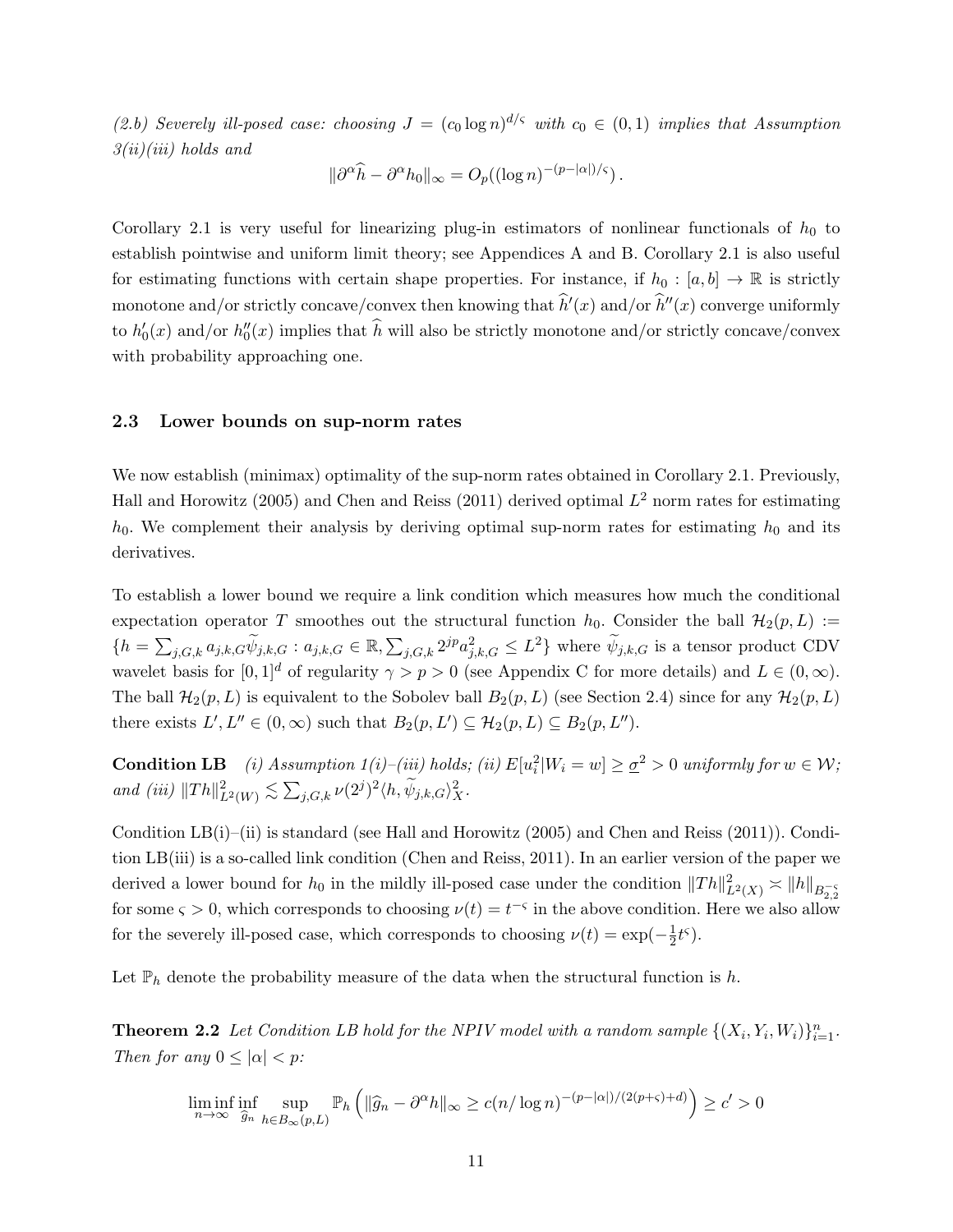in the mildly ill-posed case, and

$$
\liminf_{n \to \infty} \inf_{\widehat{g}_n} \sup_{h \in B_{\infty}(p,L)} \mathbb{P}_h \left( \| \widehat{g}_n - \partial^{\alpha} h \|_{\infty} \ge c (\log n)^{-(p-|\alpha|)/\varsigma} \right) \ge c' > 0
$$

in the severely ill-posed case, where  $\inf_{\widehat{g}_n}$  denotes the infimum over all estimators of  $\partial^{\alpha}h$  based on the sample of size n, and the finite positive constants  $c, c'$  do not depend on n.

### 2.4 Optimal  $L^2$ -norm rates in derivative estimation

Here we show that the sieve NPIV estimator and its derivatives can attain the optimal  $L^2$ -norm convergence rates for estimating  $h_0$  and its derivatives under much weaker conditions The optimal  $L^2$ -norm rates for sieve NPIV derivative estimation presented in this section are new, and should be very useful for inference on some nonlinear functionals involving derivatives such as  $f(h)$  =  $\|\partial^{\alpha}h\|_{L^2(X)}^2$ .

**Theorem 2.3** Let Assumptions  $1(iii)$  and  $4(i)(ii)$  hold and let  $\tau_J \zeta \sqrt{(\log J)/n} = o(1)$ . Then:  $(1)$   $\|h - h_0\|_{L^2(X)} \leq O_p(1) \times \|h_0 - \Pi_J h_0\|_{L^2(X)}$ . (2) Further, if Assumption  $2(i)$  holds then

$$
\|\widehat{h} - h_0\|_{L^2(X)} = O_p\left(\|h_0 - \Pi_J h_0\|_{L^2(X)} + \tau_J \sqrt{J/n}\right).
$$

The following corollary provides concrete  $L^2$  norm convergence rates of  $\hat{h}$  and its derivatives. To introduce the result, let  $\|\cdot\|_{B^p_{2,2}}$  denote the Sobolev norm of smoothness  $p$  (see Triebel (2006)),  $B^p_2$ 2,2 denote the Sobolev space of smoothness  $p > 0$ , and  $B_2(p, L) = \{h \in B_2^p\}$  $_{2,2}^{p}: \|h\|_{B^{p}_{2,2}} \leq L$ } denote a Sobolev ball of smoothness  $p > 0$  and radius  $0 < L < \infty$ .

Corollary 2.2 Let Assumptions  $1(i)(ii)(iii)$  and  $4(i)(ii)$  hold. Let  $h_0 \in B_2(p, L)$ ,  $\Psi_J$  be spanned by a cosine basis, B-spline basis of order  $\gamma > p$ , or CDV wavelet basis of regularity  $\gamma > p$ , B<sub>K</sub> be spanned by a cosine, spline, or wavelet basis.

(1) If  $\tau_J \sqrt{\frac{J \log J}{n}} = o(1)$  holds, then

$$
\|\partial^{\alpha}\widetilde{h} - \partial^{\alpha}h_0\|_{L^2(X)} = O_p\left(J^{-(p-|\alpha|)/d}\right) \quad \text{for all} \quad 0 \le |\alpha| < p.
$$

 $(2)$  Further if Assumption  $2(i)$  holds, then

$$
\|\partial^{\alpha}\widehat{h} - \partial^{\alpha}h_0\|_{L^2(X)} = O_p\left(J^{-(p-|\alpha|)/d} + \tau_J J^{|\alpha|/d}\sqrt{J/n}\right) \quad \text{for all} \quad 0 \le |\alpha| < p\,.
$$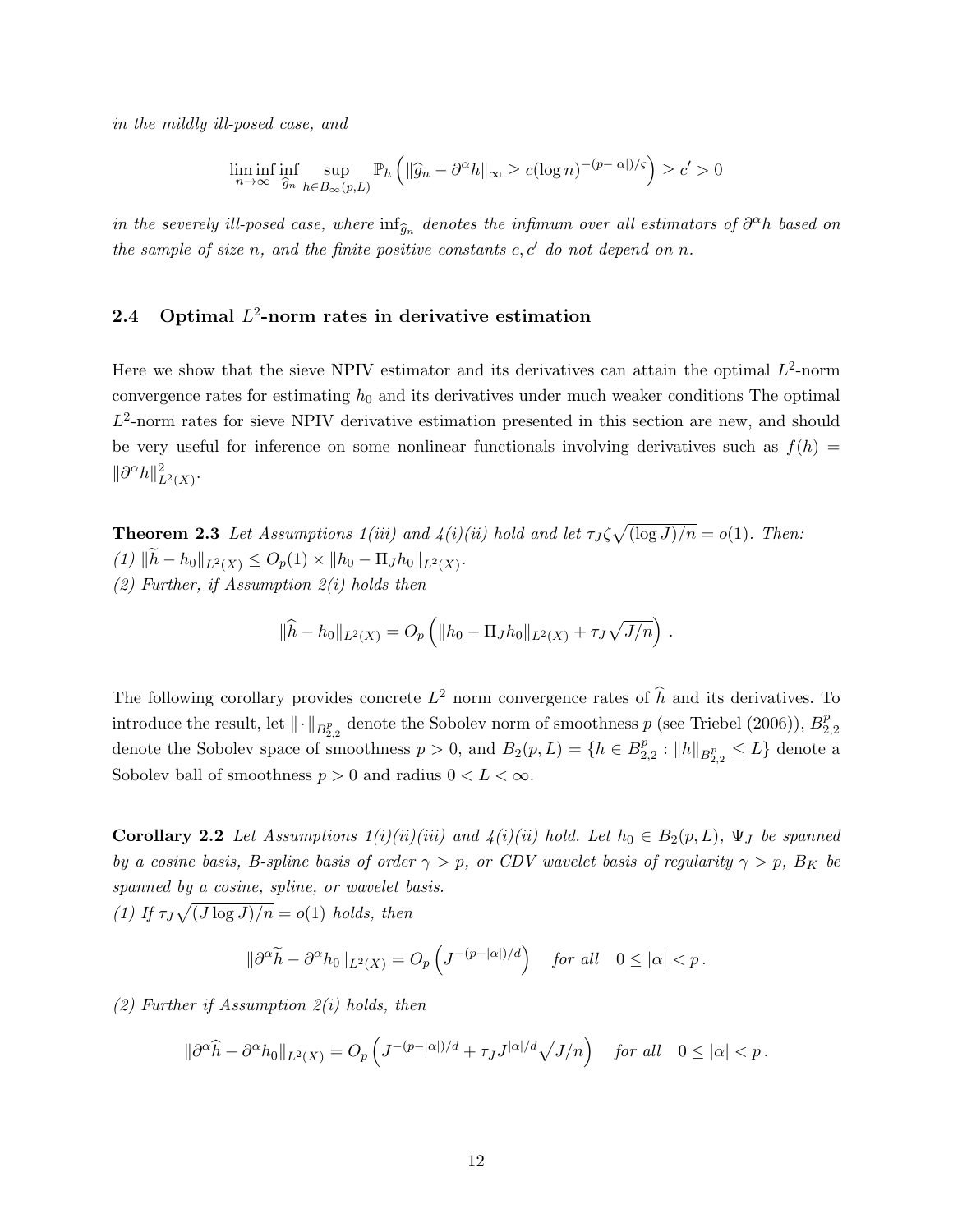(2.a) Mildly ill-posed case: choosing  $J \n\asymp n^{d/(2(p+\varsigma)+d)}$  yields  $\tau_J \sqrt{(J \log J)/n} = o(1)$  and

$$
\|\partial^{\alpha}\widehat{h} - \partial^{\alpha}h_0\|_{L^2(X)} = O_p(n^{-(p-|\alpha|)/(2(p+\varsigma)+d)}).
$$

(2.b) Severely ill-posed case: choosing  $J = (c_0 \log n)^{d/\varsigma}$  for any  $c_0 \in (0,1)$  yields  $\tau_J \sqrt{(J \log J)/n} =$  $o(1)$  and

$$
\|\partial^{\alpha}\widehat{h} - \partial^{\alpha}h_0\|_{L^2(X)} = O_p((\log n)^{-(p-|\alpha|)/\varsigma}).
$$

The conclusions of Corollary 2.2 hold if an arbitrary basis is used for  $B_K$  under the condition  $\tau J \zeta_b \sqrt{\log J / n} = o(1)$ . Our next theorem shows that the rates obtained in Corollary 2.2 are in fact optimal. It extends the earlier work by Chen and Reiss (2011) on the minimax lower bound in  $L^2$  loss for estimating  $h_0$  to that for estimating the derivatives, allowing for both mildly and severely ill-posed NPIV problems.

**Theorem 2.4** Let Condition LB hold for the NPIV model with a random sample  $\{(X_i, Y_i, W_i)\}_{i=1}^n$ . Then for any  $0 \leq |\alpha| < p$ :

$$
\liminf_{n \to \infty} \inf_{\hat{g}_n} \sup_{h \in B_2(p,L)} \mathbb{P}_h \left( \| \hat{g}_n - \partial^{\alpha} h \|_{L^2(X)} \ge c n^{-(p-|\alpha|)/(2(p+\varsigma)+d)} \right) \ge c' > 0
$$

in the mildly ill-posed case, and

$$
\liminf_{n \to \infty} \inf_{\widehat{g}_n} \sup_{h \in B_2(p,L)} \mathbb{P}_h \left( \| \widehat{g}_n - \partial^{\alpha} h \|_{L^2(X)} \ge c (\log n)^{-(p-|\alpha|)/\varsigma} \right) \ge c' > 0
$$

in the severely ill-posed case, where  $\inf_{\widehat{g}_n}$  denotes the infimum over all estimators of  $\partial^{\alpha}h$  based on the sample of size n, and the finite positive constants  $c, c'$  do not depend on n.

According to Theorems 2.2 and 2.4, the minimax lower bounds in sup-norm loss for estimating  $h_0$ and its derivatives coincide with those in  $L^2$  loss for severely ill-posed NPIV problems, and are only a factor of  $[\log(n)]^{\epsilon}$  (with  $\epsilon = \frac{p-|\alpha|}{2(p+\varsigma)+d} < \frac{p}{2p+d} < \frac{1}{2}$  $\frac{1}{2}$ ) worse than those in  $L^2$  loss for mildly ill-posed problems.

### 2.5 Models with endogenous and exogenous regressors

We finish by discussing briefly models of the form

$$
Y_i = h_0(X_{1i}, Z_i) + u_i \tag{3}
$$

where  $X_{1i}$  is a vector of endogenous regressors and  $Z_i$  is a vector of exogenous regressors. Let  $X_i = (X'_{1i}, Z'_i)'$ . Here the vector of instrumental variables  $W_i$  is of the form  $W_i = (W'_{1i}, Z'_i)'$  where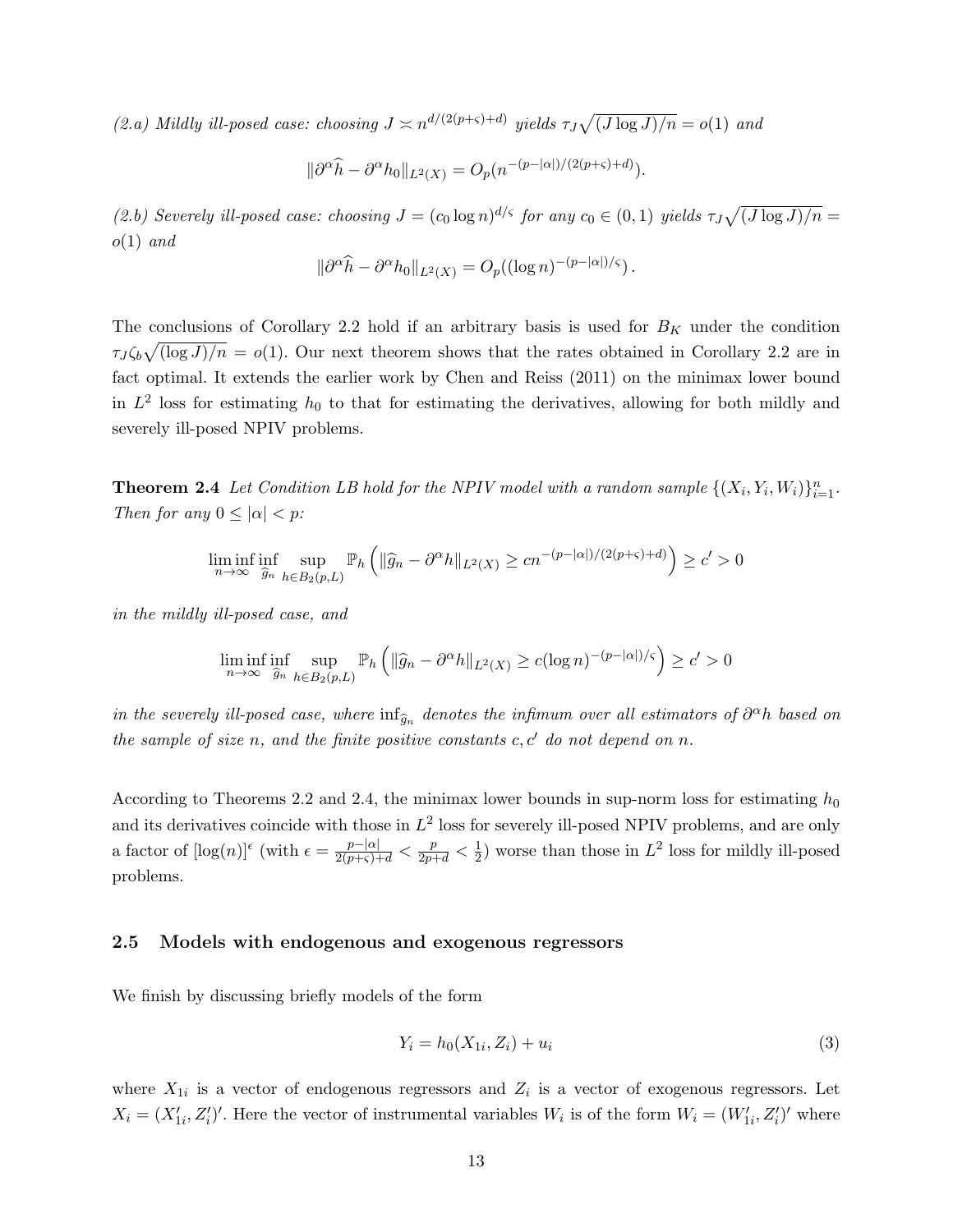$W_{1i}$  are instruments for  $X_{1i}$ . We refer to this as the "partially endogenous case".

The sieve NPIV estimator is implemented in exactly the same way as the "fully endogenous" setting in which  $X_i$  consists only of endogenous variables, just as with 2SLS estimation with endogenous and exogenous variables (Newey and Powell, 2003; Ai and Chen, 2003; Blundell et al., 2007). Other NPIV estimators based on first estimating the conditional densities of the regressors variables and instrumental variables must be implemented separately at each value of  $z$  in the partially endogenous case (Hall and Horowitz, 2005; Horowitz, 2011; Gagliardini and Scaillet, 2012).

Our convergence rates presented in Sections 2.2 and 2.4 apply equally to the partially endogenous model (3) under the stated regularity conditions: all that differs between the two cases is the interpretation of the sieve measure of ill-posedness.

Consider first the fully endogenous case where  $T : L^2(X) \to L^2(W)$  is compact. Then T admits a singular value decomposition (SVD)  $\{\phi_{0j}, \phi_{1j}, \mu_j\}_{j=1}^{\infty}$  where  $(T^*T)^{1/2}\phi_{0j} = \mu_j\phi_{0j}, \mu_j \ge \mu_{j+1}$ for each j and  $\{\phi_{0j}\}_{j=1}^{\infty}$  and  $\{\phi_{1j}\}_{j=1}^{\infty}$  are orthonormal bases for  $L^2(X)$  and  $L^2(W)$ , respectively. Suppose that  $\Psi_J$  spans  $\phi_{0j}, \ldots, \phi_{0J}$ . Then the sieve measure of ill-posedness is  $\tau_J = \mu_J^{-1}$  $J^1$  (see Blundell et al. (2007)). Now consider the partially endogenous case. Similar to Horowitz (2011), we suppose that for each value of z the conditional expectation operator  $T_z : L^2(X_1|Z = z) \rightarrow$  $L^2(W_1|Z=z)$  given by  $(T_zh)(w_1)=E[h(X_1)|W_{1i}=w_1, Z_i=z]$  is compact. Then each  $T_z$  admits a SVD  $\{\phi_{0j,z}, \phi_{1j,z}, \mu_{j,z}\}_{j=1}^{\infty}$  where  $T_z\phi_{0j,z} = \mu_{j,z}\phi_{1j,z}, (T_z^*T_z)^{1/2}\phi_{0j,z} = \mu_{j,z}\phi_{0j,z}, (T_z^*T_z^*)^{1/2}\phi_{1j,z} =$  $\mu_{j,z}\phi_{1j,z},\ \mu_{j,z}\geq\mu_{j+1,z}$  for each j and z, and  $\{\phi_{0j,z}\}_{j=1}^{\infty}$  and  $\{\phi_{1j,z}\}_{j=1}^{\infty}$  are orthonormal bases for  $L^2(X_1|Z=z)$  and  $L^2(W_1|Z=z)$ , respectively, for each z. The following result adapts Lemma 1 of Blundell et al. (2007) to the partially endogenous setting.

**Lemma 2.4** Let  $T_z$  be compact with SVD  $\{\phi_{0j,z}, \phi_{1j,z}, \mu_{j,z}\}_{j=1}^{\infty}$  for each z. Let  $\mu_j^2 = E[\mu_{j,Z_i}^2]$  and  $\phi_{0j}(\cdot,z) = \phi_{0j,z}(\cdot)$  for each z and j. Then: (1)  $\tau_J \ge \mu_J^{-1}$  $^{-1}$ . (2) If, in addition,  $\phi_{01}, \ldots, \phi_{0J} \in \Psi_J$ , then:  $\tau_J \leq \mu_J^{-1}$  $J^1$ .

The following stylized example illustrates the behavior in the partially endogenous case relative to that in the fully endogenous case. Let  $X_{1i}$ ,  $W_{1i}$  and  $Z_i$  be scalar random variables and let  $(X_{1i}, W_{1i}, Z_i)'$  be distributed as

$$
\left(\begin{array}{c} X_{1i} \\ W_{1i} \\ Z_i \end{array}\right) \sim N\left(\left(\begin{array}{c} 0 \\ 0 \\ 0 \end{array}\right), \left(\begin{array}{ccc} 1 & \rho_{XW} & \rho_{XZ} \\ \rho_{XW} & 1 & \rho_{WZ} \\ \rho_{XZ} & \rho_{WZ} & 1 \end{array}\right)\right)
$$

and  $\rho_{XW}, \rho_{XZ}, \rho_{WZ}$  are such that the covariance matrix is positive definite. Then

$$
\begin{pmatrix} \frac{X_{1i} - \rho_{XZ} z}{\sqrt{1 - \rho_{XZ}^2}} \\ \frac{W_{1i} - \rho_{WZ} z}{\sqrt{1 - \rho_{WZ}^2}} \end{pmatrix} Z_i = z \qquad \sim N \left( \begin{pmatrix} 0 \\ 0 \end{pmatrix}, \begin{pmatrix} 1 & \rho_{XW|Z} \\ \rho_{XW|Z} & 1 \end{pmatrix} \right)
$$
 (4)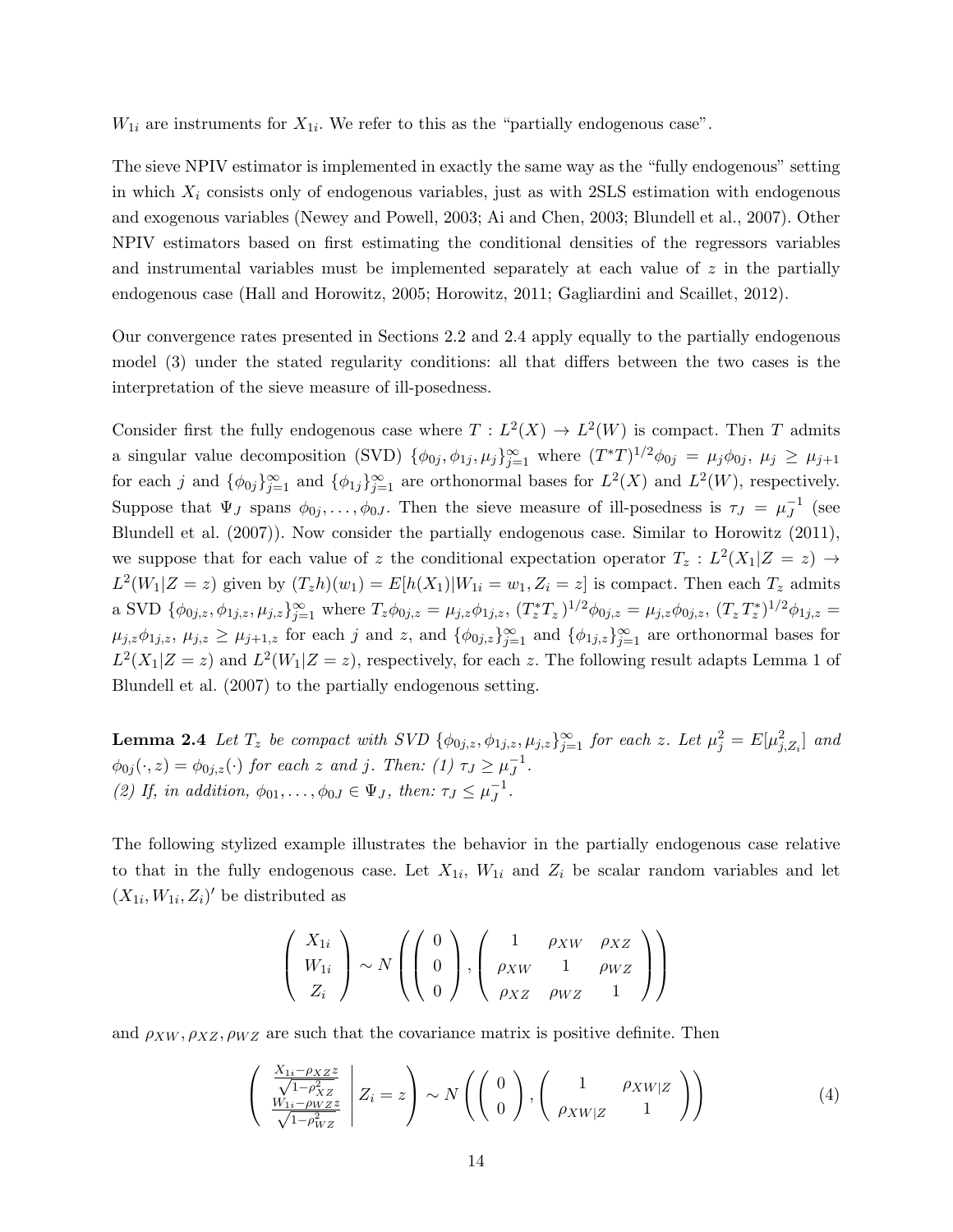where

$$
\rho_{XW|Z} = \frac{\rho_{XW} - \rho_{XZ}\rho_{WZ}}{\sqrt{(1-\rho_{XZ}^2)(1-\rho_{WZ}^2)}}
$$

is the partial correlation between  $X_{1i}$  and  $W_{1i}$  given  $Z_i$ .

For each  $j \ge 1$  let  $H_j$  denote the j<sup>th</sup> Hermite polynomial subject to the normalizations  $H_0(x) = 1$ and  $\int_{-\infty}^{\infty} H_j(x)H_k(x) d\Phi(x) = \delta_{jk}$  for  $0 \leq j, k < \infty$  where  $\delta_{jk}$  denotes the Kronecker delta and  $\Phi$ is the standard normal distribution. Since  $T_z: L^2(X_1|Z=z) \to L^2(W_1|Z=z)$  is compact for each z, it follows from Mehler's formula that each  $T_z$  has a SVD  $\{\phi_{0j,z}, \phi_{1j,z}, \mu_{j,z}\}_{j=1}^{\infty}$  given by

$$
\phi_{0j,z}(x_1) = H_{j-1}\bigg(\frac{x_1 - \rho_{XZ}z}{\sqrt{1 - \rho_{XZ}^2}}\bigg), \quad \phi_{1j,z}(w_1) = H_{j-1}\bigg(\frac{w_1 - \rho_{WZ}z}{\sqrt{1 - \rho_{WZ}^2}}\bigg), \quad \mu_{j,z} = |\rho_{XW|Z}|^{j-1}.
$$

Since  $\mu_{J,z} = |\rho_{XW|Z}|^{J-1}$  for each z, we have  $\mu_J = |\rho_{XW|Z}|^{J-1} \approx |\rho_{XW|Z}|^J$ . If  $X_{1i}$  and  $W_{1i}$  are uncorrelated with  $Z_i$  then  $\mu_J = |\rho|^{J-1}$  where  $\rho = \rho_{XW}$ .

Now compare the partially endogenous case just described with the following fully-endogenous model in which  $X_i$  and  $W_i$  are bivariate with

$$
\left(\begin{array}{c} X_{1i} \\ X_{2i} \\ W_{1i} \\ W_{2i} \end{array}\right) \sim N \left(\left(\begin{array}{c} 0 \\ 0 \\ 0 \\ 0 \end{array}\right), \left(\begin{array}{cccc} 1 & 0 & \rho_1 & 0 \\ 0 & 1 & 0 & \rho_2 \\ \rho_1 & 0 & 1 & 0 \\ 0 & \rho_2 & 0 & 1 \end{array}\right)\right)
$$

where  $\rho_1$  and  $\rho_2$  are such that the covariance matrix is invertible. It is straightforward to verify that T has singular value decomposition with

$$
\phi_{0j}(x) = H_{j-1}(x_1)H_{j-1}(x_2) \quad \phi_{1j}(w) = H_{j-1}(w_1)H_{j-2}(w_2), \quad \mu_j = |\rho_1 \rho_2|^{j-1}.
$$

In particular, when  $\rho_1 = \rho_2 = \rho$  we have  $\mu_J = \rho^{2(J-1)}$ .

In both of the preceding examples,  $h_0$  is a function of two random variables  $(X_1, Z)$ . The degree of ill-posedness in the partially endogenous case is  $|\rho|^{-(J-1)}$  where  $\rho$  is the correlation between the endogenous regressor and its instrument. The degree of ill-posedness increases to  $(\rho^2)^{-(J-1)}$  in the fully endogenous case when each endogenous regressor has correlation  $\rho$  with its instrument.

### 3 Adaptive estimation in sup-norm loss

We now propose a simple, data-driven method for choosing the sieve dimension, which is a novel extension of the balancing principle of Lepskii (1990) to nonparametric models with endogeneity.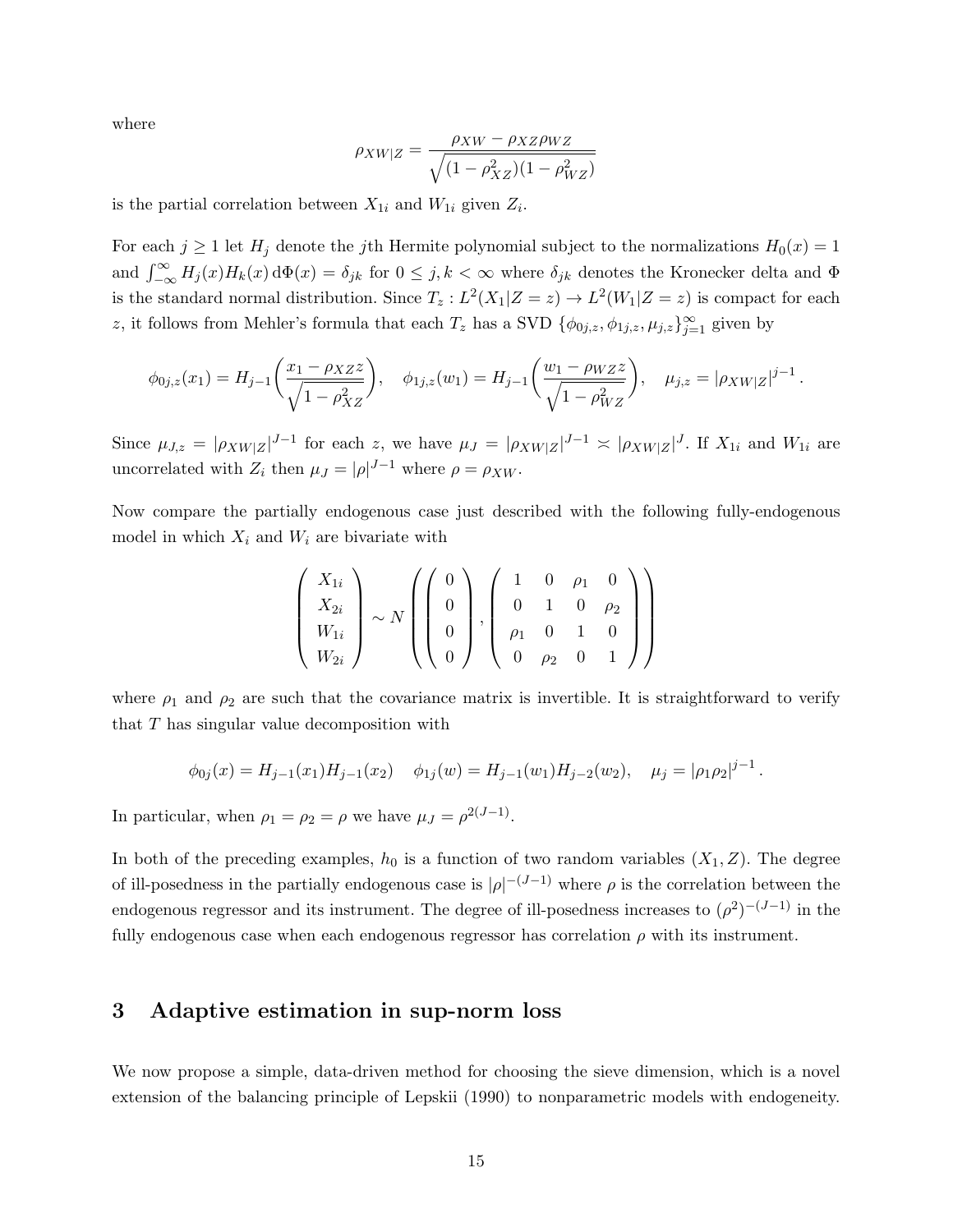Our selection criterion is optimal in that the resulting sieve NPIV estimator of  $h_0$  and its derivatives attain the optimal sup-norm rates.

To describe our data-driven method for choosing J, let  $J_{\min} = \lfloor \log \log n \rfloor$  and let  $J_{\max}$  and  $\bar{J}_{\max}$  be increasing sequences of integers which index the sieve dimension  $\Psi_J$  where  $J_{\text{min}} < \underline{J}_{\text{max}} \leq \overline{J}_{\text{max}}$ .<sup>7</sup> Let  $\mathbb{N}^*$  denote the sequence of integers which index the dimension of the sieve spaces  $\Psi_J$  and let  $I_J = \{j \in \mathbb{N}^* : J_{\min} \leq j \leq J_{\max}\}\$ and  $\overline{I}_J = \{j \in \mathbb{N}^* : J_{\min} \leq j \leq \overline{J}_{\max}\}\$ . Finally, let  $\widehat{J}_{\max}$  be a possibly random integer such that  $\underline{J}_{\text{max}} \leq \widehat{J}_{\text{max}} \leq \overline{J}_{\text{max}}$  wpa1 (we introduce such a data-driven choice below) and let  $\widehat{I}_J = \{ j \in \mathbb{N}^* : J_{\min} \le j \le \widehat{J}_{\max} \}.$ 

The oracle and data-driven index sets are defined as

$$
\mathcal{J}_0 = \left\{ j \in I_J : \|h_0 - \Pi_j h_0\|_{\infty} \le C_0 V_{\sup}(j) \right\}
$$
  

$$
\widehat{\mathcal{J}} = \left\{ j \in \widehat{I}_J : \|\widehat{h}_j - \widehat{h}_l\|_{\infty} \le \sqrt{2\sigma}(\widehat{V}_{\sup}(j) + \widehat{V}_{\sup}(l)) \text{ for all } l \in \widehat{I}_J \text{ with } l \ge j \right\}
$$

respectively, where  $C_0$  is a finite positive constant and

$$
V_{\text{sup}}(j) = \tau_j \xi_{\psi,j} \sqrt{(\log n) / (n e_j)}
$$
  

$$
\widehat{V}_{\text{sup}}(j) = \widehat{\tau}_j \xi_{\psi,j} \sqrt{(\log n) / (n \widehat{e}_j)}
$$

where  $\hat{e}_j = \lambda_{\min}(\hat{G}_{\psi,j})$  with  $\hat{G}_{\psi,j} = \Psi'\Psi/n$ , and  $\hat{\tau}_j$  is an estimator of the degree of ill-posedness  $\tau_j$ :

$$
\widehat{\tau}_j = \sup_{h \in \Psi_j : h \neq 0} \sqrt{\frac{\frac{1}{n} \sum_{i=1}^n h(X_i)^2}{\frac{1}{n} \sum_{i=1}^n \widehat{E}[h(X_i)|W_i]^2}}
$$

where

$$
\widehat{E}[h(X_i)|W_i = w] = b^K(w)(B'B/n)^{-} \left(\frac{1}{n}\sum_{i=1}^n b^K(W_i)h(X_i)\right).
$$

is a series regression estimator of  $E[h(X_i)|W_i = w]$ . The variational characterization of singular values gives an alternative, computationally simple expression for  $\hat{\tau}_j$ , namely:

$$
\hat{\tau}_j = \frac{1}{s_{\min} \left( (B'B/n)^{-1/2} (B'\Psi/n)(\Psi'\Psi/n)^{-1/2} \right)} \tag{5}
$$

where  $s_{\min}(A)$  denotes the smallest singular value of the matrix A and  $^{-1/2}$  denotes the inverse of the positive definite square root. We specify the smoothing parameter  $K$  as a known function of the regularization parameter J according to a rule  $K : \mathbb{N} \to \mathbb{N}$  for which  $j \le K(j) \le C_K j$  for all  $j \in \mathbb{N}$  and for some  $1 \leq C_K < \infty$ , such as  $K(j) = j$  or  $K(j) = 2j$ . In what follows we let  $\widehat{h}_J$  denote the sieve NPIV estimator with regularization parameter J and smoothing parameter  $K = K(J)$ .

<sup>&</sup>lt;sup>7</sup>This choice of  $J_{\min}$  ensures  $J_{\min}$  grows slower than the optimal choice of J in the mildly and severely ill-posed cases. For NPIV models in which  $\tau_J$  grows faster than the severely ill-posed case, we can take  $J_{\text{min}}$  to be an even more slowly growing function of n than  $\log \log n$ .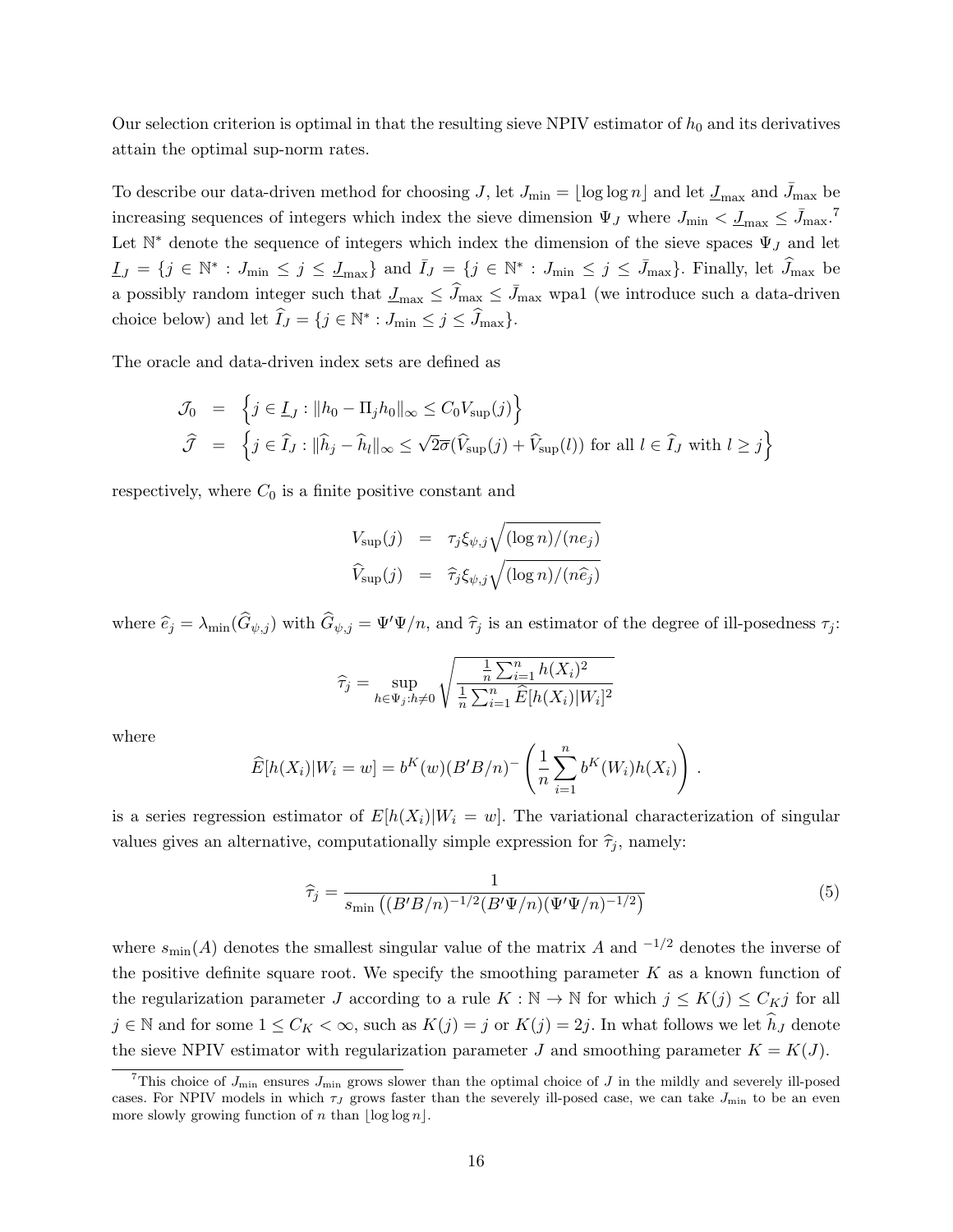The set  $\mathcal{J}_0$  is the unobservable *oracle set*: it depends on the unknown smoothness of  $h_0$  and the unknown degree of ill-posedness. We refer to

$$
J_0=\min_{j\in\mathcal{J}_0}j
$$

as the oracle choice of J as it balances the bias and variance terms asymptotically. As a consequence, we will refer to  $h_{J_0}$  as the *oracle estimator*.

The set  $\widehat{\mathcal{J}}$  is straightforward to construct from the data as it depends entirely on observables and  $\overline{\sigma}$ , about which the researcher may have a priori information.<sup>8</sup> Our *data-driven* choice of J is

$$
\widehat{J} = \min_{j \in \widehat{\mathcal{J}}} j
$$

and  $\widehat{h}_{\widehat{J}}$  is our data-driven sieve NPIV estimator. Below we will establish an oracle inequality which shows that, with high probability, the sup-norm loss of the data-driven estimator  $\hat{h}_{\hat{I}}$  is bounded by a multiple of the sup-norm loss of the oracle estimator  $h_{J_0}$ .

Our adaptive procedure relies on balancing the bias and variance terms asymptotically, so we need to bound the variance term up to known or estimable constants, which explains why we use the variance bound in Lemma 2.1(1), i.e.,  $V_{\text{sup}}(j) = \tau_j \xi_{\psi,j} \sqrt{(\log n)/(n_{\mathcal{E}})}$ . This variance bound ensures that  $||h_j - h_j||_{\infty} \leq \sqrt{2\overline{\sigma}}V_{\text{sup}}(j)$  holds uniformly over a range of j wpa1, and does not affect the attainability of the optimal sup-norm rates using spline or wavelet bases for  $\Psi_J$  (see Corollary 2.1).

#### 3.1 Sup-norm rate-adaptivity to the oracle

In this section we establish oracle properties of our data-driven estimator  $\hat{h}_{\hat{J}}$ .

Let  $\kappa_b(K)$  denote the condition number of  $G_{b,K}$  and let  $\kappa_{\psi}(j)$  denote the condition number of  $G_{\psi,j}$ . To simplify the notation in the following presentation, we assume for simplicity that  $\zeta_{b,K(j)},$  $\zeta_{\psi,j}, \tau_j, e_j^{-1}, \kappa_b(K(j)), \kappa_{\psi}(j)$  are all (weakly) increasing on  $\overline{I}_J$ . Our proofs and conditions can easily be adapted to dispense with this assumption at the cost of more complicated notation. Let  $\overline{K}_{\max} = K(\bar{J}_{\max})$  and  $\bar{\zeta} = \zeta(\bar{J}_{\max}) = \zeta_{b,\overline{K}_{\max}} \vee \zeta_{\psi,\bar{J}_{\max}}$ .

**Assumption 3 (continued)** (iv)  $\tau_{\bar{J}_{\max}} \bar{\zeta}^2 \sqrt{(\log n)/n} = o(1)$  and  $\bar{J}_{\max}^{2+\epsilon}/n = O(1)$  for some  $\epsilon > 0$ ; (v)  $\bar{\zeta}^{(2+\delta)/\delta}\sqrt{(\log n)/n} = o(1)$ ; (vi)  $\kappa_b(K) = O(\zeta_{b,K})$  and  $\kappa_{\psi}(J) = O(\zeta_{\psi,J}).$ 

Assumption 3(iv)(v) are uniform (for  $j \in \overline{I}_J$ ) versions of Assumption 3(ii)(iii). The second part of Assumption 3(iv) may be replaced be an "enough ill-posedness" condition requiring  $\tau_J$  to grow

<sup>&</sup>lt;sup>8</sup>Our procedure remains valid whenever  $\bar{\sigma}$  in the definition of  $\hat{J}$  is replaced by a consistent estimator. Further, we show in the Monte Carlo exercise below that the procedure is reasonably robust to choosing too small a value of  $\bar{\sigma}$ .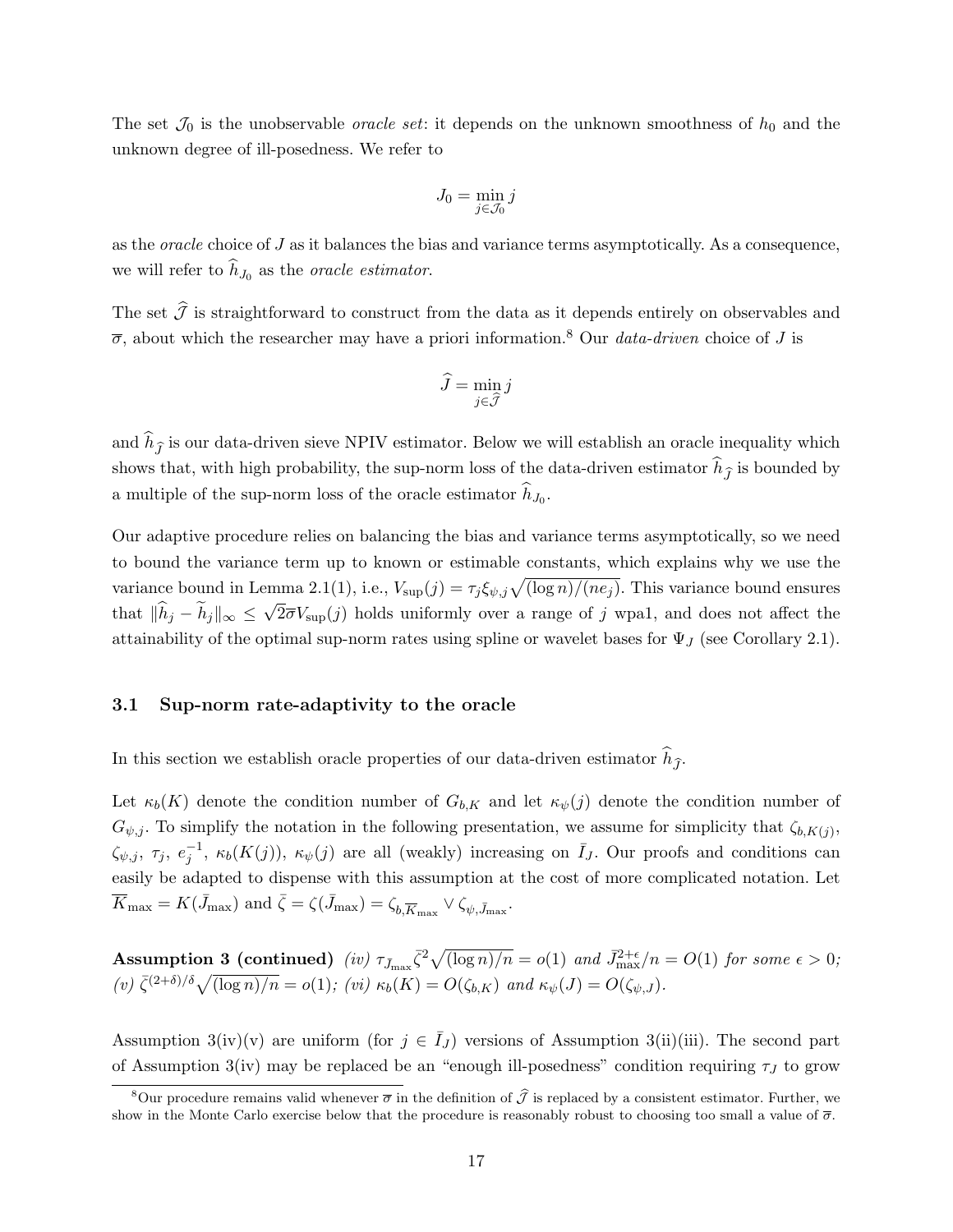faster than  $J^{\alpha}$  for some  $\alpha > 0$  (cf. Assumption 6(iii) of Horowitz (2014)). Assumption 3(vi) is a further condition on  $J_{\text{max}}$  which allows for consistent estimation of  $\tau_i$  and  $e_j$  for all  $j \in I_J$ . We show in Appendix C that  $\kappa_b(K) = O(1)$  and  $\kappa_{\psi}(J) = O(1)$  when  $B_K$  and  $\Psi_J$  are spanned by (tensor-product) spline or wavelet bases, in which case Assumption 3(vi) holds trivially.

**Theorem 3.1** Let Assumptions 1,  $2(i)(ii)$ ,  $3(iv)(vi)$ , and 4 hold and let  $\underline{J}_{\text{max}} \leq \widehat{J}_{\text{max}}$  hold wpa1. Then:

$$
\|\widehat{h}_{\widehat{J}} - h_0\|_{\infty} \le \|\widehat{h}_{J_0} - h_0\|_{\infty} + 3\overline{\sigma}V_{\sup}(J_0)
$$

holds wpa1, and so

$$
\|\widehat{h}_{\widehat{J}} - h_0\|_{\infty} = O_p\Big(\|h_0 - \Pi_{J_0}h_0\|_{\infty} + \tau_{J_0}\xi_{\psi, J_0}\sqrt{(\log n)/(ne_{J_0})}\Big).
$$

**Corollary 3.1** Let the assumptions of Theorem 3.1 hold with  $h_0 \in B_{\infty}(p, L)$  and let  $\Psi_J$  be spanned by a (tensor product) B-spline or CDV wavelet basis. Then:

$$
\|\partial^{\alpha}\widehat{h}_{\widehat{J}} - \partial^{\alpha}h_0\|_{\infty} = O_p\Big(J_0^{-(p-|\alpha|)/d} + \tau_{J_0}J_0^{|\alpha|/d}\sqrt{(J_0\log n)/n}\Big) \quad \text{for all} \quad 0 \le |\alpha| < p.
$$

(1) Mildly ill-posed case: if  $p > d/2$  and  $\delta > d/(p + \varsigma)$  then for all  $0 \leq |\alpha| < p$ ,

$$
\|\partial^{\alpha}\widehat{h}_{\widehat{J}} - \partial^{\alpha}h_0\|_{\infty} = O_p((n/\log n)^{-(p-|\alpha|)/(2(p+\varsigma)+d)}).
$$

(2) Severely ill-posed case: for all  $0 \leq |\alpha| < p$ ,

$$
\|\partial^{\alpha}\widehat{h}_{\widehat{J}} - \partial^{\alpha}h_0\|_{\infty} = O_p((\log n)^{-(p-|\alpha|)/\varsigma}).
$$

Previously, Horowitz (2014) introduced a model selection procedure to choose J for his modified orthogonal series NPIV estimator (i.e., a series 2SLS estimator with  $K(J) = J$ ,  $b^K = \psi^J$  being orthonormal basis in  $L^2([0,1])$ , and showed that his data-driven choice leads to near  $L^2$ -norm rate adaptivity in that his estimator is a factor of  $\sqrt{\log n}$  slower than the optimal  $L^2$  norm convergence rate for estimating  $h_0$  (see Theorem 3.2 of Horowitz (2014)).<sup>9</sup> It follows from Corollary 3.1 with  $|\alpha| = 0$  that our data-driven estimator  $\hat{h}_{\hat{J}}$  converges in sup norm (and therefore in  $L^2$  norm) faster than that of Horowitz  $(2014)$ 's in  $L^2$  norm.

Recently, Breunig and Johannes (2013) also applied Lepski's method to study near  $L^2$ -norm adaptive estimation of linear functionals of NPIV models.<sup>10</sup> Gautier and LePennec (2011) proposed a data-driven method for choosing the regularization parameter in a random coefficient binary choice

<sup>&</sup>lt;sup>9</sup>See Loubes and Marteau (2012) and Johannes and Schwarz (2013) for near  $L^2$ -norm rate adaptivity of estimators similar to Horowitz (2014)'s when the eigenfunctions of the conditional expectation operator are known.

 $10$ Lepski methods have been used elsewhere in econometrics. See, e.g., Andrews and Sun (2004) for adaptive estimation of the long memory parameter.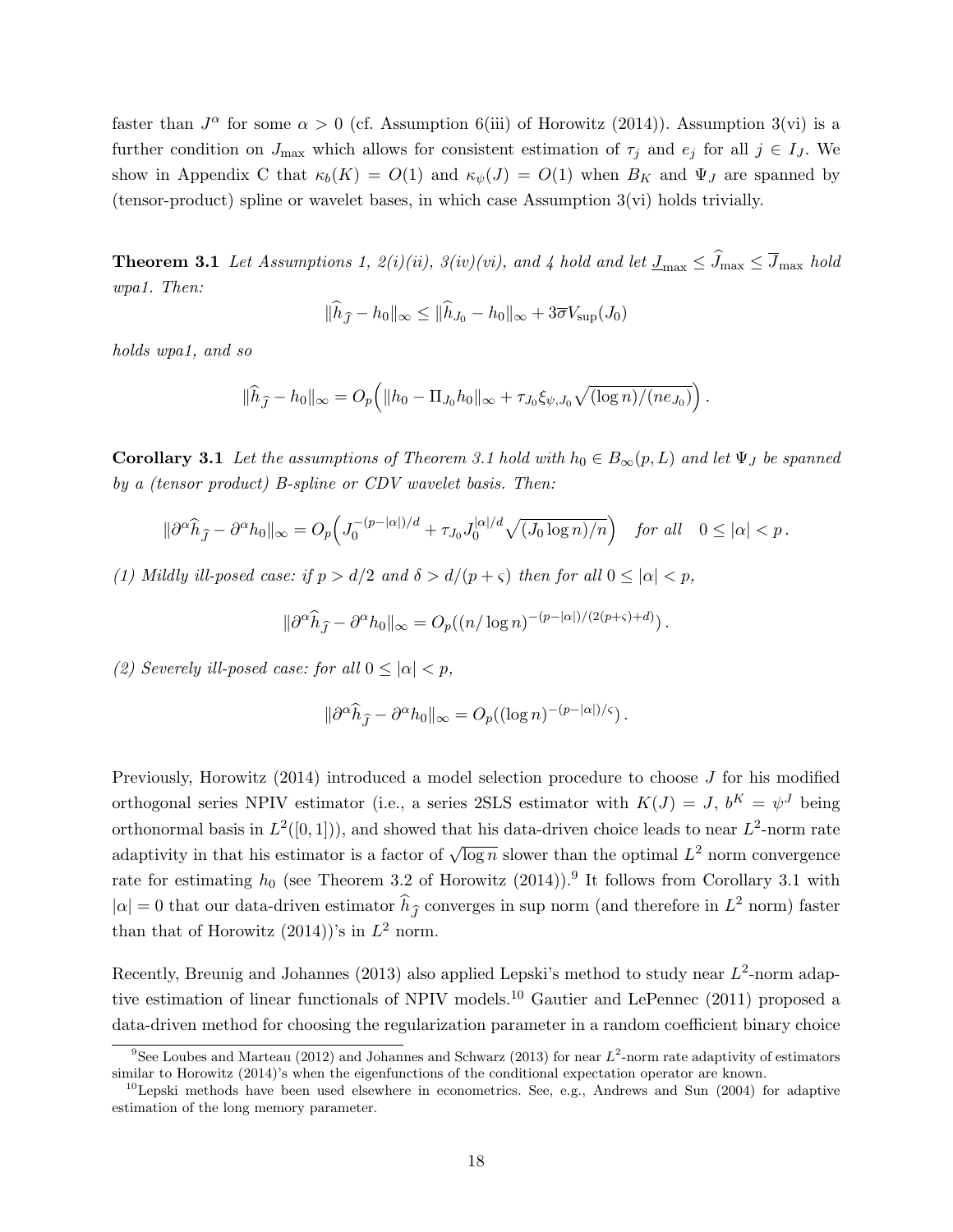model that is sup-norm rate adaptive for a mildly ill-posed deconvolution type problem. See Hoffmann and Reiss (2008) and references therein for other  $L^2$ -norm rate-adaptive schemes for ill-posed inverse problems in which the operator is known up to a random perturbation but is not estimated from the data. In work that is concurrent with ours, Liu and Tao (2014) show that the model selection approach of Li (1987) may be used to choose the sieve dimension to minimize empirical MSE in NPIV models with known homoskedastic errors.<sup>11</sup> Our procedure appears to be the first to attain both sup-norm and  $L^2$ -norm rate-adaptive estimation of  $h_0$  and its derivatives for severely ill-posed NPIV models, and sup-norm rate-adaptive and near  $L^2$ -norm rate adaptive for mildly ill-posed NPIV models.

### 3.2 A data-driven upper bound for the index set

Theorem 3.1 is valid for an arbitrary estimator  $\widehat{J}_{\text{max}}$  of the upper level of the index set  $\widehat{J}$ . We now propose such an estimator and show that it verifies the conditions of Theorem 3.1.

We propose choosing the maximum  $\hat{J}_{\text{max}}$  of  $\hat{\mathcal{J}}$  using the estimator

$$
\widehat{J}_{\max} := \min \left\{ J > J_{\min} : \widehat{\tau}_J[\zeta(J)]^2 \sqrt{L(J)(\log n)/n} \ge 1 \right\} \tag{6}
$$

where  $L(J) = a \log \log J$  for some positive constant a and we take  $|\zeta(J)|^2 = J$  if  $B_K$  and  $\Psi_J$ are spanned by a spline, wavelet, or cosine basis, and  $[\zeta(J)]^2 = J^2$  if  $B_K$  and  $\Psi_J$  are spanned by orthogonal polynomial basis. The following result shows that  $\hat{J}_{\text{max}}$  defined in (6) satisfies the conditions of Theorem 3.1.

**Theorem 3.2** Let Assumptions  $1(iii)$ ,  $3(vi)$  and  $4(i)$  hold. Then there exists deterministic sequences of integers  $\underline{J}_{\text{max}}$ ,  $\overline{J}_{\text{max}} \nearrow \infty$  such that  $\tau_{\overline{J}_{\text{max}}} \overline{\zeta^2} \sqrt{(\log n)/n} = o(1)$  and  $\underline{J}_{\text{max}} \leq \widehat{J}_{\text{max}} \leq \overline{J}_{\text{max}}$ holds wpa1.

#### 3.3 Monte Carlo

In this section we evaluate the performance of our adaptive procedure. We use the experimental design of Newey and Powell (2003), in which IID draws are generated from

$$
\left(\begin{array}{c} U_i \\ V_i^* \\ W_i^* \end{array}\right) \sim N\left(\left(\begin{array}{c} 0 \\ 0 \\ 0 \end{array}\right), \left(\begin{array}{ccc} 1 & 0.5 & 0 \\ 0.5 & 1 & 0 \\ 0 & 0 & 1 \end{array}\right)\right)
$$

<sup>&</sup>lt;sup>11</sup>See Centorrino (2014) and Sueishi (2012) for data-driven choice of regularization parameters based on minimizing reduced-form empirical MSE. These papers do not study whether or not their procedures might lead to optimal or near-optimal convergence rates for estimating  $h_0$ .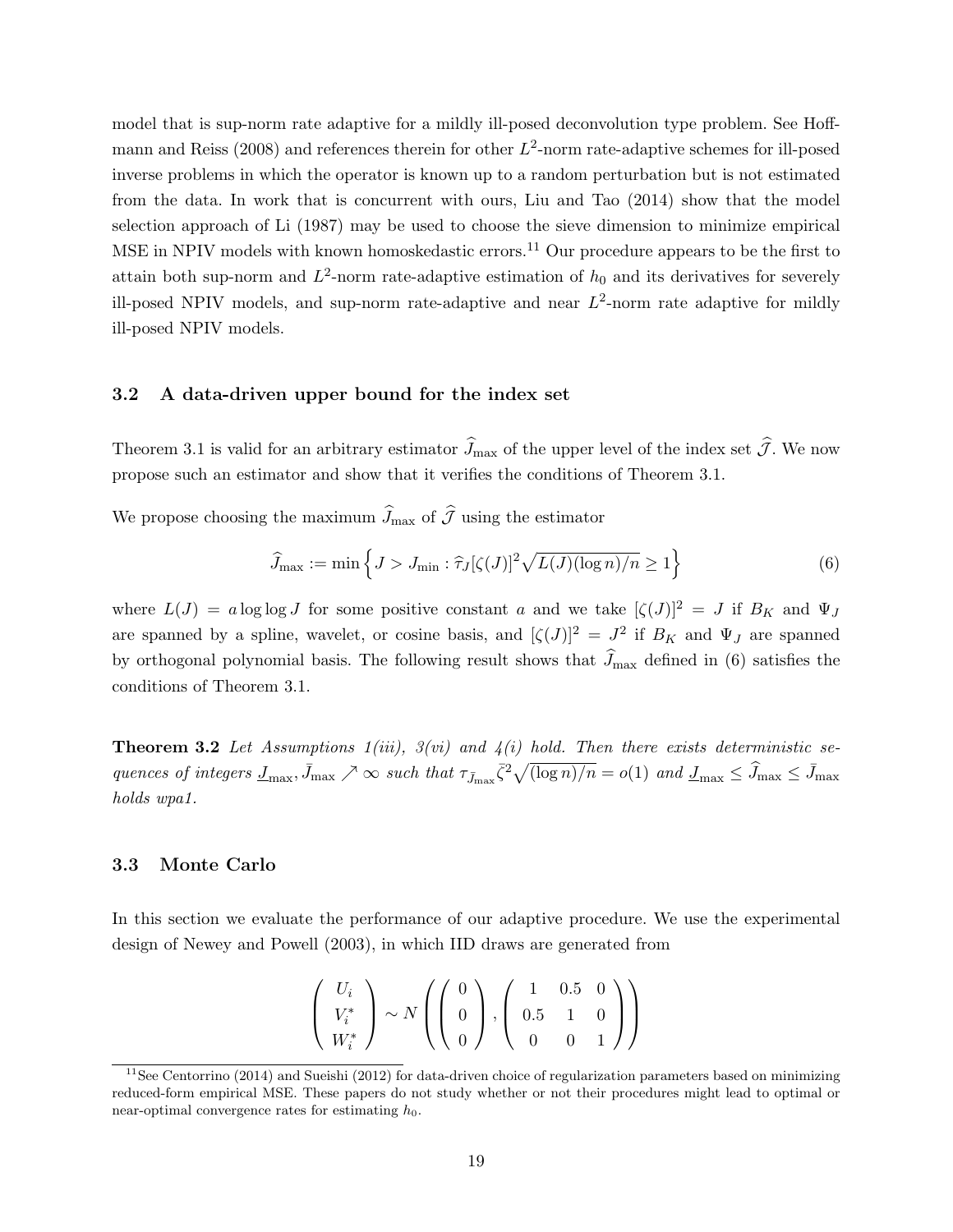from which we then set  $X_i^* = W_i^* + V_i^*$ . To ensure compact support of the regressor and instrument, we rescale  $X_i^*$  and  $W_i^*$  by defining  $X_i = \Phi(X_i^*/\sqrt{2})$  and  $W_i = \Phi(W_i^*)$  where  $\Phi$  is the Gaussian cdf. We use  $h_0(x) = 4x - 2$  for our linear design and  $h_0(x) = \log(|6x-3|+1)\text{sgn}(x-\frac{1}{2})$  $(\frac{1}{2})$  for our *nonlinear* design (our nonlinear  $h_0$  is a re-scaled version of the  $h_0$  used in Newey and Powell (2003)). Note that the nonlinear  $h_0$  belongs to a Hölder ball of smoothness p with  $1 < p < 2$ .

For both designs, we generate 1000 samples of length  $n = 1000$  and  $n = 5000$  and implement our procedure using cubic and quartic B-spline bases with interior knots placed evenly. We use  $0, 1, 3, 7, 15, \ldots$  interior knots so that the sieve spaces  $B_K$  and  $\Psi_J$  are nested as K, J increase. We then repeat the experiments using Legendre polynomial bases (orthonormalized with respect to the  $L^2([0,1])$  inner product). Note that the results using a Legendre polynomial basis for the space  $\Psi_J$ are incompatible with our earlier theory on attainability of optimal sup-norm rates. We set  $\bar{\sigma} = 1$ in  $\hat{J}$  for all simulation designs and then repeat the experiments with  $\bar{\sigma} = 0.1$  to investigate the sensitivity of our estimator to the user-specified value  $\bar{\sigma}$  ( $\bar{\sigma} = 1$  is the correct conditional variance of u). We choose  $\widehat{J}_{\text{max}}$  as described in Section 3.2 with  $a = \frac{1}{10}$  (the results were insensitive to the choice of a). For each sample we calculate the sup-norm and  $L^2$ -norm loss of our estimator  $\hat{h}_{\hat{J}}$  and the sup-norm relative error ratio

$$
\frac{\|\widehat{h}_{\widehat{J}} - h_0\|_{\infty}}{\|\widehat{h}_{J_{\infty}} - h_0\|_{\infty}} \quad \text{where} \quad J_{\infty} = \operatorname{argmin}_{j \in I_J} \|\widehat{h}_j - h_0\|_{\infty} \tag{7}
$$

and the  $L^2$ -norm relative error ratio

$$
\frac{\|h_{\hat{J}} - h_0\|_{L^2(X)}}{\|\hat{h}_{J_2} - h_0\|_{L^2(X)}} \quad \text{where} \quad J_2 = \operatorname{argmin}_{j \in I_J} \|\hat{h}_j - h_0\|_{L^2(X)} \tag{8}
$$

where  $J_{\infty}$  and  $J_2$  are the (infeasible) choices of J which minimize the sup and  $L^2$ -norm errors of  $h_J$ in the sample. Finally, we take the average of each of  $||h_{\hat{J}} - h_0||_{\infty}$ ,  $||h_{\hat{J}} - h_0||_{L^2(X)}$ , and equations (7) and (8) across the 1000 samples.

The results of the MC exercise with  $n = 1000$  are presented in Tables 1 and 2 and may be summarized as follows:

(1) When implemented with a B-spline basis for  $\Psi_J$ , the sup-norm loss of our data-driven estimator  $\widehat{h}_{\widehat{I}}$  is at most 11% larger than that of the infeasible estimator which minimizes the sup-norm loss in each sample. Further, the  $L^2$ -norm loss of  $\hat{h}_{\hat{J}}$  is at most 6% larger than that of the infeasible estimator which minimizes the  $L^2$ -norm loss in each sample.

(2) Reducing  $\bar{\sigma}$  from 1 (correct) to 0.1 (incorrect) has little, if any, effect on the performance of  $\hat{h}_{\hat{\tau}}$ when a B-spline basis is used for  $\Psi_J$ .

(3) The data-driven estimator  $\hat{h}_{\hat{\tau}}$  again performs well with Legendre polynomial bases and  $\bar{\sigma} = 1$ , with sup-norm loss at most  $1\%$  larger than that of the infeasible choice of J for the linear design, and at most 15% larger than that of the infeasible choice in the nonlinear design. Similar results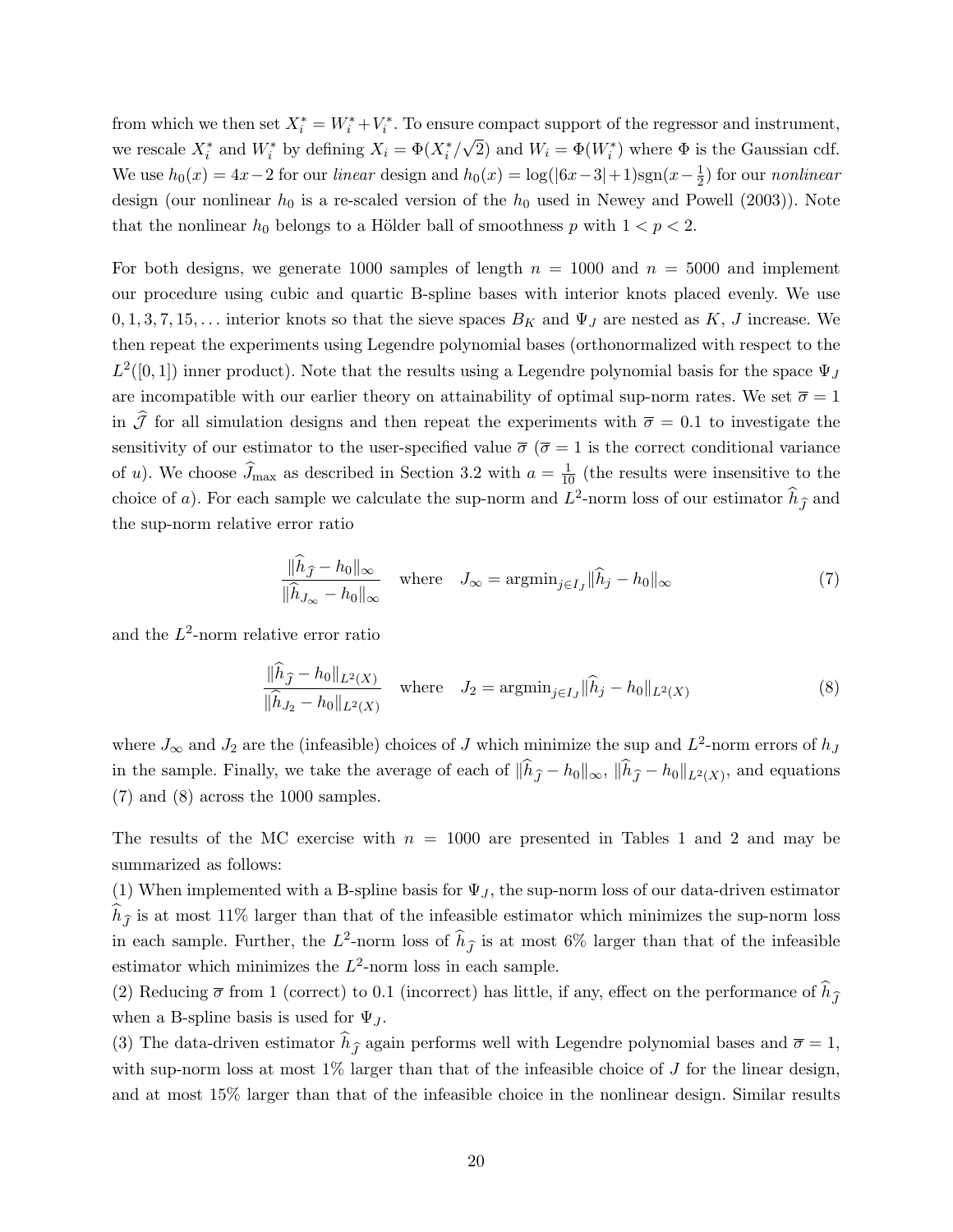|                |                |                         |        | $K(J) = J$                |                           | $K(J) = 2J$           |        |                         |        |  |
|----------------|----------------|-------------------------|--------|---------------------------|---------------------------|-----------------------|--------|-------------------------|--------|--|
|                |                | $\overline{\sigma} = 1$ |        | $\overline{\sigma} = 0.1$ |                           | $\overline{\sigma}=1$ |        | $\overline{\sigma}=0.1$ |        |  |
| $r_J$          | $r_K\;$        | sup                     | $L^2$  | sup                       | $L^2$                     | sup                   | $L^2$  | sup                     | $L^2$  |  |
|                |                |                         |        | Design 1: Linear $h_0$    |                           |                       |        |                         |        |  |
| 4              | 4              | 1.0287                  | 1.0003 | 1.0326                    | 1.0030                    | 1.0874                | 1.0383 | 1.0994                  | 1.0530 |  |
| $\overline{4}$ | 5              | 1.0696                  | 1.0293 | 1.0835                    | 1.0447                    | 1.0579                | 1.0196 | 1.0879                  | 1.0456 |  |
| $\overline{5}$ | 5              | 1.0712                  | 1.0198 | 1.0712                    | 1.0198                    | 1.1092                | 1.0560 | 1.1092                  | 1.0560 |  |
| $\overline{4}$ | Leg            | 1.0332                  | 1.0005 | 1.0385                    | 1.0067                    | 1.0469                | 1.0106 | 1.1004                  | 1.0569 |  |
| $\overline{5}$ | Leg            | 1.0745                  | 1.0208 | 1.0745                    | 1.0208                    | 1.0558                | 1.0278 | 1.0558                  | 1.0278 |  |
| Leg            | Leg            | 1.0150                  | 1.0000 | 4.6014                    | 3.1509                    | 1.0175                | 1.0031 | 6.2664                  | 4.1851 |  |
|                |                |                         |        |                           | Design 2: Nonlinear $h_0$ |                       |        |                         |        |  |
| $\overline{4}$ | 4              | 1.0235                  | 1.0006 | 1.0278                    | 1.0032                    | 1.0782                | 1.0325 | 1.0885                  | 1.0479 |  |
| $\overline{4}$ | $\overline{5}$ | 1.0623                  | 1.0266 | 1.0691                    | 1.0346                    | 1.0486                | 1.0167 | 1.0804                  | 1.0401 |  |
| $\overline{5}$ | $\overline{5}$ | 1.0740                  | 1.0216 | 1.0740                    | 1.0216                    | 1.1138                | 1.0605 | 1.1138                  | 1.0605 |  |
| $\overline{4}$ | Leg            | 1.0280                  | 1.0016 | 1.0336                    | 1.0078                    | 1.0406                | 1.0104 | 1.0914                  | 1.0520 |  |
| $\overline{5}$ | Leg            | 1.0785                  | 1.0231 | 1.0785                    | 1.0231                    | 1.0613                | 1.0355 | 1.0613                  | 1.0355 |  |
| Leg            | Leg            | 1.1185                  | 1.1516 | 1.8019                    | 1.4263                    | 1.1418                | 1.1883 | 1.7814                  | 1.4307 |  |

**Table 1:** Average sup-norm and  $L^2$ -norm relative error ratios (see equations (7) and (8)) across MC simulations with  $n = 1000$ . Results are presented for B-spline and Legendre polynomial bases with two different rules for  $K(J)$ . Results for  $r_J = 4$  $(r_J = 5)$  use a cubic (quartic) B-spline basis for  $\Psi_J$ ,  $r_J =$  Leg use a Legendre polynomial basis for  $\Psi_J$ . The  $r_K$  column specifies the basis for  $B_K$  similarly. Columns headed  $\bar{\sigma} = 1$  and  $\bar{\sigma} = 0.1$  correspond to implementing  $\hat{h}_{\hat{J}}$  with the correct and incorrect value of  $\overline{\sigma}$ , respectively.

|                |                | $K(J) = \overline{J}$   |        |                           |        | $K(J) = 2J$               |        |                           |        |  |
|----------------|----------------|-------------------------|--------|---------------------------|--------|---------------------------|--------|---------------------------|--------|--|
|                |                | $\overline{\sigma} = 1$ |        | $\overline{\sigma} = 0.1$ |        | $\overline{\sigma}=1$     |        | $\overline{\sigma} = 0.1$ |        |  |
| $r_J$          | $r_K$          | sup                     | $L^2$  | sup                       | $L^2$  | sup                       | $L^2$  | sup                       | $L^2$  |  |
|                |                | Design 1: Linear $h_0$  |        |                           |        |                           |        |                           |        |  |
| $\overline{4}$ | 4              | 0.4262                  | 0.1547 | 0.4298                    | 0.1556 | 0.4188                    | 0.1526 | 0.4233                    | 0.1548 |  |
| $\overline{4}$ | 5              | 0.4179                  | 0.1524 | 0.4226                    | 0.1545 | 0.3918                    | 0.1439 | 0.4038                    | 0.1483 |  |
| $\overline{5}$ | 5              | 0.6633                  | 0.2355 | 0.6633                    | 0.2355 | 0.6366                    | 0.2277 | 0.6366                    | 0.2277 |  |
| $\overline{4}$ | Leg            | 0.4262                  | 0.1547 | 0.4312                    | 0.1566 | 0.3778                    | 0.1388 | 0.3962                    | 0.1452 |  |
| $\overline{5}$ | Leg            | 0.6633                  | 0.2355 | 0.6633                    | 0.2355 | 0.5977                    | 0.2155 | 0.5977                    | 0.2155 |  |
|                |                |                         |        |                           |        | Design 2: Nonlinear $h_0$ |        |                           |        |  |
| $\overline{4}$ | 4              | 0.4343                  | 0.1621 | 0.4380                    | 0.1631 | 0.4271                    | 0.1601 | 0.4324                    | 0.1628 |  |
| $\overline{4}$ | $\overline{5}$ | 0.4262                  | 0.1600 | 0.4290                    | 0.1613 | 0.4002                    | 0.1518 | 0.4123                    | 0.1560 |  |
| $\overline{5}$ | 5              | 0.6726                  | 0.2407 | 0.6726                    | 0.2407 | 0.6471                    | 0.2330 | 0.6471                    | 0.2330 |  |
| $\overline{4}$ | Leg            | 0.4343                  | 0.1621 | 0.4394                    | 0.1640 | 0.3854                    | 0.1475 | 0.4030                    | 0.1534 |  |
| $\overline{5}$ | Leg            | 0.6726                  | 0.2407 | 0.6726                    | 0.2407 | 0.6068                    | 0.2215 | 0.6068                    | 0.2215 |  |

**Table 2:** Average sup-norm error and  $L^2$ -norm error of  $\hat{h}_{\hat{J}}$  across MC simulations with  $n = 1000$ . Columns and row headings are as described in Table 1.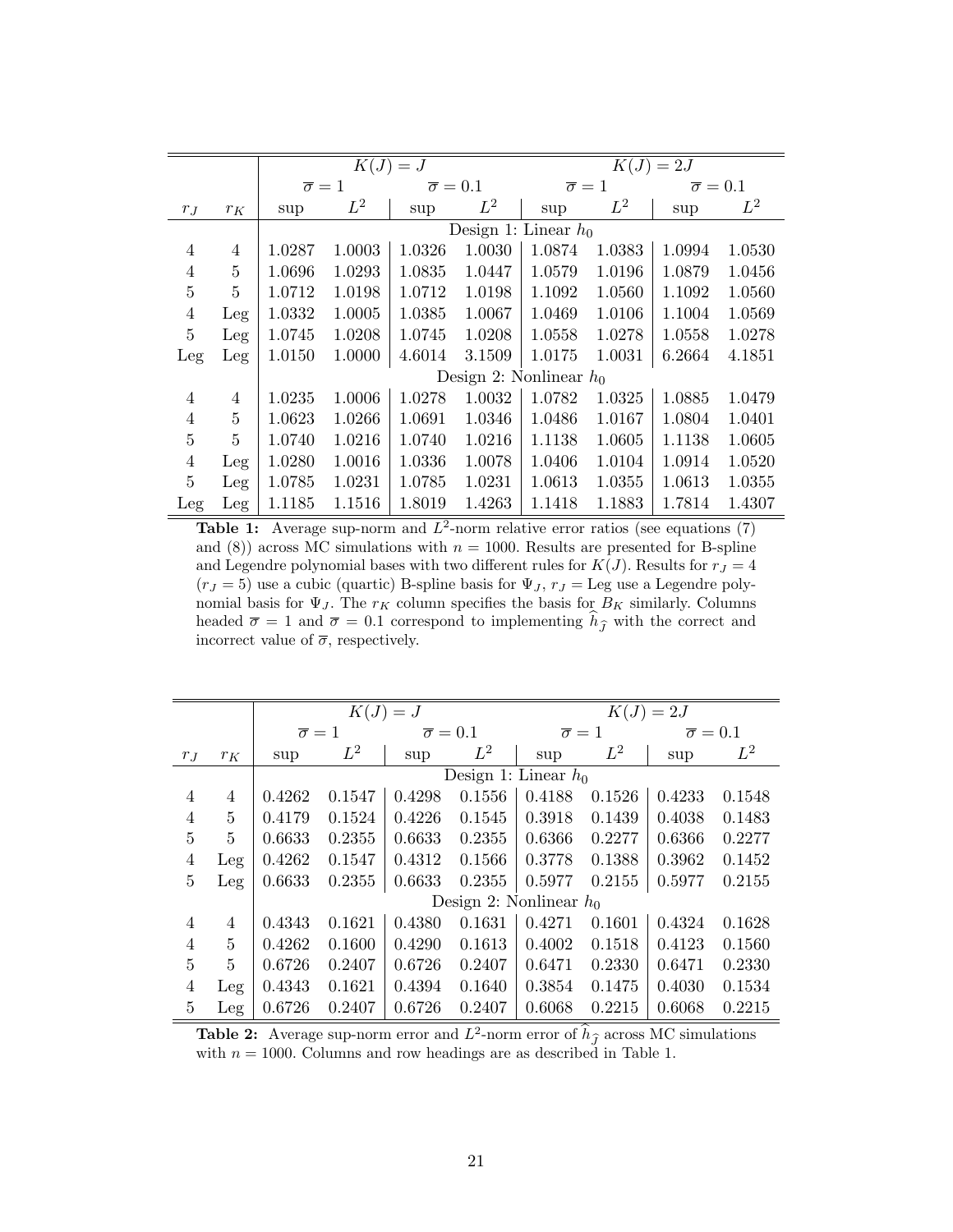|                |       | $K(J) = J$            |        |                           |        | $K(J) = 2J$               |        |                         |        |  |
|----------------|-------|-----------------------|--------|---------------------------|--------|---------------------------|--------|-------------------------|--------|--|
|                |       | $\overline{\sigma}=1$ |        | $\overline{\sigma} = 0.1$ |        | $\overline{\sigma}=1$     |        | $\overline{\sigma}=0.1$ |        |  |
| $r_J$          | $r_K$ | sup                   | $L^2$  | sup                       | $L^2$  | sup                       | $L^2$  | sup                     | $L^2$  |  |
|                |       |                       |        | Design 1: Linear $h_0$    |        |                           |        |                         |        |  |
| 4              | 4     | 1.0239                | 1.0004 | 1.0239                    | 1.0004 | 1.0638                    | 1.0345 | 1.0653                  | 1.0358 |  |
| 4              | 5     | 1.0533                | 1.0274 | 1.0533                    | 1.0274 | 1.0415                    | 1.0091 | 1.0444                  | 1.0120 |  |
| $\overline{5}$ | 5     | 1.0616                | 1.0048 | 1.0616                    | 1.0048 | 1.0987                    | 1.0418 | 1.0987                  | 1.0418 |  |
| $\overline{4}$ | Leg   | 1.0244                | 1.0004 | 1.0244                    | 1.0004 | 1.0339                    | 1.0094 | 1.0339                  | 1.0094 |  |
| 5              | Leg   | 1.0635                | 1.0043 | 1.0635                    | 1.0043 | 1.0467                    | 1.0143 | 1.0467                  | 1.0143 |  |
| Leg            | Leg   | 1.0136                | 1.0000 | 4.3937                    | 3.0114 | 1.0135                    | 1.0010 | 3.9764                  | 2.7687 |  |
|                |       |                       |        |                           |        | Design 2: Nonlinear $h_0$ |        |                         |        |  |
| $\overline{4}$ | 4     | 1.0168                | 1.0027 | 1.0168                    | 1.0027 | 1.0435                    | 1.0231 | 1.0448                  | 1.0244 |  |
| $\overline{4}$ | 5     | 1.0377                | 1.0200 | 1.0377                    | 1.0200 | 1.0233                    | 1.0092 | 1.0258                  | 1.0123 |  |
| $\overline{5}$ | 5     | 1.0715                | 1.0175 | 1.0715                    | 1.0175 | 1.0967                    | 1.0508 | 1.0967                  | 1.0508 |  |
| $\overline{4}$ | Leg   | 1.0181                | 1.0028 | 1.0181                    | 1.0028 | 1.0192                    | 1.0091 | 1.0192                  | 1.0091 |  |
| $\overline{5}$ | Leg   | 1.0743                | 1.0176 | 1.0743                    | 1.0176 | 1.0588                    | 1.0386 | 1.0588                  | 1.0386 |  |
| Leg            | Leg   | 1.3855                | 1.6588 | 1.5866                    | 1.4010 | 1.4246                    | 1.7316 | 1.4740                  | 1.3321 |  |

**Table 3:** Average sup-norm and  $L^2$ -norm relative error ratios (see equations (7) and (8)) across MC simulations with  $n = 5000$ . Columns and row headings are as described in Table 1.

|                |                |                         |        | $K(J) = J$              |        | $K(J) = 2J$               |        |                           |        |  |
|----------------|----------------|-------------------------|--------|-------------------------|--------|---------------------------|--------|---------------------------|--------|--|
|                |                | $\overline{\sigma} = 1$ |        | $\overline{\sigma}=0.1$ |        | $\overline{\sigma}=1$     |        | $\overline{\sigma} = 0.1$ |        |  |
| $r_J$          | $r_K$          | sup                     | $L^2$  | sup                     | $L^2$  | sup                       | $L^2$  | sup                       | $L^2$  |  |
|                |                | Design 1: Linear $h_0$  |        |                         |        |                           |        |                           |        |  |
| 4              | 4              | 0.1854                  | 0.0669 | 0.1854                  | 0.0669 | 0.1851                    | 0.0668 | 0.1857                    | 0.0669 |  |
| $\overline{4}$ | $\overline{5}$ | 0.1851                  | 0.0667 | 0.1851                  | 0.0667 | 0.1735                    | 0.0626 | 0.1742                    | 0.0628 |  |
| 5              | $\overline{5}$ | 0.3012                  | 0.1051 | 0.3012                  | 0.1051 | 0.2893                    | 0.1018 | 0.2893                    | 0.1018 |  |
| $\overline{4}$ | Leg            | 0.1854                  | 0.0669 | 0.1854                  | 0.0669 | 0.1703                    | 0.0616 | 0.1703                    | 0.0616 |  |
| 5              | Leg            | 0.3012                  | 0.1051 | 0.3012                  | 0.1051 | 0.2684                    | 0.0965 | 0.2684                    | 0.0965 |  |
|                |                |                         |        |                         |        | Design 2: Nonlinear $h_0$ |        |                           |        |  |
| 4              | $\overline{4}$ | 0.2037                  | 0.0822 | 0.2037                  | 0.0822 | 0.2031                    | 0.0820 | 0.2037                    | 0.0822 |  |
| $\overline{4}$ | $\overline{5}$ | 0.2031                  | 0.0820 | 0.2031                  | 0.0820 | 0.1921                    | 0.0786 | 0.1928                    | 0.0789 |  |
| $\overline{5}$ | 5              | 0.3150                  | 0.1157 | 0.3150                  | 0.1157 | 0.3044                    | 0.1128 | 0.3044                    | 0.1128 |  |
| $\overline{4}$ | Leg            | 0.2037                  | 0.0822 | 0.2037                  | 0.0822 | 0.1889                    | 0.0779 | 0.1889                    | 0.0779 |  |
| $\overline{5}$ | Leg            | 0.3150                  | 0.1157 | 0.3150                  | 0.1157 | 0.2844                    | 0.1082 | 0.2844                    | 0.1082 |  |

**Table 4:** Average sup-norm error and  $L^2$ -norm error of  $\hat{h}_{\hat{J}}$  across MC simulations with  $n = 5000$ . Columns and row headings are as described in Table 1.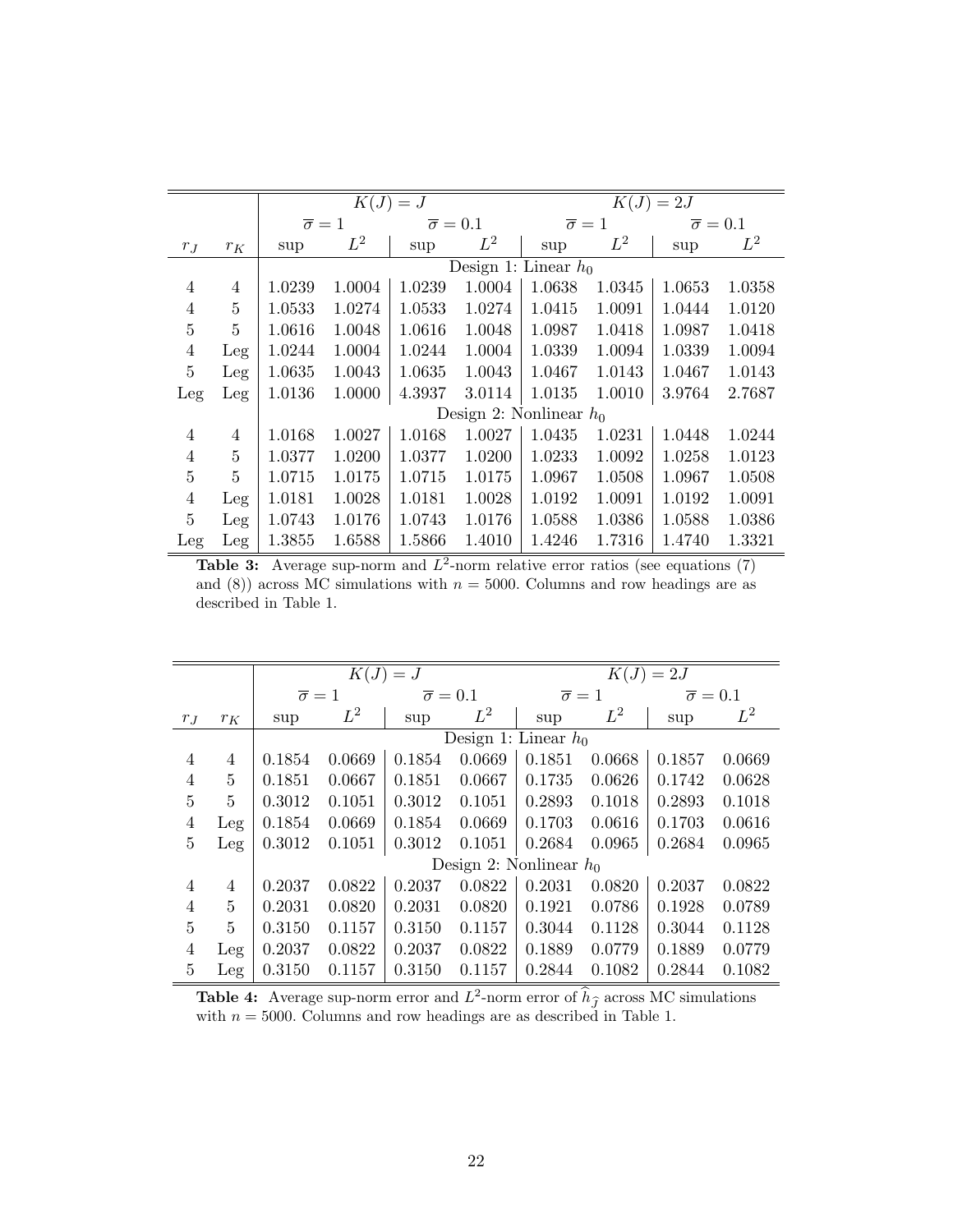are obtained for  $L^2$  loss.

(4) With a Legendre basis, the estimator appears to perform considerably worse with the (incorrect)  $\overline{\sigma} = 0.1$ , especially in the linear design. This merits an explanation. In the linear case, the true model is obtained with  $J = 2$ . As such, the  $L^2$  and sup-norm error of the infeasible estimators are very small. When  $\bar{\sigma} = 0.1$  the Lepski procedure is less conservative and the data-driven estimator  $h_{\hat{\tau}}$  is slightly more noisy. This noise is amplified in the relative error ratios because the loss for the infeasible estimators in this design is very small.

(5) The relative error of the estimators with  $K > J$  is similar to than that obtained with  $K = J$ . The absolute error (see Table 2) of the estimators with  $K > J$  was slightly better than that with  $K = J$ . This emphasizes that the critical smoothing parameter is J; the choice of K is of higher-order importance.

Tables 3 and 4 display the results for the MC simulations repeated with  $n = 5000$ . Similar conclusions are obtained, except the absolute errors are smaller with this larger sample size.

# 4 Application: inference in nonparametric demand estimation with endogeneity

We now turn to inference on policy-relevant welfare functionals in nonparametric demand estimation. Following a large literature on nonparametric demand estimation (see, e.g., Hausman and Newey (1995); Vanhems (2010); Blundell et al. (2012); Blundell, Horowitz, and Parey (2013) and references therein), we assume that the demand of consumer  $i$  for some good is given by:

$$
Q_i = h_0(P_i, Y_i) + u_i \tag{9}
$$

where  $Q_i$  is the quantity of some good demanded,  $P_i$  is the price paid, and  $Y_i$  is the income of consumer *i*, and  $u_i$  is an error term.<sup>12</sup> Hausman and Newey (1995) provided limit theory for consumer surplus and deadweight loss functionals of the nonparametric demand function  $h_0$  assuming prices and incomes are exogenous. In certain settings it is reasonable to allow prices, and possibly incomes, to be endogenous. One example is estimation the of gasoline demand from household-level data (Schmalensee and Stoker, 1999; Yatchew and No, 2001; Blundell et al., 2012, 2013). Even with household-level data there is evidence of endogeneity in prices (Yatchew and No, 2001; Blundell et al., 2013). Gasoline prices in a small local area and distance to the Gulf Coast have been suggested as instruments for gasoline price (see Yatchew and No (2001) and Blundell et al. (2013), respectively). In this case, model (9) falls into the class of models discussed in Section 2.5. Another example is the estimation of static models of labor supply, in which  $Q_i$  represents hours worked,  $P_i$ is the wage, and  $Y_i$  is other income. In this setting it is reasonable to allow for endogeneity of both

<sup>&</sup>lt;sup>12</sup>We have followed Blundell et al. (2012) in modeling Q as the dependent variable, but the following analysis can easily be extended to take some transformation of Q as the dependent variable, as in Hausman and Newey (1995).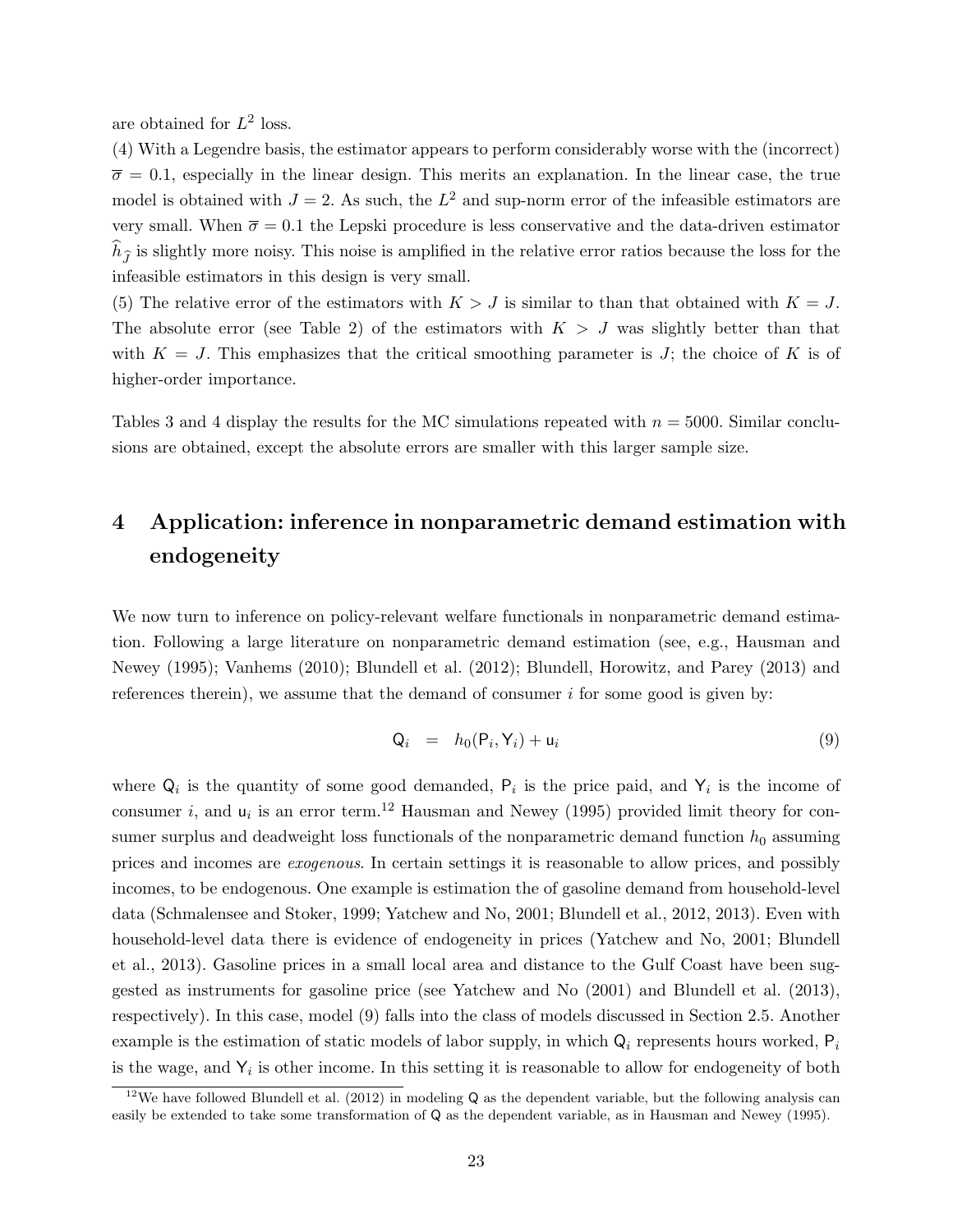$P_i$  and  $Y_i$  (see Blundell, Duncan, and Meghir (1998), Blundell, MaCurdy, and Meghir (2007), and references therein). Therefore, we extend the analysis of Hausman and Newey (1995) to allow for potential endogeneity in prices and incomes.

Previously, Vanhems (2010) established convergence rates for plug-in estimators of consumer surplus allowing for endogeneity of prices. More recently, Blundell et al. (2012) nonparametrically estimated exact deadweight loss from a first-stage kernel-based estimate of the demand function  $h_0$  (subject to the Slutsky inequality restriction) allowing for endogeneity of prices. Neither of these papers established asymptotic distribution of their estimators.

The first functional of interest is exact consumer surplus (CS), namely the equivalent variation of a price change from  $p^0$  to  $p^1$  at income level y (fixed over the price change), which we denote by  $S_y(p^0)$ . Let  $p: [0,1] \to \mathbb{R}$  denote a twice continuously differentiable path with  $p(0) = p^0$  and  $p(1) = p<sup>1</sup>$ . Hausman (1981) shows that  $S_y(p<sup>0</sup>)$  is the solution to

$$
\frac{\partial \mathsf{S}_{\mathsf{y}}(\mathsf{p}(t))}{\partial t} = -h_0(\mathsf{p}(t), \mathsf{y} - \mathsf{S}_{\mathsf{y}}(\mathsf{p}(t))) \frac{\mathrm{d}\mathsf{p}(t)}{\mathrm{d}t}
$$
\n
$$
\mathsf{S}_{\mathsf{y}}(\mathsf{p}(1)) = 0. \tag{10}
$$

The second functional of interest is the deadweight loss (DWL) of the price change from  $p^0$  to  $p^1$ at income level y:

$$
D_{y}(p^{0}) = S_{y}(p^{0}) - (p^{1} - p^{0})h_{0}(p^{1}, y).
$$
\n(11)

In what follows we use the notation

$$
f_{CS}(h) = \text{ solution to (10) with } h \text{ in place of } h_0
$$
  

$$
f_{DWL}(h) = f_{CS}(h) - (\mathbf{p}^1 - \mathbf{p}^0)h(\mathbf{p}^1, \mathbf{y}).
$$

In this notation we have  $S_y(p^0) = f_{CS}(h_0)$  and  $D_y(p^0) = f_{DWL}(h_0)$ . We estimate CS and DWL using the plug-in estimators  $f_{CS}(\widehat{h})$  and  $f_{DWL}(\widehat{h})$ .<sup>13</sup>

As is evident from Hausman and Newey (1995), sup-norm convergence rates of  $\hat{h}$  and its derivatives are required to control the nonlinearity bias when estimating CS and DWL using the plug-in estimators  $f_{CS}(\widehat{h})$  and  $f_{DWL}(\widehat{h})$ .<sup>14</sup>

Both CS and DWL will typically be irregular (i.e. slower than  $\sqrt{n}$ -estimable) functionals of  $h_0$  when prices and incomes are allowed to be endogenous. Inference on CS and DWL may be performed

<sup>&</sup>lt;sup>13</sup>Modulo other considerations, the functional form of our DWL estimator is different from that used recently by Blundell et al. (2012), namely  $\hat{e}(\mathbf{p}^1) - \hat{e}(\mathbf{p}^0) - (\mathbf{p}^1 - \mathbf{p}^0)\hat{h}(\mathbf{p}^1, \hat{e}(\mathbf{p}^1))$  where  $\hat{e}(\mathbf{p})$  is an estimated expenditure function which is obtained as the solution to a differential equ which is obtained as the solution to a differential equation which, up to a change of sign, is the same as (10).

<sup>&</sup>lt;sup>14</sup>The exception is when demand is independent of income, i.e.  $h_0(p, y) = h_0(p)$ , in which case  $S_y(p^0)$  and  $D_y(p^0)$ are linear functionals of  $h_0$ .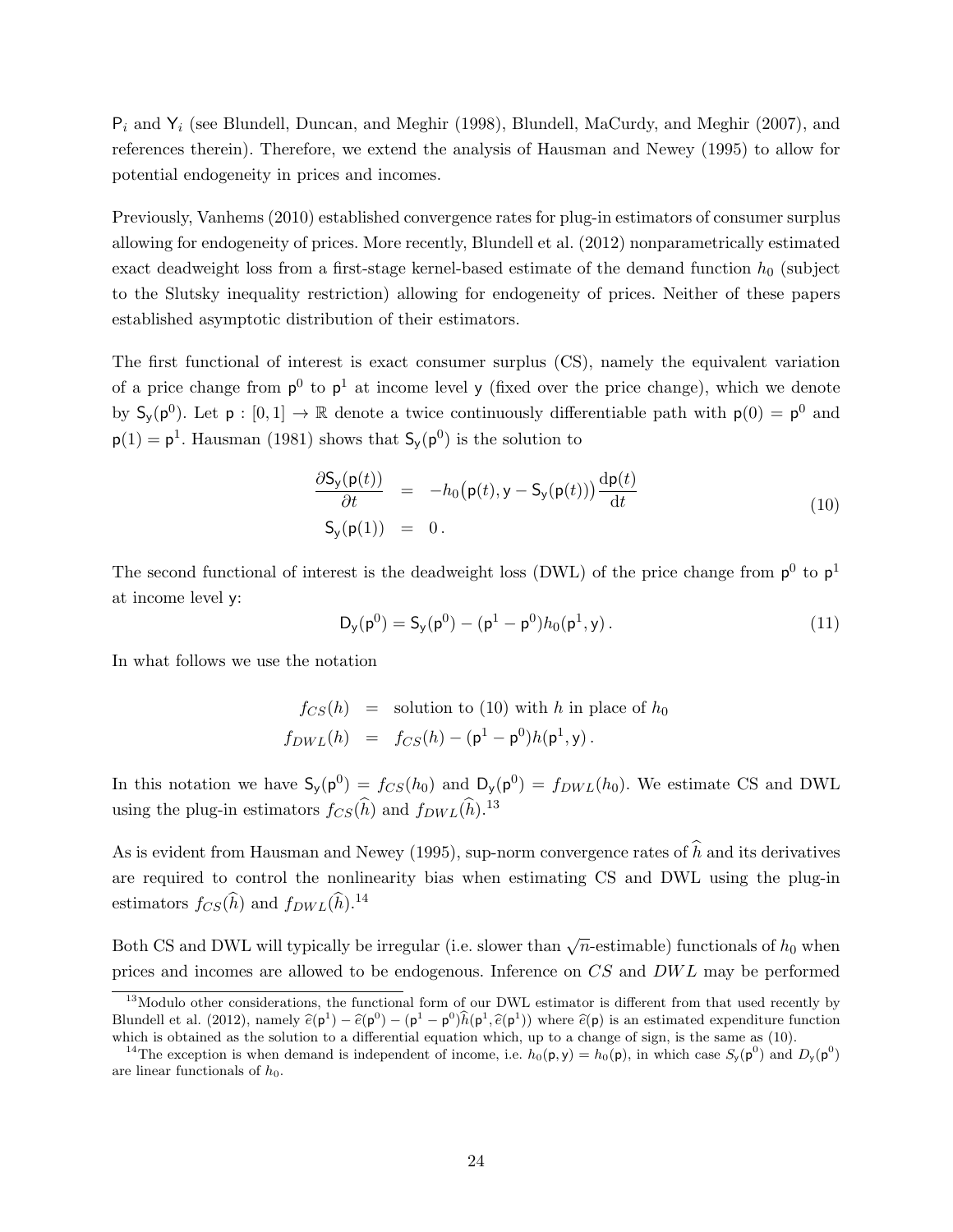using studentized sieve t-statistics. To estimate the sieve variance of  $f_{CS}(\widehat{h})$  and  $f_{DWL}(\widehat{h})$ , define

$$
\frac{\partial f_{CS}(\widehat{h})}{\partial h}[\psi^J] = \int_0^1 (\psi^J(\mathbf{p}(t), \mathbf{y} - \widehat{\mathbf{S}}_{\mathbf{y}}(t))e^{-\int_0^t \partial_2 \widehat{h}(\mathbf{p}(v), \mathbf{y} - \widehat{\mathbf{S}}_{\mathbf{y}}(v))\mathbf{p}'(v) dv} \mathbf{p}'(t)) dt
$$
  

$$
\frac{\partial f_{DWL}(\widehat{h})}{\partial h}[\psi^J] = \frac{\partial f_{CS}(\widehat{h})}{\partial h}[\psi^J] + (\mathbf{p}^1 - \mathbf{p}^0)\psi^J(\mathbf{p}^1, \mathbf{y})
$$

where  $p'(t) = \frac{dp(t)}{dt}$  and  $\partial_2 h$  denotes the partial derivative of h with respect to its second argument and  $\hat{\mathsf{S}}_y(t)$  denotes the solution to (10) with  $\hat{h}$  in place of  $h_0$ . The sieve variances of  $f_{CS}$  and  $f_{DWL}$ are

$$
\begin{split}\n\widehat{V}_{CS,n} &= \frac{\partial f_{CS}(\widehat{h})}{\partial h} [\psi^J]' [\widehat{S}' \widehat{G}_b^{-1} \widehat{S}]^{-1} \widehat{S}' \widehat{G}_b^{-1} \widehat{\Omega} \widehat{G}_b^{-1} \widehat{S} [\widehat{S}' \widehat{G}_b^{-1} \widehat{S}]^{-1} \frac{\partial f_{CS}(\widehat{h})}{\partial h} [\psi^J] \\
\widehat{V}_{DWL,n} &= \frac{\partial f_{DWL}(\widehat{h})}{\partial h} [\psi^J]' [\widehat{S}' \widehat{G}_b^{-1} \widehat{S}]^{-1} \widehat{S}' \widehat{G}_b^{-1} \widehat{\Omega} \widehat{G}_b^{-1} \widehat{S} [\widehat{S}' \widehat{G}_b^{-1} \widehat{S}]^{-1} \frac{\partial f_{DWL}(\widehat{h})}{\partial h} [\psi^J]\n\end{split}
$$

where  $\hat{S} = B'\Psi/n$ ,  $\hat{G}_b = B'B/n$ , and  $\hat{\Omega} = n^{-1} \sum_{i=1}^n \hat{u}_i^2 b^K(W_i) b^K(W_i)'$  with  $\hat{u}_i = (Q_i - \hat{h}(X_i))$  and  $X_i = (P_i, Y_i)'$ . We take  $W_i$  to be a 2 × 1 vector of instruments when  $P_i$  and  $Y_i$  are endogenous, and we take  $W_i = (W_{1i}, Y_i)'$  when  $Y_i$  is exogenous where  $W_{1i}$  an instrument for  $P_i$ .

We now present regularity conditions under which sieve t-statistics for  $f_{CS}(\widehat{h})$  and  $f_{DWL}(\widehat{h})$  are asymptotically  $N(0, 1)$ . In the case in which both  $P_i$  and  $Y_i$  are endogenous, let  $T: L^2(\mathsf{X}) \to L^2(\mathsf{W})$ be compact with singular value decomposition  $\{\phi_{0j}, \phi_{1j}, \mu_j\}_{j=1}^{\infty}$  where

$$
T\phi_{0j} = \mu_j \phi_{1j}, \quad (T^*T)^{1/2}\phi_{0j} = \mu_j \phi_{0j}, \quad (TT^*)^{1/2}\phi_{1j} = \mu_j \phi_{1j}
$$

and  $\{\phi_{0j}\}_{j=1}^{\infty}$  and  $\{\phi_{0j}\}_{j=1}^{\infty}$  are orthonormal bases for  $L^2(\mathsf{X})$  and  $L^2(\mathsf{W})$ , respectively. In the case in which  $P_i$  is endogenous but  $Y_i$  is exogenous, we let  $T_y: L^2(P|Y=y) \to L^2(W_1|Y=y)$  be compact with singular value decomposition  $\{\phi_{0j,y}, \phi_{1j,y}, \mu_{j,y}\}_{j=1}^{\infty}$  for each y where

$$
T_{\mathsf{y}}\phi_{0j,\mathsf{y}} = \mu_{j,\mathsf{y}}\phi_{1j,\mathsf{y}}, \quad (T_{\mathsf{y}}^*T_{\mathsf{y}})^{1/2}\phi_{0j,\mathsf{y}} = \mu_{j,\mathsf{y}}\phi_{0j,\mathsf{y}}, \quad (T_{\mathsf{y}}T_{\mathsf{y}}^*)^{1/2}\phi_{1j,\mathsf{y}} = \mu_{j,\mathsf{y}}\phi_{1j,\mathsf{y}}
$$

and  $\{\phi_{0j,y}\}_{j=1}^{\infty}$  and  $\{\phi_{0j,y}\}_{j=1}^{\infty}$  are orthonormal bases for  $L^2(\mathsf{P}|\mathsf{Y}=\mathsf{y})$  and  $L^2(\mathsf{W}_1|\mathsf{Y}=\mathsf{y})$ , respectively. In this case, we define  $\phi_{0j}(\mathsf{p}, \mathsf{y}) = \phi_{0j, \mathsf{y}}(\mathsf{p}), \phi_{1j}(\mathsf{w}_1, y) = \phi_{1j, \mathsf{y}}(\mathsf{w}_1),$  and  $\mu_j^2 = E[\mu_{j, \mathsf{Y}_i}^2]$  (see Section 2.5 for further details). In both cases, for fixed  $p^0$ ,  $p^1$ , y we define

$$
a_j = a_j(\mathbf{p}^0, \mathbf{p}^1, \mathbf{y}) = \int_0^1 \left( \phi_{0j}(\mathbf{p}(t), \mathbf{y} - S_{\mathbf{y}}(t)) e^{-\int_0^t \partial_2 h_0(\mathbf{p}(v), \mathbf{y} - S_{\mathbf{y}}(v)) \mathbf{p}'(v) dv} \mathbf{p}'(t) \right) dt \tag{12}
$$

for each  $j \geq 1$ . We also follow Chen and Pouzo (2014) and assume that  $\Psi_J$  and  $B_K$  are Riesz bases in that they span  $\phi_{01}, \ldots, \phi_{0J}$  and  $\phi_{11}, \ldots, \phi_{1J}$ , respectively.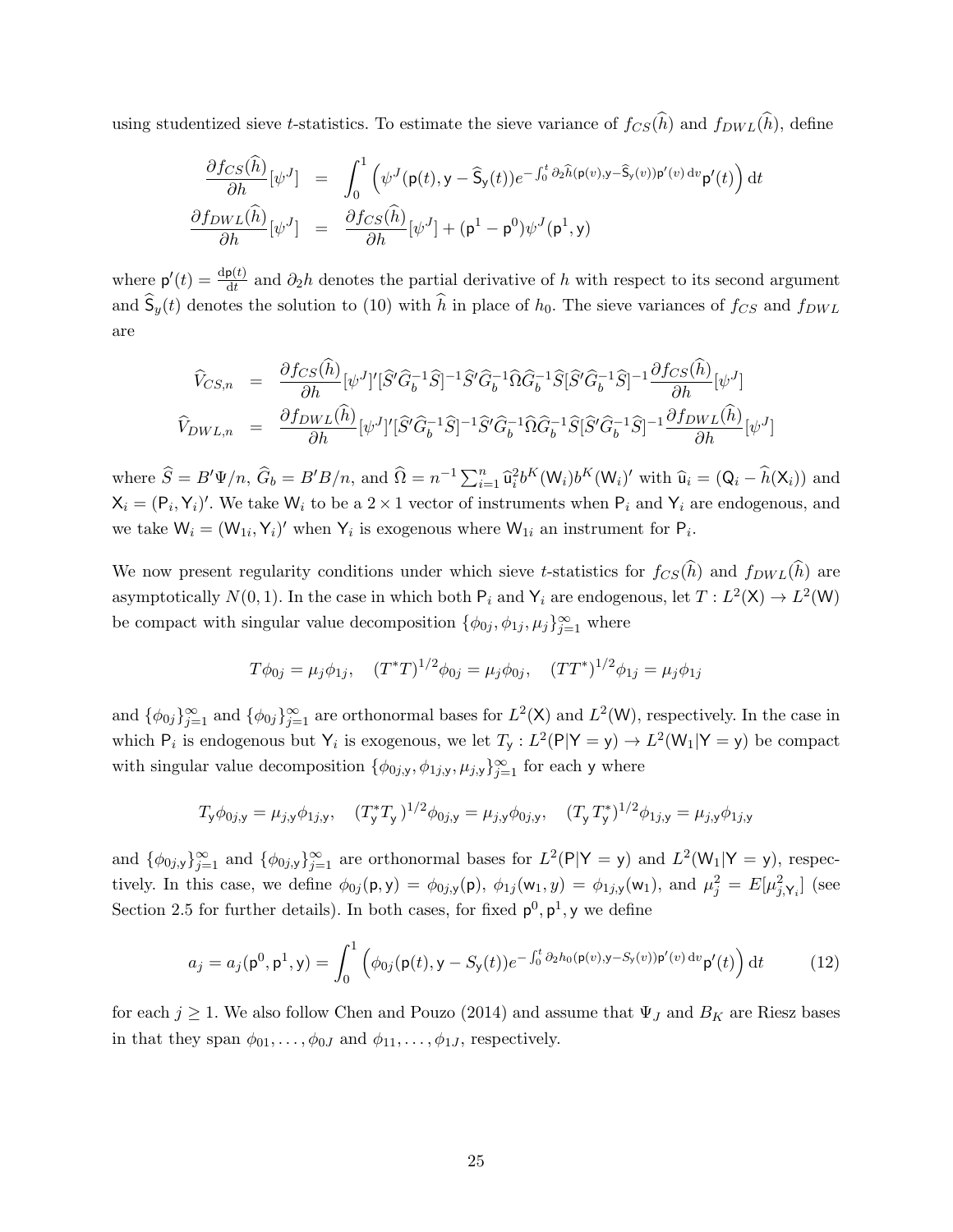**Assumption CS** (i)  $X_i$  and  $W_i$  both have compact rectangular support and densities bounded away from 0 and  $\infty$ ; (ii)  $h_0 \in B_{\infty}(p, L)$  with  $p > 2$  and  $0 < L < \infty$ ; (iii)  $E[\mathsf{u}_i^2 | \mathsf{W}_i = w]$  is uniformly bounded away from 0 and  $\infty$ ,  $E[|u_i|^{2+\delta}]$  is finite, and  $\sup_w E[u_i^2\{|u_i| > \ell(n)\}|W_i = w] = o(1)$  for any positive sequence with  $\ell(n) \nearrow \infty$ ; (iv)  $\Psi_J$  is spanned by a (tensor-product) B-spline basis of order  $\gamma > p$  or continuously differentiable wavelet basis of regularity  $\gamma > p$  and  $B_K$  is spanned by a (tensor-product) B-spline, wavelet or cosine basis; and  $(v)$ 

$$
\frac{\sqrt{n}}{\left(\sum_{j=1}^J (a_j/\mu_j)^2\right)^{1/2}} \times \left(J^{-p/2} + \left(J^{-p/2} + \mu_J^{-1} \sqrt{(J \log n)/n}\right)^2 (1+J^{1/2})\right) = o(1),
$$
  

$$
(J^{(2+\delta)/(2\delta)} \vee J^{3/2} \mu_J^{-1} \vee J^2 \mu_J^{-2} (\sum_{j=1}^J (a_j/\mu_j)^2)^{-1/2}) \sqrt{(\log n)/n} = o(1).
$$

Assumption  $CS(i)$ –(iv) is very similar to Assumptions 1, 2, 7, and 8 in Hausman and Newey (1995) with the exception that Hausman and Newey (1995) use a power series basis and work with log prices, log incomes, and log demand.

Our first result is asymptotic normality of sieve t-statistics for CS functionals.

Theorem 4.1 Let Assumption CS hold. Then:

$$
\sqrt{n} \frac{f_{CS}(\widehat{h}) - f_{CS}(h_0)}{\widehat{V}_{CS,n}^{1/2}} \Rightarrow N(0,1).
$$

We now present a corresponding result for DWL functionals. To introduce the result, define  $\bar{a}_j =$  $a_j + (\mathsf{p}^1 - \mathsf{p}^0)\phi_{0j}(\mathsf{p}^1, \mathsf{y}).$ 

**Theorem 4.2** Let Assumption CS hold with  $\bar{a}_j$  in place of  $a_j$ . Then:

$$
\sqrt{n} \frac{f_{DWL}(\hat{h}) - f_{DWL}(h_0)}{\hat{V}_{DWL,n}^{1/2}} \Rightarrow N(0,1).
$$

Hausman and Newey (1995) suggest that  $a_j = o(\bar{a}_j)$  as  $j \to \infty$  because  $a_j$  is a smooth integral functional whereas  $\bar{a}_j$  depends on the functions evaluated at a particular point. Therefore we should expect that the convergence rate of  $f_{DWL}(\widehat{h})$  to be slower than that of  $f_{CS}(\widehat{h})$ . For this reason we do not derive the joint asymptotic distribution of  $f_{CS}(\widehat{h})$  and  $f_{DWL}(\widehat{h})$ .

We now provide more concrete conditions under which the sieve t-statistics for exact consumer surplus are asymptotically normal, allowing for endogeneity. Analogous results hold for deadweight loss if we replace  $a_j$  by  $\bar{a}_j$  in what follows.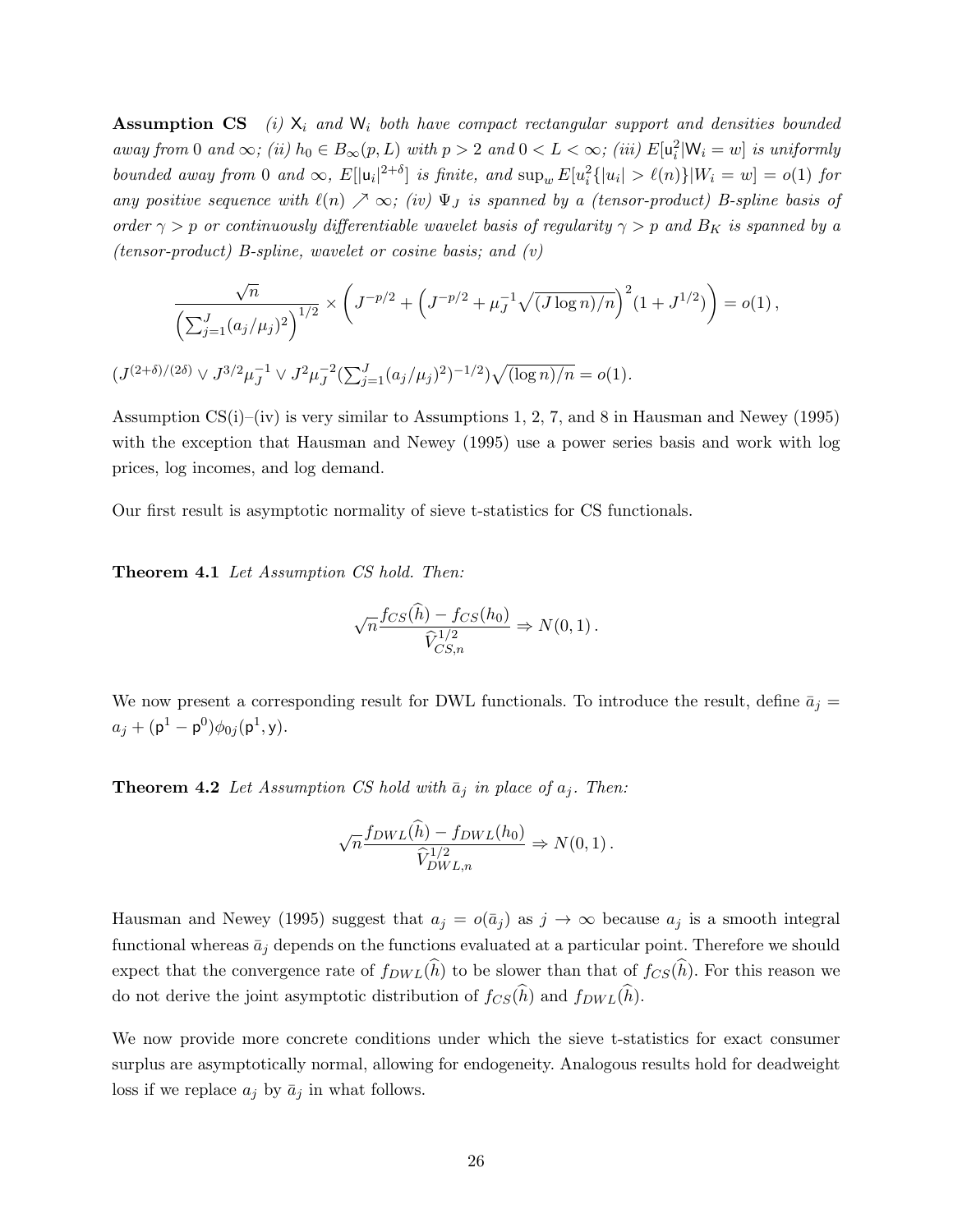**Corollary 4.1** Let Assumption  $CS(i)$ –(iv) hold and let  $a_j \n\asymp j^{a/2}$ . Then:

(1) Mildly ill-posed case: let  $\mu_j \leq j^{-\varsigma/2}$  with  $a + \varsigma \geq -1$  and  $\delta \geq 2/(2 + \varsigma - (a \wedge 0))$  and let  $nJ^{-(p+a+\varsigma+1)} = o(1)$  and  $J^{3+\varsigma-(a\wedge 0)}(\log n)/n = o(1)$ . Then: the population counterpart  $V_{CS,n}$  of  $\widehat{V}_{CS,n}$  behaves like

$$
V_{CS,n} \simeq \sum_{j=1}^{J} (a_j/\mu_j)^2 \simeq \sum_{j=1}^{J} j^{a+\varsigma} \simeq J^{(a+\varsigma)+1},
$$

Assumption  $CS(v)$  holds, and the sieve t-statistic for  $f_{CS}(h_0)$  is asymptotically  $N(0, 1)$ .

(2) Severely ill-posed case: let  $\mu_j \asymp \exp(-\frac{1}{2})$  $\frac{1}{2}j^{\varsigma/2}$  and  $a > 0$  and take  $J = (\log(n/(\log n)^{\varrho}))^{2/\varsigma}$  where  $\varrho > 0$  is chosen such that  $\varrho \leq (6+\varsigma) \vee (8-2a+\varsigma) \vee (6+2\varsigma-2a)$ . Then: the population counterpart  $V_{CS,n}$  of  $\hat{V}_{CS,n}$  behaves like

$$
V_{CS,n} \gtrsim \frac{n}{(\log n)^{\varrho}} \times (\log(n/(\log n)^{\varrho}))^{2a/\varsigma},
$$

Assumption  $CS(v)$  holds, and the sieve t-statistic for  $f_{CS}(h_0)$  is asymptotically  $N(0, 1)$ .

Note that we may choose J satisfying the stated conditions for the mildly ill-posed case provided  $p > 2 - a - (a \wedge 0)$ , which is trivially true if  $p > 2$  whenever  $a \ge 0$ . We may also choose such a  $\varrho$ for the severely ill-posed case whenever  $4p > [(6 + \varsigma) \vee (8 - 2a + \varsigma) \vee (6 + 2\varsigma - 2a)] - 2a + 2$ .

We finish this section by stating conditions for asymptotic normality of  $f_{CS}(\widehat{h})$  in the exogenous case in which  $\tau_J = 1$  and the sieve NPIV estimator reduces to the usual series LS estimator. Let the basis functions span an orthonormal basis  $\phi_1, \ldots, \phi_J$  for each J and let  $a_j$  be as defined in (12) with  $\phi_j$  in place of  $\phi_{0j}$ . Assumption CS(v) then applies with  $\mu_j = 1$  for each j. The following result describes the regularity conditions for asymptotic normality of  $f_{CS}(\hat{h})$ . Analogous results for  $f_{DWL}(\hat{h})$  hold if we replace  $a_j$  by  $\bar{a}_j = a_j + (\mathsf{p}^1 - \mathsf{p}^0)\phi_j(\mathsf{p}^1, \mathsf{y})$  in what follows.

**Corollary 4.2** Let Assumption CS(i)–(iv) hold, let  $a_j \approx j^{a/2}$  with  $a \geq -1$ , and let  $nJ^{-(p+a+1)} =$  $o(1)$  and  $J^{3-(a\wedge 0)}(\log n)/n = o(1)$  and  $\delta \geq 2/(2-(a\wedge 0))$ . Then: the population counterpart  $V_{CS,n}$ of  $\hat{V}_{CS,n}$  behaves like  $V_{CS,n} \approx J^{a+1}$ , Assumption  $CS(v)$  holds, and the sieve t-statistic for  $f_{CS}(h_0)$ is asymptotically  $N(0, 1)$ .

Hausman and Newey (1995) establish asymptotic normality of t-statistics for exact CS and DWL plug-in estimators based on a kernel estimator of demand. They also establish asymptotic normality of t-statistics for averaged exact CS and DWL plug-in estimators (i.e. exact CS/DWL averaged over a range of incomes) based on a series LS estimator of demand with power series basis, assuming  $h_0$  to is infinitely times differentiable and  $J^{22}/n = o(1)$ . Newey (1997) establishes asymptotic normality of t-statistics for approximate CS functionals based on series LS estimators of demand under weaker conditions (i.e.  $nJ^{-p} = o(1)$  and either  $J^6/n = o(1)$  for power series or  $J^4/n = o(1)$  for splines), but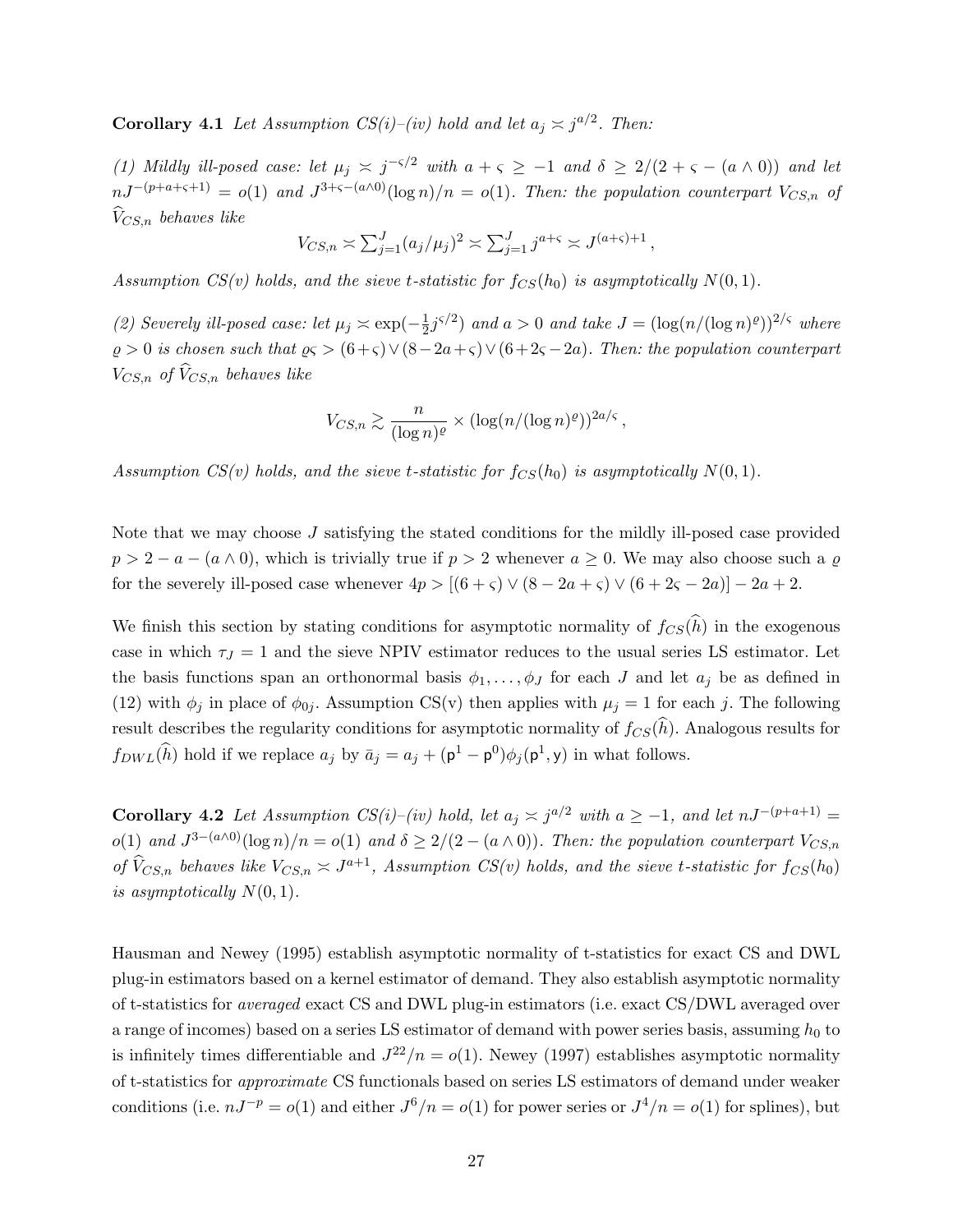also without endogeneity.<sup>15</sup> Corollary 4.2 complements their analysis by providing conditions for asymptotic normality of exact CS and DWL functionals based on series LS estimators of demand.

### Appendix A Pointwise asymptotic normality of sieve *t*-statistics

In this section we establish asymptotic normality of sieve t-statistics for  $f(h_0)$  where  $f: L^{\infty}(X) \to \mathbb{R}$ is any nonlinear functional of NPIV. Under some high-level conditions, Chen and Pouzo (2014) established the pointwise asymptotic normality of the sieve  $t$  statistics for (possibly) nonlinear functionals of  $h_0$  satisfying general semi/nonparametric conditional moment restrictions including NPIV and nonparametric quantile IV as special cases. As the sieve NPIV estimator  $\hat{h}$  has a closedform expression (unlike, say, nonparametric quantile IV) we derive the limit theory directly rather than appealing to the general theory in Chen and Pouzo (2014). Our regularity conditions are tailored to the case in which  $f(h_0)$  is *irregular* (i.e. slower than root-n estimable).

Denote the derivative of f at  $h_0$  in the direction  $v \in \mathcal{V} := (L^2(X) - \{h_0\})$  by

$$
\frac{\partial f(h_0)}{\partial h}[g] = \lim_{\delta \to 0^+} \frac{f(h_0 + \delta g)}{\delta}.
$$

If f is a linear functional then  $\frac{\partial f(h_0)}{\partial h}[g] = f(g)$ . The sieve 2SLS Riesz representer of  $\frac{\partial f(h_0)}{\partial h}$  is

$$
v_n^*(x) = \psi^J(x)'[S'G_b^{-1}S]^{-1} \frac{\partial f(h_0)}{\partial h}[\psi^J]
$$

where  $\frac{\partial f(h_0)}{\partial h}[\psi^J]$  denotes the vector formed by applying  $\frac{\partial f(h_0)}{\partial h}[\cdot]$  to each element of  $\psi^J$ . Define the weak norm  $\|\cdot\|$  on  $\Psi_J$  as  $\|h\| = \|\Pi_K Th\|_{L^2(W)}$ . Then

$$
||v_n^*||^2 = \frac{\partial f(h_0)}{\partial h} [\psi^J]' [S'G_b^{-1}S]^{-1} \frac{\partial f(h_0)}{\partial h} [\psi^J].
$$

We say that the functional f is an irregular (i.e. slower than  $\sqrt{n}$ -estimable) functional of  $h_0$  if  $||v_n^*|| \nearrow \infty$  and a regular (i.e.  $\sqrt{n}$ -estimable) functional of  $h_0$  if  $||v_n^*|| \nearrow ||v^*|| < \infty$ .

The sieve 2SLS variance  $||v_n^*||_{sd}^2$  is defined as

$$
||v_n^*||_{sd}^2 = \frac{\partial f(h_0)}{\partial h} [\psi^J]' [S'G_b^{-1}S]^{-1} S'G_b^{-1} \Omega G_b^{-1} S [S'G_b^{-1}S]^{-1} \frac{\partial f(h_0)}{\partial h} [\psi^J]
$$

 $15$ Using the results in Chen and Christensen (2014), one can show that sieve t-statistics for *approximate* CS based on spline or wavelet LS estimates of log demand without endogeneity are asymptotically normal under assumptions comparable to Assumption CS(i)–(iii) provided  $nJ^{-(p+a+1)} = o(1)$ ,  $J^{1-(a\wedge 0)}(\log n)^2/n = o(1)$ , and  $J^{(2+\delta)/\delta}(\log n)/n = o(1).$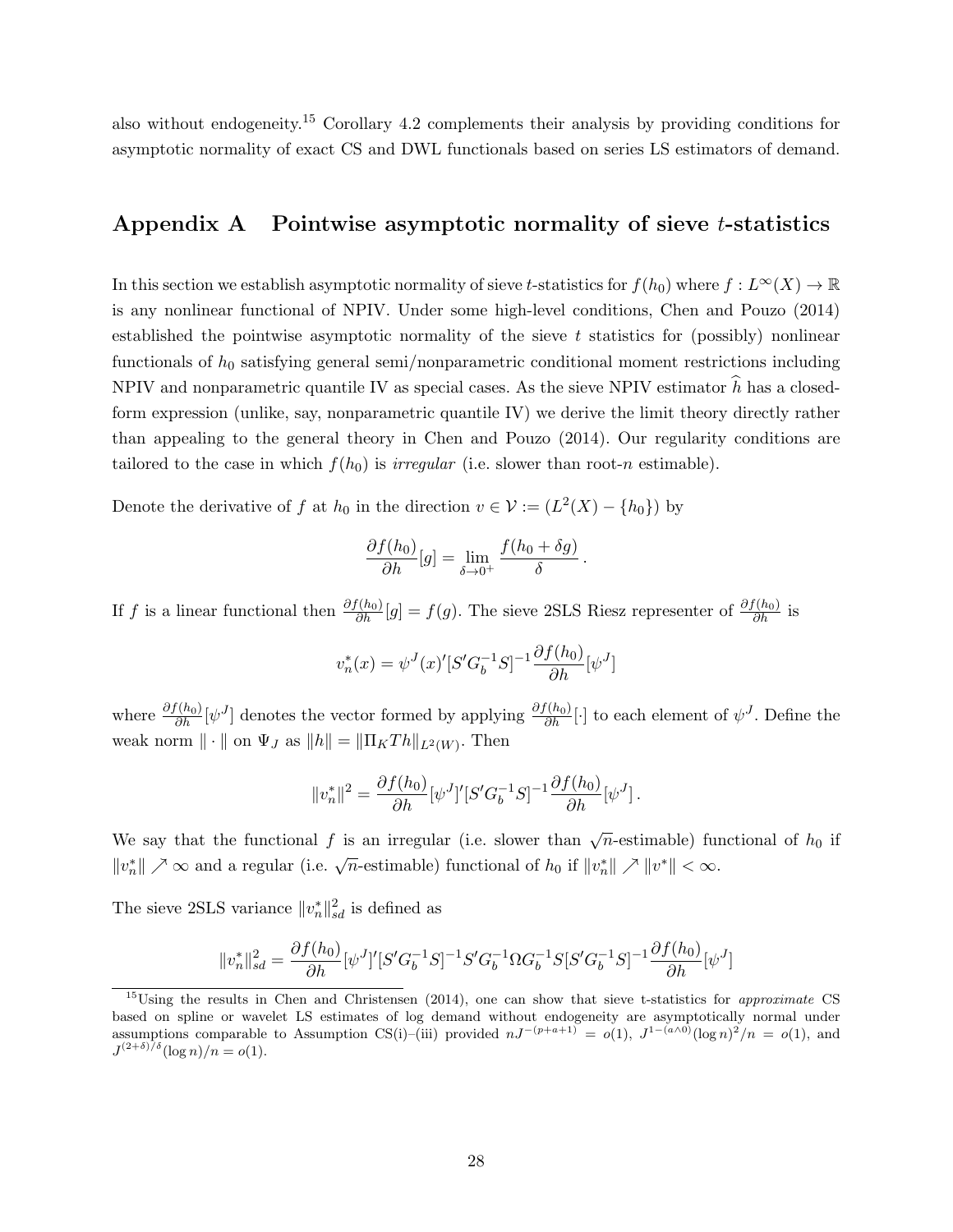where  $\Omega = \Omega_K = E[u_i^2 b^K(W_i) b^K(W_i)']$ . Our estimator of  $||v_n^*||_{sd}^2$  is

$$
\widehat{\|v_n^*\|}_{sd}^2 = \frac{\partial f(\hat{h})}{\partial h} [\psi^J]' [\widehat{S}' \widehat{G}_b^{-1} \widehat{S}]^{-1} \widehat{S}' \widehat{G}_b^{-1} \widehat{\Omega} \widehat{G}_b^{-1} \widehat{S} [\widehat{S}' \widehat{G}_b^{-1} \widehat{S}]^{-1} \frac{\partial f(\hat{h})}{\partial h} [\psi^J]
$$

where  $\widehat{\Omega} = n^{-1} \sum_{i=1}^n \widehat{u}_i^2 b^K(W_i) b^K(W_i)'$  with  $\widehat{u}_i = (Y_i - \widehat{h}(X_i))$ , which is analogous to the usual linear 2SLS variance estimator. The scaled sieve Riesz representer

$$
u_n^* = v_n^* / \|v_n^*\|_{sd}
$$

has the property that  $||u_n^*|| \approx 1$  irrespective of whether  $f(h_0)$  is regular or irregular. Finally, denote

$$
\widehat{v}_n^*(x) = \psi^J(x)'[S'G_b^{-1}S]^{-1}\frac{\partial f(\widehat{h})}{\partial h}[\psi^J]
$$

where clearly  $v_n^* = \hat{v}_n^*$  whenever  $f(\cdot)$  is linear.

**Assumption 2 (continued)** (iii)  $E[u_i^2|W_i = w] \geq \underline{\sigma}^2 > 0$  uniformly for  $w \in W$ ; and (iv)  $\sup_w E[u_i^2{\{|u_i| > \ell(n)\}|W_i = w] = o(1)$  for any positive sequence with  $\ell(n) \nearrow \infty$ .

**Assumption 5** Either  $(a)$  or  $(b)$  of the following hold:

- (a) f is a linear functional and  $||v_n^*||^{-1}(f(\tilde{h}) f(h_0)) = o_p(n^{-1/2})$ ; or
- (b) (i)  $g \mapsto \frac{\partial f(h_0)}{\partial h}[g]$  is a linear functional; (ii)

$$
\sqrt{n}\frac{(f(\widehat{h})-f(h_0)}{\|v_n^*\|}=\sqrt{n}\frac{\frac{\partial f(h_0)}{\partial h}[\widehat{h}-\widetilde{h}]}{\|v_n^*\|}+o_p(1);
$$

and (iii)  $\frac{\|\hat{v}_n^* - v_n^*\|}{\|v_n^*\|} = o_p(1)$ .

Assumption 2(iv) is a mild condition which is trivially satisfied if  $E[|u_i|^{2+\epsilon}|W_i=w]$  is uniformly bounded for some  $\epsilon > 0$ . Assumption 5(a) and (b)(i)(ii) is similar to Assumption 3.5 of Chen and Pouzo (2014). Assumption 5(b)(iii) controls any additional error arising in the estimation of  $\widehat{\|v_n^*\|}_{sd}$ due to nonlinearity of  $f(\cdot)$  and is not required when  $f(\cdot)$  is a linear functional. Previously, Chen and Pouzo (2014) verified their Assumption 3.5 using a plug-in sieve minimum distance estimator of a weighted quadratic functional example. However, without a sup-norm convergence rate, it could be difficult to verify the high-level conditions for nonlinear functionals that are more complicated than a quadratic functional of NPIV.

**Remark A.1** Let  $\mathcal{H}_n \subseteq \mathcal{H}$  be a neighborhood of  $h_0$  such that  $\widehat{h}, \widetilde{h} \in \mathcal{H}_n$  wpa1. Sufficient conditions for Assumptions  $5(a)$  and  $(b)(i)(ii)$  are: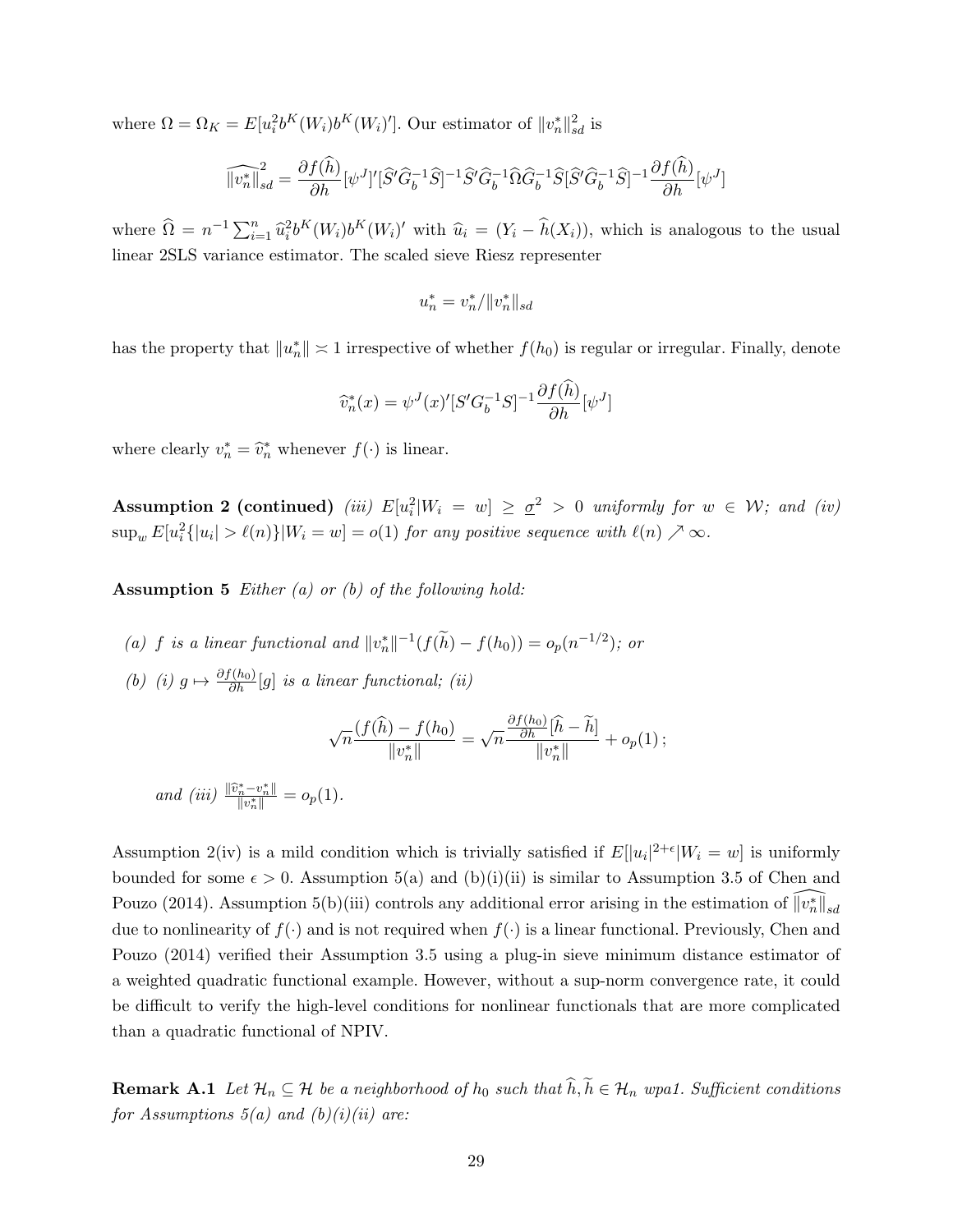- (a') (i) f is a linear functional and there exists  $\alpha$  with  $|\alpha| \geq 0$  s.t.  $|f(h-h_0)| \lesssim ||\partial^{\alpha}h \partial^{\alpha}h_0||_{\infty}$ for all  $h \in \mathcal{H}_n$ ; and (ii)  $||v_n^*||^{-1}||\partial^\alpha \tilde{h} - \partial^\alpha h_0||_\infty = o_p(n^{-1/2})$ ; or
- (b') (i)  $g \mapsto \frac{\partial f(h_0)}{\partial h}[g]$  is a linear functional and there exists  $\alpha$  with  $|\alpha| \geq 0$  s.t.  $|\frac{\partial f(h_0)}{\partial h}[h-h_0]| \lesssim$  $\|\partial^{\alpha}h - \partial^{\alpha}h_0\|_{\infty}$  for all  $h \in \mathcal{H}_n$ ; (ii) there exists  $\alpha_1$ ,  $\alpha_2$  with  $|\alpha_1|, |\alpha_2| \geq 0$  s.t.

$$
\left| f(\widehat{h}) - f(h_0) - \frac{\partial f(h_0)}{\partial h} [\widehat{h} - h_0] \right| \lesssim \| \partial^{\alpha_1} \widehat{h} - \partial^{\alpha_1} h_0 \|_{\infty} \| \partial^{\alpha_2} \widehat{h} - \partial^{\alpha_2} h_0 \|_{\infty};
$$
  
and (iii)  $||v_n^*||^{-1} (||\partial^{\alpha_1} \widehat{h} - \partial^{\alpha_1} h_0 \|_{\infty} ||\partial^{\alpha_2} \widehat{h} - \partial^{\alpha_2} h_0 \|_{\infty} + ||\partial^{\alpha} \widetilde{h} - \partial^{\alpha} h_0 \|_{\infty}) = o_p(n^{-1/2}).$ 

Condition (a')(i) is trivially satisfied for any evaluation functional of the form  $f(h) = \partial^{\alpha}h(\bar{x})$  for fixed  $\bar{x} \in \mathcal{X}$  with  $\mathcal{H}_n = \mathcal{H}$ . Condition (b')(i)(ii) are satisfied by typical nonlinear welfare functionals such as exact consumer surplus and deadweight loss functionals (see Hausman and Newey (1995)). Conditions  $(a)(i)$  and  $(b')(iii)$  can be verified given the sup-norm rate results in Section 2.

**Theorem A.1** (1) Let Assumptions  $1(iii)$ ,  $2(i)(iii)(iv)$ ,  $4(i)$ , and either  $5(a)$  or  $5(b)(i)(ii)$  hold, and let  $\tau_J \zeta \sqrt{(J \log n)/n} = o(1)$ . Then:

$$
\sqrt{n}\frac{(f(\widehat{h}) - f(h_0))}{\|v_n^*\|_{sd}} \Rightarrow N(0, 1).
$$

(2) If  $\|\widehat{h} - h_0\|_{\infty} = o_p(1)$  and Assumptions 2(ii) and 3(iii) hold (and 5(b)(iii) also holds if f is nonlinear), then:

$$
\frac{\left|\frac{\widehat{\|v_n^*\|}_{sd}}{\|v_n^*\|_{sd}}-1\right|}{\sqrt{n}\frac{(f(\widehat{h})-f(h_0))}{\|\widehat{v_n^*\|}_{sd}}}\Rightarrow \nu(0,1).
$$

Chen and Pouzo (2014) establish asymptotic normality of plug-in estimators of possibly nonlinear functionals in general semi/nonparametric conditional moment restriction models with endogeneity. By exploiting the close form expression of the sieve NPIV estimator and by applying exponential inequalities for random matrices, Theorem A.1 derives the limit theory allowing for faster growth rate of J than Remark 6.1 in Chen and Pouzo (2014).

### Appendix B Bootstrap uniform limit theory for sieve  $t$ -statistics

We now show how our sup-norm rate results and tight bounds on random matrices can be used to derive bootstrap uniform confidence bands for a class of general nonlinear functionals  $\{f_t(\cdot): t \in \mathcal{T}\}\$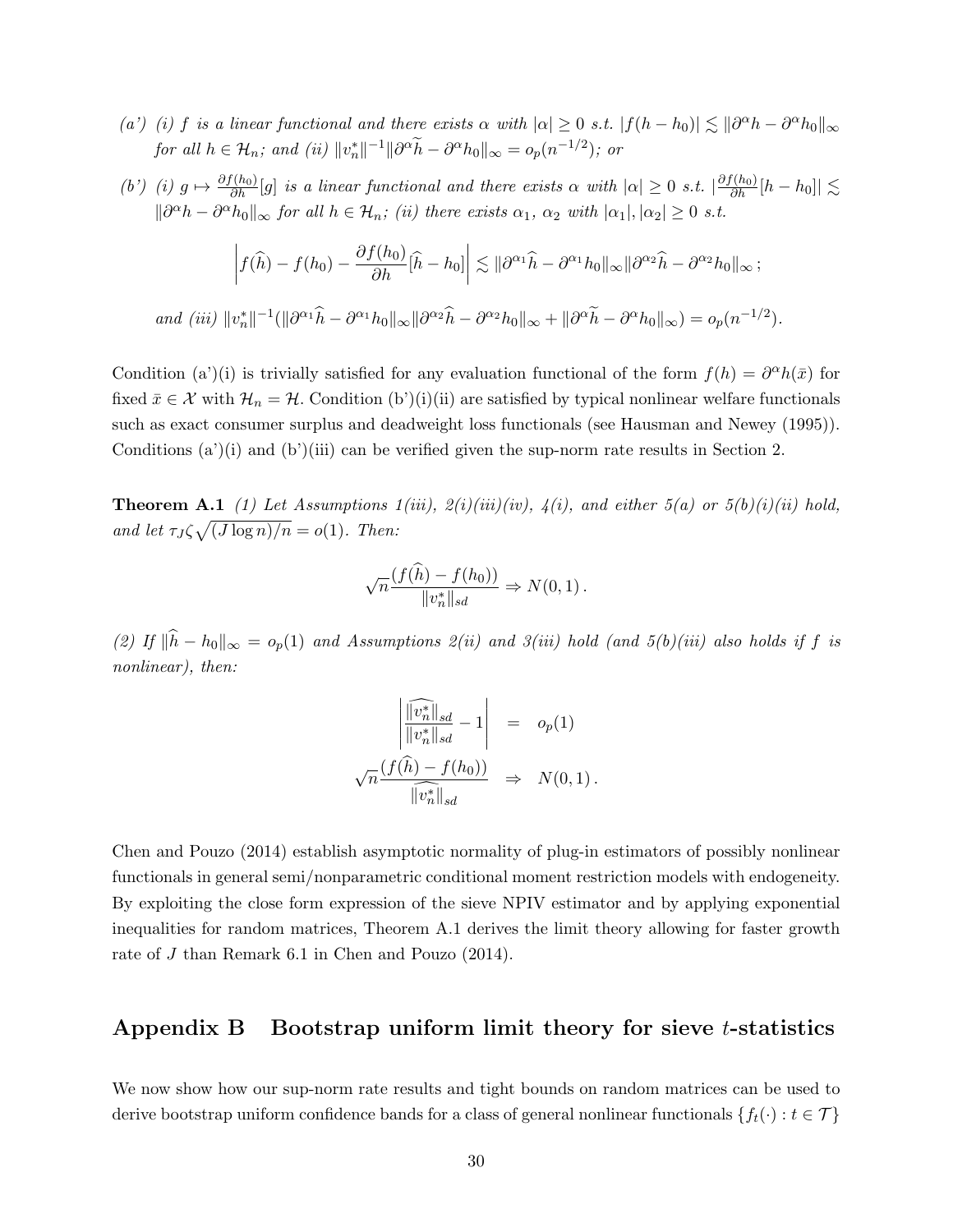of  $h_0$  in a NPIV model where  $\mathcal T$  is a (possibly infinite dimensional) index set. In particular, we establish validity of a sieve score bootstrap for estimating the distribution of supremum of the sieve t-statistic process (i.e. the process formed by calculating the sieve t-statistic for each  $f_t(h_0)$ ), which leads to asymptotically exact uniform confidence bands for  $\{f_t(h_0): t \in \mathcal{T}\}.$ 

Let T be a closed subset of a separable metric space and let  $f_t: L^\infty(X) \to \mathbb{R}$  for each  $t \in \mathcal{T}$ . For each  $t \in \mathcal{T}$  we define

$$
\frac{\partial f_t(h_0)}{\partial h}[g] = \lim_{\delta \to 0^+} \frac{f_t(h_0 + \delta g)}{\delta}
$$
  

$$
v_{n,t}^*(x) = \psi^J(x)'[S'G_b^{-1}S]^{-1} \frac{\partial f_t(h_0)}{\partial h}[\psi^J]
$$
  

$$
\hat{v}_{n,t}^*(x) = \psi^J(x)'[S'G_b^{-1}S]^{-1} \frac{\partial f_t(\hat{h})}{\partial h}[\psi^J]
$$
  

$$
||v_{n,t}^*||^2 = \frac{\partial f_t(h_0)}{\partial h}[\psi^J]'[S'G_b^{-1}S]^{-1} \frac{\partial f_t(h_0)}{\partial h}[\psi^J]
$$
  

$$
||v_{n,t}^*||_{sd}^2 = \frac{\partial f_t(h_0)}{\partial h}[\psi^J]'[S'G_b^{-1}S]^{-1}S'G_b^{-1}\Omega G_b^{-1}S[S'G_b^{-1}S]^{-1} \frac{\partial f_t(h_0)}{\partial h}[\psi^J]
$$
  

$$
\widehat{||v_{n,t}^*||}_{sd} = \frac{\partial f_t(\hat{h})}{\partial h}[\psi^J]'[\widehat{S}'\widehat{G}_b^{-1}\widehat{S}]^{-1}\widehat{S}'\widehat{G}_b^{-1}\widehat{\Omega}\widehat{G}_b^{-1}\widehat{S}[\widehat{S}'\widehat{G}_b^{-1}\widehat{S}]^{-1} \frac{\partial f_t(\hat{h})}{\partial h}[\psi^J]
$$
  

$$
u_{n,t}^*(x) = v_{n,t}^*(x)/||v_{n,t}^*||_{sd}
$$

with  $\|\cdot\|$ ,  $\Omega$ , and  $\widehat{\Omega}$  as defined in Appendix A.

To construct uniform confidence bands for  $\{f_t(h_0): t \in \mathcal{T}\}\$  we propose the following sieve score bootstrap procedure. Let  $\varpi_1, \ldots, \varpi_n$  be a bootstrap sample of IID random variables drawn independently of the data, with  $E[\varpi_i|Z^n] = 0$ ,  $E[\varpi_i^2|Z^n] = 1$ ,  $E[|\varpi_i|^{2+\epsilon}|Z^n] < \infty$  for some  $\epsilon \geq 1$ . Common examples of distributions for  $\varpi_i$  include  $N(0, 1)$ , recentered exponential, Rademacher, or the two-point distribution of Mammen (1993).<sup>16</sup> The sieve score bootstrap process  $\{\mathbb{Z}_n^*(t) : \in \mathcal{T}\}\$ is given by

$$
\mathbb{Z}_n^*(t) = \frac{\frac{\partial f_t(\widehat{h})}{\partial h} [\psi^J]' [\widehat{S}' \widehat{G}_b^{-1} \widehat{S}]^{-1} \widehat{S}' \widehat{G}_b^{-1}}{\|\widehat{v}_{n,t}^*\|_{sd}} \left(\frac{1}{\sqrt{n}} \sum_{i=1}^n b^K(W_i) \widehat{u}_i \varpi_i\right)
$$

for each  $t \in \mathcal{T}$ , where  $\widehat{u}_i = Y_i - \widehat{h}(X_i)$ .

**Assumption 2** (iv')  $\sup_w E[|u_i|^3|W_i = w] < \infty$ .

**Assumption 5'** Let  $\eta_n$  and  $\eta'_n$  be sequences of positive constants such that  $\eta_n = o(1)$  and  $\eta'_n = o(1)$ . Either (a) or (b) of the following holds:

<sup>&</sup>lt;sup>16</sup>To generate recentered exponential weights let  $e_i$  be a draw from the exponential distribution with mean 1 and let  $\overline{\omega}_i = e_i - 1$ . The Rademacher weights put probability 0.5 on both 1 and -1. Mammen's two-point distribution puts probability  $\frac{\sqrt{5}+1}{2\sqrt{5}}$  on  $\frac{1-\sqrt{5}}{2}$  and probability  $1-\frac{\sqrt{5}+1}{2\sqrt{5}}$  on  $\frac{\sqrt{5}+1}{\sqrt{2}}$ .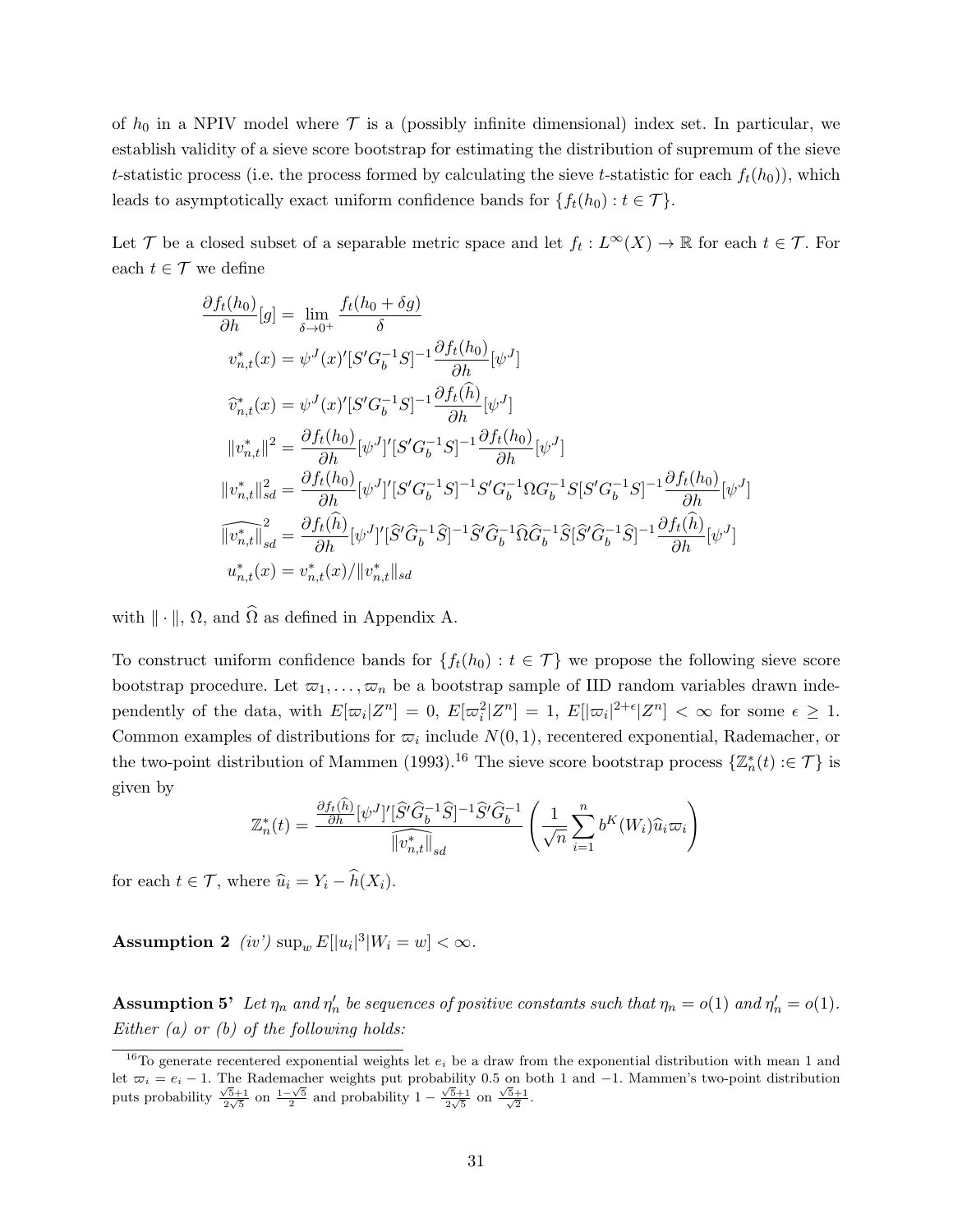(a)  $f_t$  is a linear functional for each  $t \in \mathcal{T}$  and  $\sup_{t \in \mathcal{T}} \sqrt{n} ||v_{t,n}^*||^{-1} |f_t(\tilde{h}) - f_t(h_0)| = O_p(\eta_n)$ ; or (b) (i)  $g \mapsto \frac{\partial f_t(h_0)}{\partial h}[g]$  is a linear functional with  $||v_{n,t}^*|| \neq 0$  for each  $t \in \mathcal{T}$ ; (ii)

$$
\sup_{t \in \mathcal{T}} \left| \sqrt{n} \frac{(f_t(\widehat{h}) - f(h_0))}{\|v_{n,t}^*\|} - \sqrt{n} \frac{\frac{\partial f_t(h_0)}{\partial h}[\widehat{h} - \widetilde{h}]}{\|v_{n,t}^*\|} \right| = O_p(\eta_n);
$$
  
and (iii) 
$$
\sup_{t \in \mathcal{T}} \frac{\|\widehat{v}_{n,t}^* - v_{n,t}^*\|}{\|v_{n,t}^*\|} = O_p(\eta_n').
$$

Let  $d_n$  denote the intrinsic semi-metric on  $\mathcal T$  given by  $d_n(t_1, t_2)^2 = E[(u_{n,t_1}^*(X_i) - u_{n,t_2}^*(X_i))^2]$  and let  $N(\mathcal{T}, d_n, \epsilon)$  denote the  $\epsilon$ -entropy of  $\mathcal{T}$  with respect to  $d_n$ . Let  $\delta_{h,n}$  be a sequence of positive constants such that  $\delta_{h,n} = o(1)$  and define  $\delta_{V,n} = (\zeta_{b,K}^{(2+\delta)/\delta})$  $\int_{b,K}^{(2+\delta)/\delta} \sqrt{(\log K)/n} \delta^{3/(1+\delta)} + \tau J \zeta \sqrt{(\log J)/n}).$ 

**Assumption 6** (i)  $(\mathcal{T}, d_n)$  is separable for each n; (ii) there exists a sequence of finite positive constants  $c_n$  such that

$$
1 + \int_0^\infty \sqrt{\log N(\mathcal{T}, d_n, \epsilon)} \, \mathrm{d}\epsilon = O(c_n) \, ;
$$

and (iii) there exists a sequence of positive constants  $r_n$  with  $r_n = o(1)$  such that

$$
\frac{\zeta_{b,K}J^2}{r_n^3\sqrt{n}} = o(1)
$$

and

$$
\eta_n + \eta'_n \sqrt{J} + r_n + (\delta_{V,n} + \delta_{h,n} + \eta'_n) \times c_n = o(c_n^{-1})
$$

where  $\|\widehat{h} - h_0\|_{\infty} = O_p(\delta_{h,n}) = o_p(1)$  and  $\eta'_n \equiv 0$  if the  $f_t$  are linear.

Assumptions 2(iv') is a mild condition used to derive the uniform limit theory. Assumption 5' is a uniform (in t) version of Assumption 5. Assumption  $5'$ (iii) is only required for consistent variance estimation. Assumption 6 is a mild regularity condition requiring the class  $\{u_t^* : t \in \mathcal{T}\}\)$  not be too complex. This condition is used to place tight bounds on the supremum of the bootstrap t-statistic processes.

**Remark B.1** Let  $\mathcal{H}_n \subseteq \mathcal{H}$  be a neighborhood of  $h_0$  such that  $h, h \in \mathcal{H}_n$  wpa1 and let  $\underline{v}_n$  be such that  $\inf_{t \in \mathcal{T}} ||v_{n,t}^*||_{sd} \geq v_n > 0$  for each n. Sufficient conditions for Assumptions  $5'(a)$  and  $(b)(i)(ii)$ are:

(a') (i)  $f_t$  is a linear functional for each  $t \in \mathcal{T}$  and there exists  $\alpha$  with  $|\alpha| \geq 0$  s.t.  $\sup_t |f_t(h-h_0)| \lesssim$  $\|\partial^{\alpha}h - \partial^{\alpha}h_0\|_{\infty}$  for all  $h \in \mathcal{H}_n$ ; and (ii)  $\underline{v}_n^{-1} \|\partial^{\alpha}h - \partial^{\alpha}h_0\|_{\infty} = o_p(n^{-1/2})$ ; or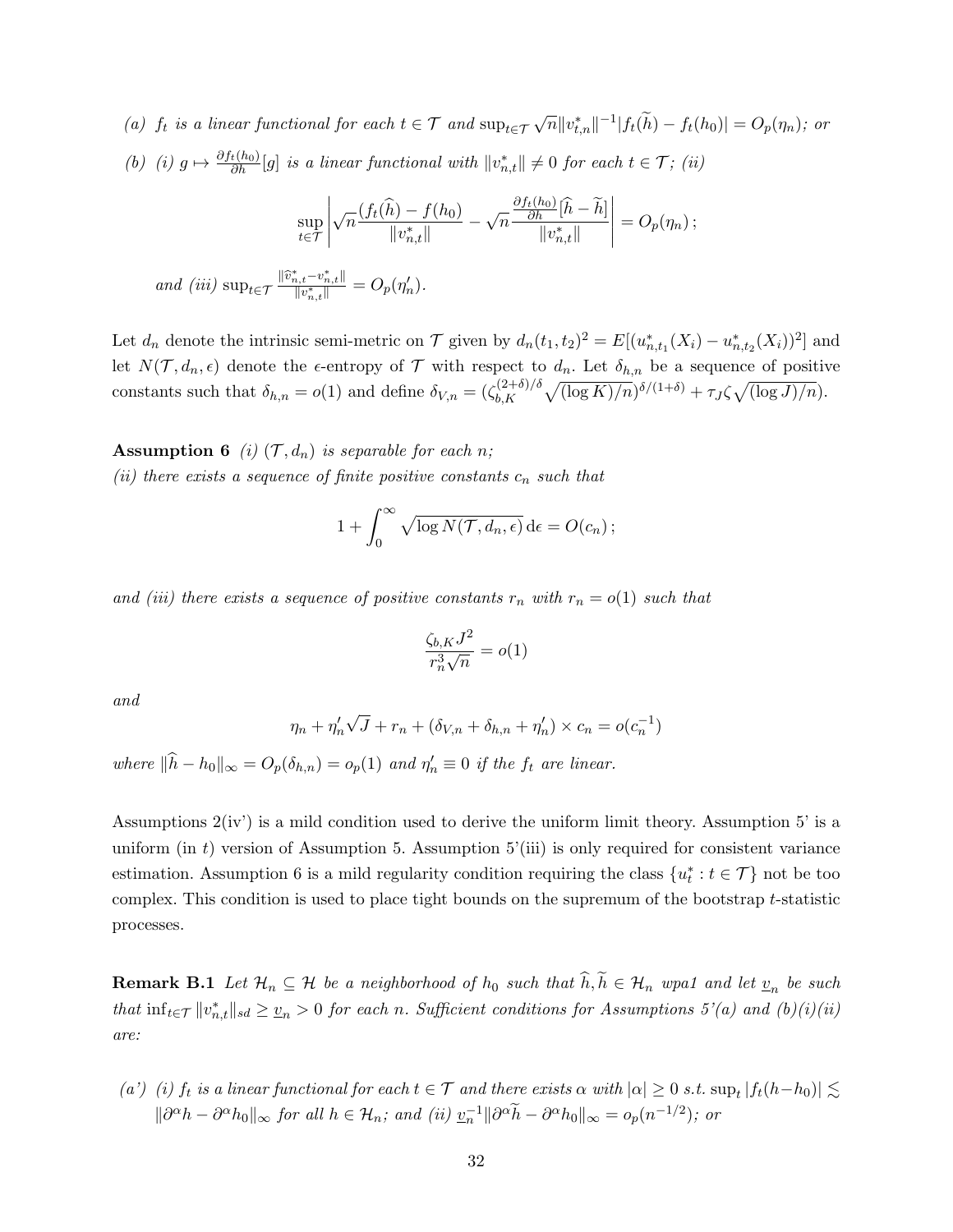(b') (i) 
$$
g \mapsto \frac{\partial f_t(h_0)}{\partial h}[g]
$$
 is a linear functional for each  $t \in \mathcal{T}$  and there exists  $\alpha$  with  $|\alpha| \ge 0$  s.t.  
\n
$$
\sup_t |\frac{\partial f_t(h_0)}{\partial h}[h - h_0]| \lesssim ||\partial^{\alpha}h - \partial^{\alpha}h_0||_{\infty} \text{ for all } h \in \mathcal{H}_n; \text{ (ii) there exists } \alpha_1, \alpha_2 \text{ with } |\alpha_1|, |\alpha_2| \ge 0
$$
\ns.t.  
\n
$$
\sup_t \left| f_t(\hat{h}) - f_t(h_0) - \frac{\partial f_t(h_0)}{\partial h}[\hat{h} - h_0] \right| \lesssim ||\partial^{\alpha_1}\hat{h} - \partial^{\alpha_1}h_0||_{\infty} ||\partial^{\alpha_2}\hat{h} - \partial^{\alpha_2}h_0||_{\infty};
$$
\nand (iii)  $\underline{v}_n^{-1}(\|\partial^{\alpha_1}\hat{h} - \partial^{\alpha_1}h_0\|_{\infty} \|\partial^{\alpha_2}\hat{h} - \partial^{\alpha_2}h_0\|_{\infty} + \|\partial^{\alpha}\tilde{h} - \partial^{\alpha}h_0\|_{\infty}) = o_p(n^{-1/2}).$ 

Condition (a')(i) is satisfied for any evaluation functional of the form  $f_t(h) = \partial^{\alpha}h(t)$  with  $\mathcal{T} \subseteq \mathcal{X}$ and  $\mathcal{H}_n = \mathcal{H}$ .

**Remark B.2** Let  $\mathcal{T} \subset \mathbb{R}^{d_T}$  be compact and let there exist sequence of positive constants  $\Gamma_n, \gamma_n$ such that

$$
\sup_{h \in \Psi_J: ||h||_{L^2(X)} = 1} |f_{t_1}(h) - f_{t_2}(h)| \le \Gamma_n ||t_1 - t_2||_{\ell^2}^{\gamma_n}
$$

if the  $f_t$  are linear functionals, or

$$
\sup_{h \in \Psi_J: ||h||_{L^2(X)}} = \left| \left( \frac{\partial f_{t_1}(h_0)}{\partial h} [h] - \frac{\partial f_{t_2}(h_0)}{\partial h} [h] \right) \right| \le \Gamma_n \|t_1 - t_2\|_{\ell^2}^{\gamma_n}
$$

if the  $f_t$  are nonlinear, and let Assumption  $1(iii)$  and  $4(i)$  hold. Then: Assumption  $6(i)(ii)$  holds with  $c_n = 1 + \int_0^\infty \sqrt{d_T \{\log(\tau_J \Gamma_n \epsilon^{-\gamma_n} / \underline{v}_n) \vee 0\}} d\epsilon$ .

Let  $\mathbb{P}^*$  denote the probability measure of the bootstrap innovations  $\varpi_1, \ldots, \varpi_n$  conditional on the data  $Z^n := \{(X_1, Y_1, W_1), \ldots, (X_n, Y_n, W_n)\}.$ 

**Theorem B.1** Let Assumptions  $1(iii)$ ,  $2(i)-(iii)(iv)$ ,  $3(iii)$ ,  $4(i)$ , 5', and 6 hold and  $\tau_J\zeta\sqrt{(J\log n)/n}$  $o(1)$ . Then:

$$
\sup_{s\in\mathbb{R}}\left|\mathbb{P}\left(\sup_{t\in\mathcal{T}}\left|\frac{\sqrt{n}(f_t(\widehat{h})-f_t(h_0))}{\|\widehat{v}_{n,t}^*\|_{sd}}\right|\leq s\right)-\mathbb{P}^*\left(\sup_{t\in\mathcal{T}}|\mathbb{Z}_n^*(t)|\leq s\right)\right|=o_p(1).
$$

Theorem B.1 establishes consistency of our sieve score bootstrap procedure for estimating the critical values of the uniform sieve t-statistic process for a NPIV model.

**Remark B.3** Theorem B.1 applies to uniform confidence bands for  $\partial^{\alpha}h_0$  as a special case in which  $f_t(h) = h(t)$  and  $\mathcal{T} \subseteq \mathcal{X}$  provided Assumptions 1,  $2(i) - (iii)(iv)$ ,  $3(iii)$ , and 4 hold,  $\Psi_J$ is formed from a B-spline basis of regularity  $\gamma > (p \vee 2 + |\alpha|)$ ,  $B_K$  is spanned by a B-spline, wavelet, or cosine basis,  $||v_{n,t}^*||_{sd} \approx \tau_J J^a$  for some  $a > 0$  uniformly in t, and  $\tau_J J \sqrt{(\log n)/n} = o(1)$ ,  $J^{-p/d} = o(\tau_J \sqrt{(J^{2a} \log n)/n}), J^5(\log J)^6/n = o(1), \text{ and } J^{(2+\delta)}(\log J)^{(1+2\delta)} = o(n^{\delta}).$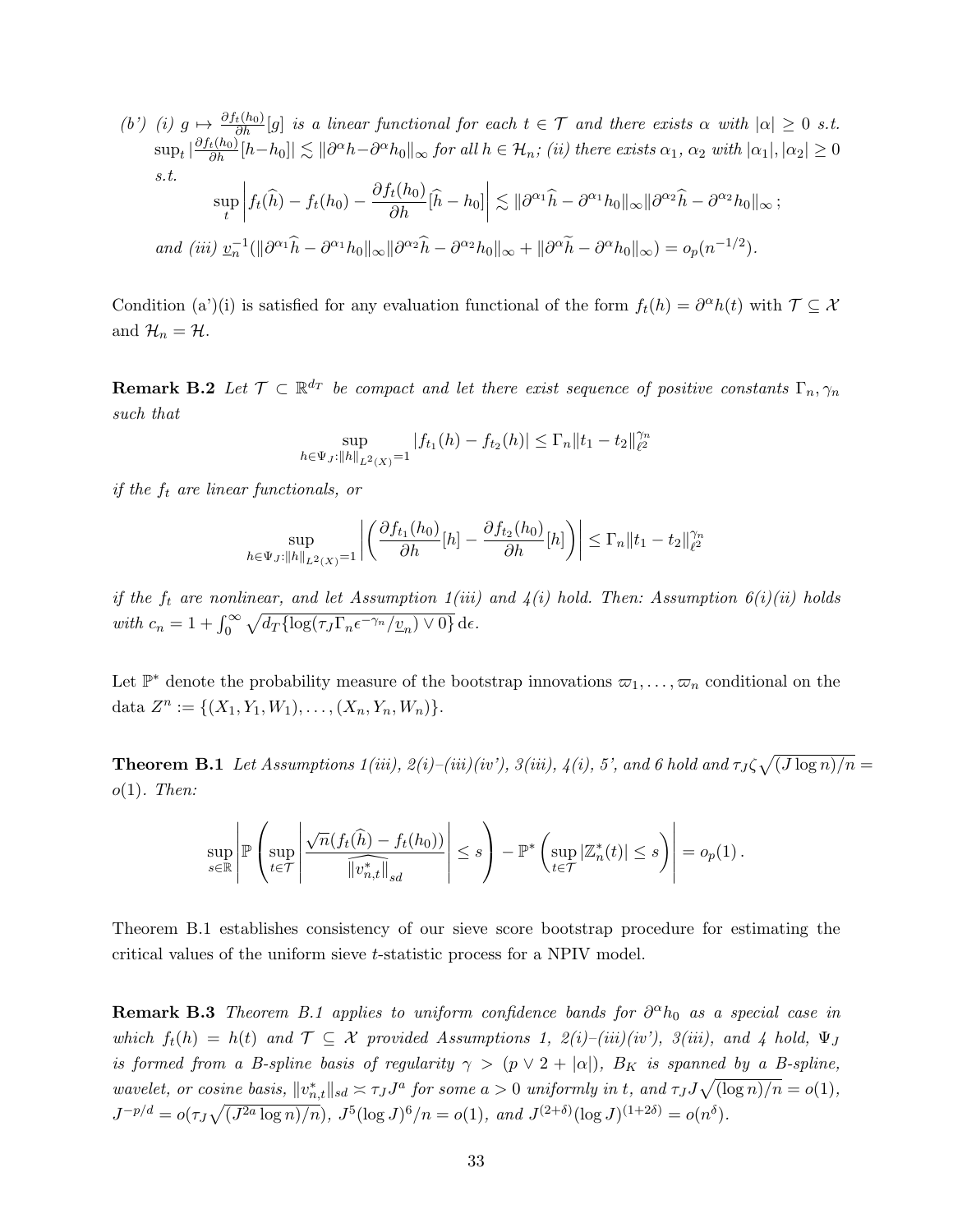Theorem B.1 contributes to the recent literature on inference for irregular (possibly) nonlinear functionals of nonparametric ill-posed inverse problems. For (pointwise) inference on irregular (possibly) nonlinear functionals of general semi/nonparametric conditional moment restrictions with endogeneity, Chen and Pouzo (2014) establish the validity of generalized residual bootstrap sieve t and sieve QLR statistics, and also present a sieve score bootstrap in their supplemental Appendix D. Horowitz and Lee (2012) were the first to derive uniform confidence bands for  $h_0$  in a NPIV model based on the modified orthogonal series NPIV estimator of Horowitz  $(2011).^{17}$  Our Theorem B.1 and Remark B.3 include uniform confidence bands for  $h_0$  as a special case in which  $f_t(h) = h(t)$ and  $\mathcal{T} \subseteq \mathcal{X}^{18}$  In an important paper on series least squares (LS) regression without endogeneity, Belloni et al. (2014) extend the Gaussian simulation (conditional Monte Carlo) of Chernozhukov, Lee, and Rosen (2013) to construct uniform confidence bands for sieve t-statistics for linear functionals (see their Theorem 5.6).<sup>19</sup> In work that is concurrent with ours, Tao  $(2014)$  (Theorem 3.5) extends Belloni et al. (2014)'s results to uniform confidence bands for possibly nonlinear functionals of semi/nonparametric conditional moment restrictions under high-level conditions that are slightly stronger but are similar to those in Chen and Pouzo (2014). Our Theorem B.1 appears to be the first in the literature which establishes consistency of a sieve score bootstrap for uniform inference on general nonlinear functionals of NPIV under low-level conditions.

#### B.1 Monte Carlo

We now evaluate the performance of our limit theory for uniform confidence bands for  $h_0$ . Using the MC design described in Section 3.3, we generate 1000 samples of length 1000 and implement our procedure using B-spline and Legendre polynomial bases as described in Section 3.3. We use a data-driven approach to choose the sieve dimension, taking  $\widehat{J}_{\text{max}}$  as described in Section 3.2. For each simulation, we calculate the 90%, 95%, and 99% uniform confidence bands for  $h_0$  over the full support [0.05, 0.95] with 1000 bootstrap replications for each simulation. We draw the innovations for the sieve score bootstrap from the two-point distribution of Mammen (1993). We then calculate the MC coverage probabilities of our uniform confidence bands.

Figure 1 displays the estimate  $\hat{h}$ , the structural function  $h_0$ , and 90%, 95% and 99% uniform confidence bands for  $h_0$  for a representative sample. Figure 2 displays the estimated structural function and confidence bands together with a scatterplot of the sample  $(X_i, Y_i)$  data.

The results of this MC experiment are presented in Table 5. Comparing the MC coverage probabilities with their nominal values, it is clear that the uniform confidence bands for the linear design are

<sup>&</sup>lt;sup>17</sup>Horowitz and Lee (2012) interpolate  $h_0$  at finitely many grid points with grid size going to zero slowly and prove bootstrap consistency in the case in which the number of interpolation points is finite and fixed.

<sup>&</sup>lt;sup>18</sup>The assumptions on the moments of  $u_i$  and growth conditions on J in Remark B.3 are very similar to those in Horowitz and Lee (2012).

<sup>&</sup>lt;sup>19</sup>Belloni et al. (2014) also derive a weighted bootstrap uniform Gaussian approximation for linear functionals of series LS when the variance is known (see their Theorem 4.5).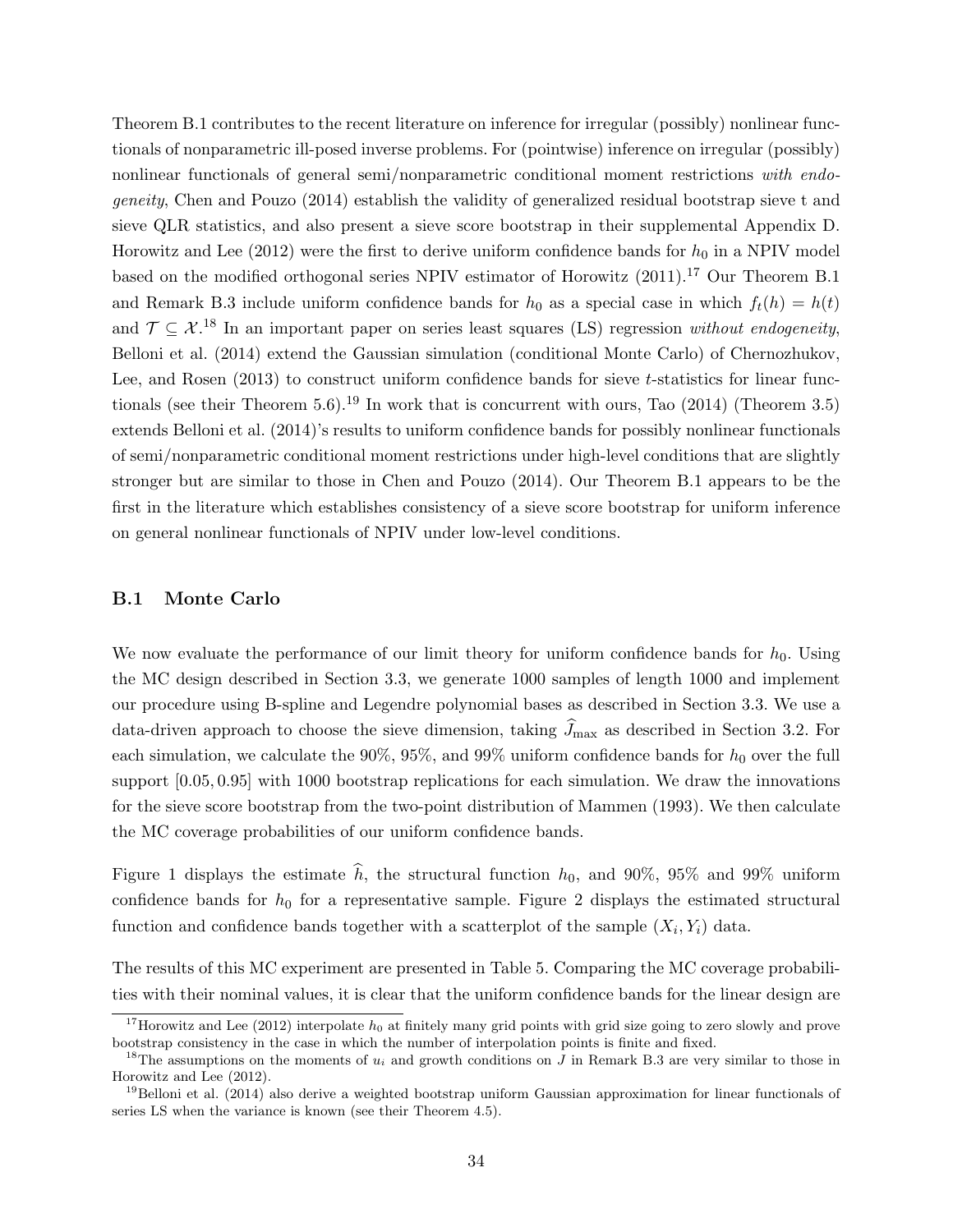slightly too conservative. However, the uniform confidence bands for the nonlinear design have MC and nominal converge probabilities much closer, with the exception of the quartic B-spline basis. Coverage probabilities of the bands formed using Legendre polynomial bases are particularly good in the nonlinear case.

|         |       |        | $K(J) = J$ |        | $K(J) = 2J$               |           |        |  |
|---------|-------|--------|------------|--------|---------------------------|-----------|--------|--|
| $r_{J}$ | $r_K$ | 90% CI | 95% CI     | 99% CI | 90% CI                    | $95\%$ CI | 99% CI |  |
|         |       |        |            |        | Design 1: Linear $h_0$    |           |        |  |
| 4       | 4     | 0.933  | 0.966      | 0.996  | 0.944                     | 0.971     | 0.994  |  |
| 4       | 5     | 0.937  | 0.975      | 0.995  | 0.937                     | 0.963     | 0.994  |  |
| 5       | 5     | 0.961  | 0.983      | 0.997  | 0.959                     | 0.985     | 0.997  |  |
| Leg     | Leg   | 0.937  | 0.964      | 0.997  | 0.928                     | 0.959     | 0.989  |  |
|         |       |        |            |        | Design 2: Nonlinear $h_0$ |           |        |  |
| 4       | 4     | 0.884  | 0.945      | 0.987  | 0.912                     | 0.956     | 0.989  |  |
| 4       | 5     | 0.894  | 0.946      | 0.987  | 0.906                     | 0.951     | 0.987  |  |
| 5       | 5     | 0.956  | 0.978      | 0.995  | 0.951                     | 0.979     | 0.996  |  |
| Leg     | Leg   | 0.901  | 0.952      | 0.988  | 0.906                     | 0.948     | 0.989  |  |

**Table 5:** MC coverage probabilities of uniform confidence bands for  $h_0$ . Results are presented for B-spline bases for  $\Psi_J$  and  $B_K$  of orders  $r_J$  and  $r_K$  and Legendre polynomial bases, with two different rules for  $K(J)$ .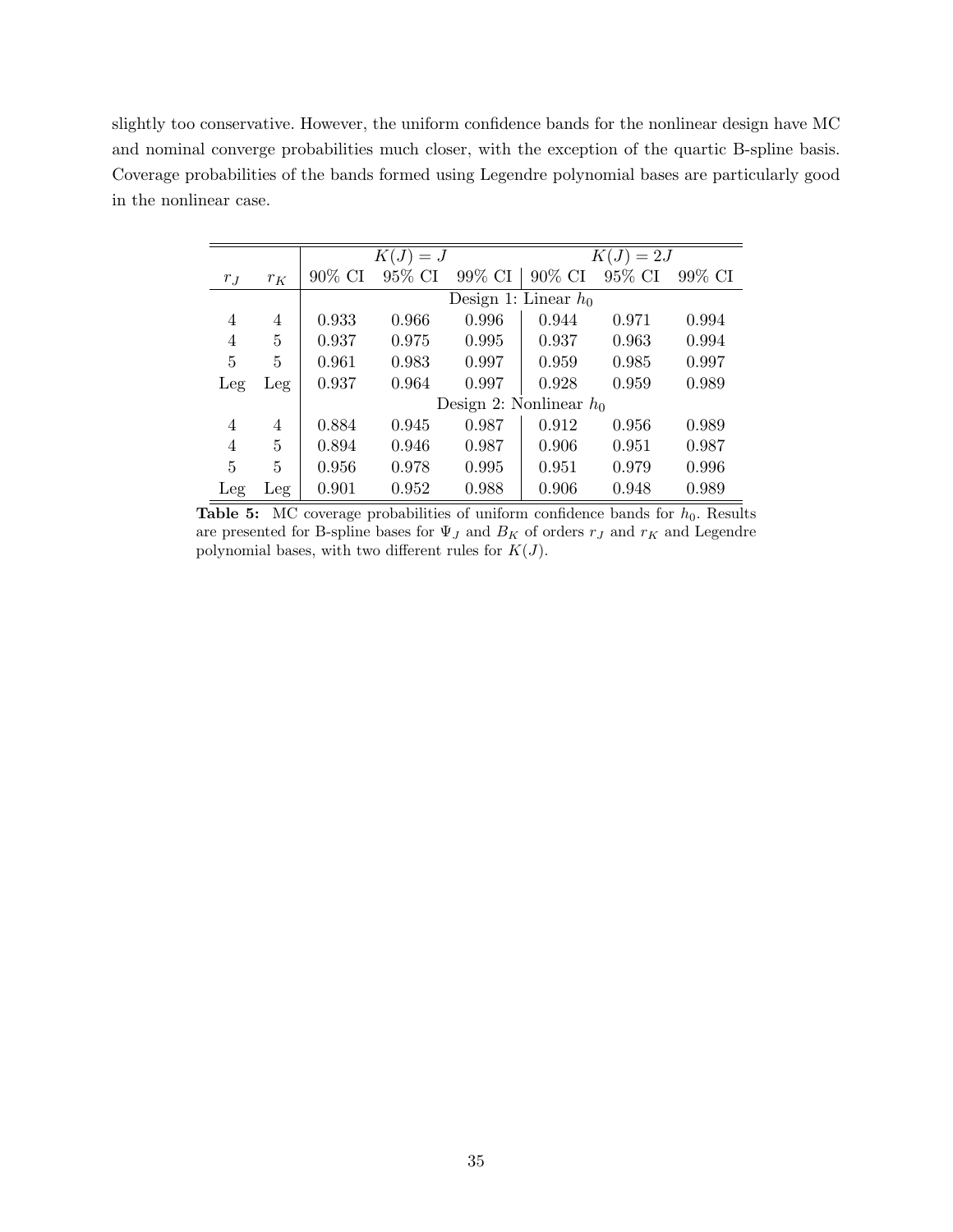

Figure 1: 90%, 95% and 99% uniform confidence bands for  $h_0$  (dashed lines; innermost are 90%, outermost are 99%), estimate  $\hat{h}$  (solid line), and true structural function  $h_0$  (dot-dashed line) for the nonlinear design.



Figure 2:  $90\%$ ,  $95\%$  and  $99\%$  uniform confidence bands for  $h_0$  (dashed lines), estimate h (solid line), and true structural function  $h_0$  (dot-dashed line), with  $(X_i, Y_i)$ data (circles) for the nonlinear design.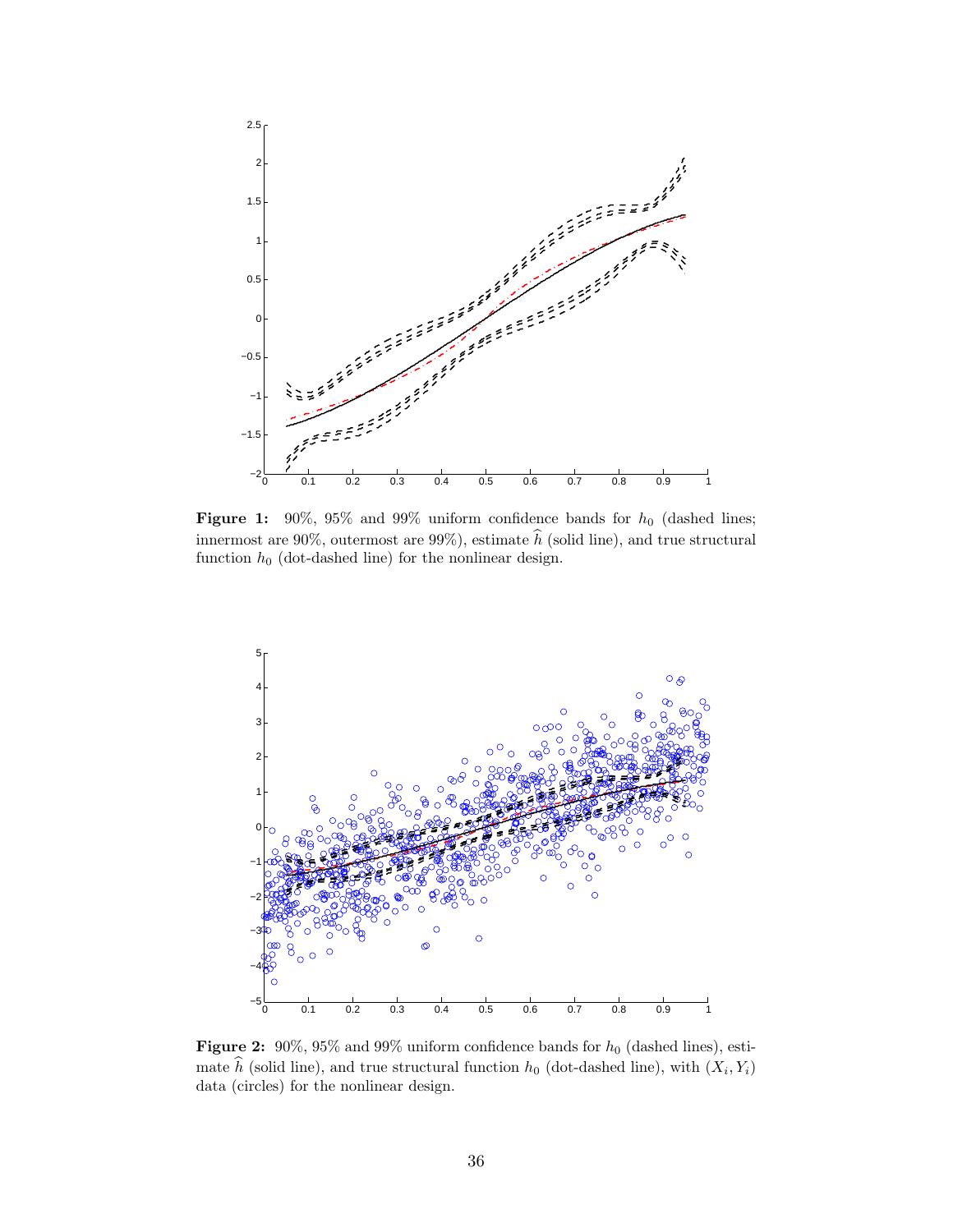### References

- Ai, C. and X. Chen (2003). Efficient estimation of models with conditional moment restrictions containing unknown functions. Econometrica  $71(6)$ , 1795–1843.
- Andrews, D. W. K. (2011). Examples of 12-complete and boundedly-complete distributions. Cowles Foundation Discussion Paper No. 1801 .
- Andrews, D. W. K. and Y. Sun (2004). Adaptive local polynomial whittle estimation of long-range dependence. *Econometrica* 72(2), 569-614.
- Belloni, A., V. Chernozhukov, D. Chetverikov, and K. Kato (2014). On the asymptotic theory for least squares series: Pointwise and uniform results. Preprint, arXiv:1212.0442v3 [stat.ME].
- Blundell, R., X. Chen, and D. Kristensen (2007). Semi-nonparametric iv estimation of shape-invariant engel curves. Econometrica 75 (6), 1613–1669.
- Blundell, R., A. Duncan, and C. Meghir (1998). Estimating labor supply responses using tax reforms. Econometrica  $66(4)$ , pp. 827–861.
- Blundell, R., J. L. Horowitz, and M. Parey (2012). Measuring the price responsiveness of gasoline demand: Economic shape restrictions and nonparametric demand estimation. Quantitative Economics  $3(1)$ , 29–51.
- Blundell, R., J. L. Horowitz, and M. Parey (2013). Nonparametric estimation of a heterogeneous demand function under the slutsky inequality restriction. Cemmap working paper cwp54/13.
- Blundell, R., T. MaCurdy, and C. Meghir (2007). Chapter 69 labor supply models: Unobserved heterogeneity, nonparticipation and dynamics. Volume 6, Part A of Handbook of Econometrics, pp. 4667 – 4775. Elsevier.
- Breunig, C. and J. Johannes (2013). Adaptive estimation of functionals in nonparametric instrumental regression. Preprint, Universität Mannheim.
- Carrasco, M., J.-P. Florens, and E. Renault (2007). Linear inverse problems in structural econometrics estimation based on spectral decomposition and regularization. In J. J. Heckman and E. E. Leamer (Eds.), Handbook of Econometrics, Volume 6, Part B, Chapter 77, pp. 5633–5751. Elsevier.
- Centorrino, S. (2014). Data driven selection of the regularization parameter in additive nonparametric instrumental regressions. Working paper, Stony Brook.
- Chen, X. and T. M. Christensen (2013). Optimal uniform convergence rates for sieve nonparametric instrumental variables regression. Cowles Foundation Discussion Paper CFDP1923, Cemmap working paper CWP56/13 and arXiv preprint arXiv:1311.0412 [math.ST].
- Chen, X. and T. M. Christensen (2014). Optimal uniform convergence rates and asymptotic normality for series estimators under weak dependence and weak conditions. Journal of Econometrics (forthcoming).
- Chen, X. and D. Pouzo (2012). Estimation of nonparametric conditional moment models with possibly nonsmooth generalized residuals. Econometrica  $80(1)$ , 277–321.
- Chen, X. and D. Pouzo (2014). Sieve Wald and QLR inferences on semi/nonparametric conditional moment models. Econometrica (forthcoming).
- Chen, X. and M. Reiss (2011). On rate optimality for ill-posed inverse problems in econometrics. Econometric Theory  $27(3)$ , 497-521.
- Chernozhukov, V., S. Lee, and A. M. Rosen (2013). Intersection bounds: Estimation and inference. Econometrica  $81(2)$ , 667–737.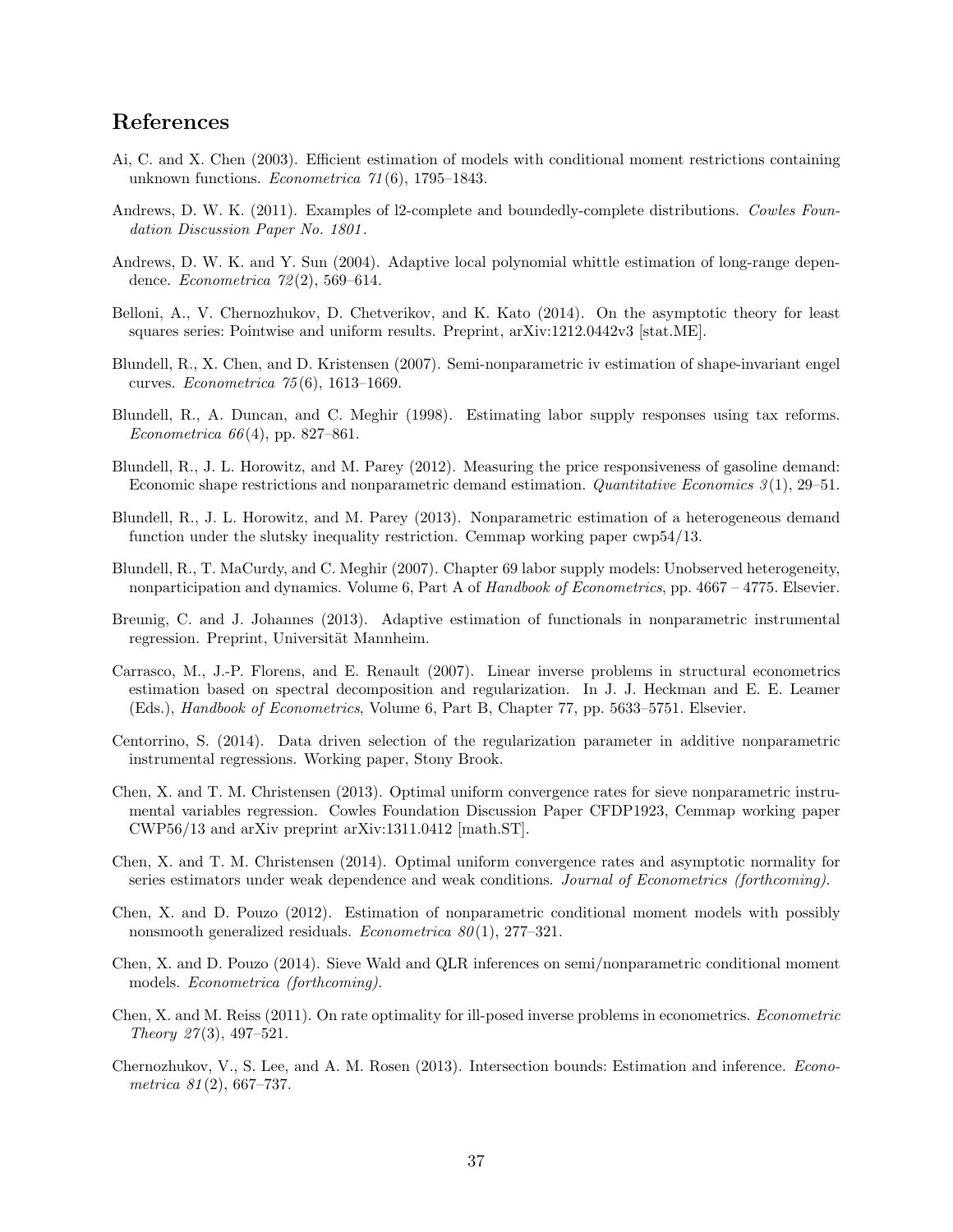- Darolles, S., Y. Fan, J.-P. Florens, and E. Renault (2011). Nonparametric instrumental regression. Econometrica  $79(5)$ , 1541–1565.
- DeVore, R. A. and G. G. Lorentz (1993). Constructive Approximation. Grundlehren der mathematischen Wissenschaften 303. Springer-Verlag, Berlin.
- Florens, J.-P. and A. Simoni (2012). Nonparametric estimation of an instrumental variables regression: a quasi-bayesian approach based on regularized posterior. Journal of Econometrics 170, 458–475.
- Gagliardini, P. and O. Scaillet (2012). Tikhonov regularization for nonparametric instrumental variable estimators. Journal of Econometrics  $167(1)$ , 61–75.
- Gautier, E. and E. LePennec (2011). Adaptive estimation in the nonparametric random coefficients binary choice model by needlet thresholding. Preprint, arXiv:1106.3503v1 [math.ST].
- Hall, P. and J. L. Horowitz (2005). Nonparametric methods for inference in the presence of instrumental variables. The Annals of Statistics 33 (6), 2904–2929.
- Hausman, J. A. (1981). Exact consumer's surplus and deadweight loss. The American Economic Re*view*  $71(4)$ , 662–676.
- Hausman, J. A. and W. K. Newey (1995). Nonparametric estimation of exact consumers surplus and deadweight loss. Econometrica  $63(6)$ , pp. 1445–1476.
- Hoffmann, M. and M. Reiss (2008). Nonlinear estimation for linear inverse problems with error in the operator. The Annals of Statistics  $36(1)$ , 310–336.
- Horowitz, J. L. (2011). Applied nonparametric instrumental variables estimation. Econometrica  $79(2)$ , 347–394.
- Horowitz, J. L. (2014). Adaptive nonparametric instrumental variables estimation: Empirical choice of the regularization parameter. Journal of Econometrics 180, 158–173.
- Horowitz, J. L. and S. Lee (2012). Uniform confidence bands for functions estimated nonparametrically with instrumental variables. Journal of Econometrics 168, 175–188.
- Huang, J. Z. (1998). Projection estimation in multiple regression with application to functional ANOVA models. The Annals of Statistics  $26(1)$ , 242–272.
- Huang, J. Z. (2003). Local asymptotics for polynomial spline regression. The Annals of Statistics 31(5), 1600–1635.
- Johannes, J. and M. Schwarz (2013). Adaptive gaussian inverse regression with partially unknown operator. Communications in Statistics—Theory and Methods, 42, 1343–1362.
- Kato, K. (2013). Quasi-bayesian analysis of nonparametric instrumental variables models. The Annals of Statistics 41 (5), 2359–2390.
- Lepskii, O. V. (1990). On a problem of adaptive estimation in gaussian white noise. Theory of Probability and its Applications  $35(3)$ ,  $454-466$ .
- Li, K.-C. (1987). Asymptotic optimality for cp, cl, cross-validation and generalized cross-validation: discrete index set. The Annals of Statistics, 958–975.
- Liao, Y. and W. Jiang (2011). Posterior consistency of nonparametric conditional moment restricted models. The Annals of Statistics 39 (6), 3003–3031.
- Liu, C.-A. and J. Tao (2014). Model selection and model averaging in nonparametric instrumental variables models. Working paper, National University of Singapore and University of Wisconsin-Madison.